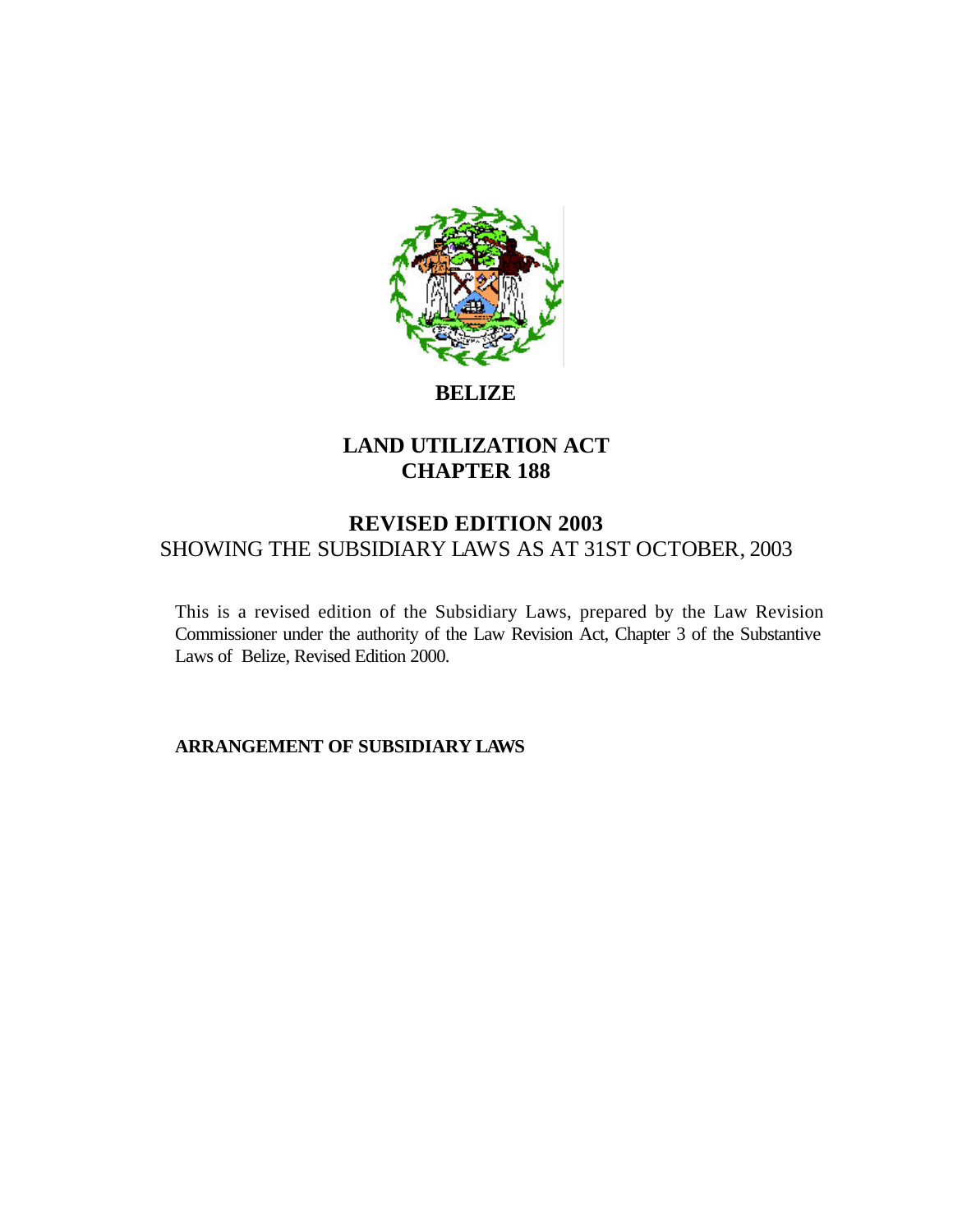

**BELIZE**

# **LAND UTILIZATION ACT CHAPTER 188**

# **REVISED EDITION 2003** SHOWING THE SUBSIDIARY LAWS AS AT 31ST OCTOBER, 2003

This is a revised edition of the Subsidiary Laws, prepared by the Law Revision Commissioner under the authority of the Law Revision Act, Chapter 3 of the Substantive Laws of Belize, Revised Edition 2000.

|           | This edition contains a consolidation of the following laws-                     | Page      |
|-----------|----------------------------------------------------------------------------------|-----------|
|           | <b>LAND UTILIZATION ACT (APPLICATION) ORDER</b>                                  | $4 - 5$   |
| 2.        | <b>LAND UTILIZATION (MONKEY RIVER SPECIAL</b><br>DEVELOPMENT AREA) REGULATIONS   | $6-10$    |
| <b>3.</b> | <b>LAND UTILIZATION (MANATEE SPECIAL</b><br><b>DEVELOPMENT AREA) ORDER</b>       | $11 - 14$ |
| 4.        | LAND UTLIZATION (COROZAL DISTRICT EAST<br><b>SPECIAL DEVELOPMENT AREA) ORDER</b> | 15-19     |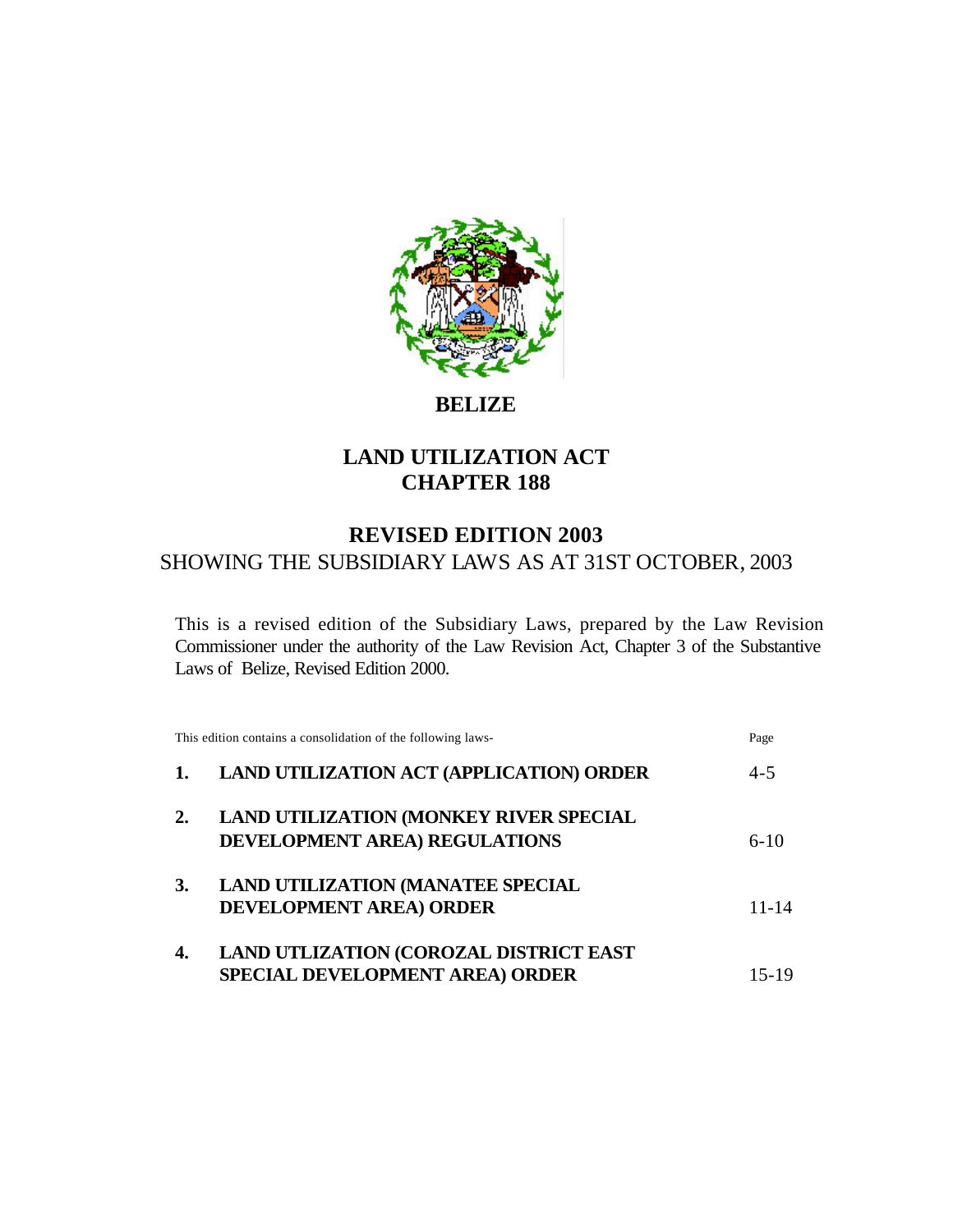|     | Land Utilization                                                                                               | [CAP. 188]<br>3 |  |
|-----|----------------------------------------------------------------------------------------------------------------|-----------------|--|
|     |                                                                                                                | Page            |  |
| 5.  | <b>LAND UTILIZATION (BURREL BOOM/</b><br><b>HATTIEVILLE/LADYVILLE SPECIAL</b><br>DEVELOPMENT AREA) REGULATIONS | $20 - 24$       |  |
| 6.  | <b>LAND UTILIZATION (CAYO DISTRICT</b><br><b>WEST SPECIAL DEVELOPMENT AREA)</b><br><b>REGULATIONS</b>          | $25 - 29$       |  |
| 7.  | <b>LAND UTILIZATION (MANATEE WEST)</b><br>SPECIAL DEVELOPMENT AREA)<br><b>REGULATIONS</b>                      | $30 - 33$       |  |
| 8.  | <b>LAND UTILIZATION (BELIZE DISTRICT</b><br><b>NORTH EAST SPECIAL DEVELOPMENT</b><br><b>AREA) REGULATIONS</b>  | 34-38           |  |
| 9.  | <b>LAND UTILIZATION (ORANGE WALK</b><br><b>DISTRICT EAST SPECIAL DEVELOPMENT</b><br><b>AREA) REGULATIONS</b>   | 39-42           |  |
| 10. | LAND UTILIZATION (COROZAL DISTRICT<br><b>NORTH SPECIAL DEVELOPMENT AREA)</b><br><b>REGULATIONS</b>             | $43 - 48$       |  |
| 11. | <b>LAND UTILIZATION (MANGO CREEK</b><br>SPECIAL DEVELOPMENT AREA)<br><b>REGULATIONS</b>                        | 49-53           |  |
| 12. | <b>LAND UTILIZATION (TWO MILE</b><br><b>CORRIDOR SPECIAL DEVELOPMENT</b><br><b>AREA) REGULATIONS</b>           | 54-57           |  |

**THE SUBSIDIARY LAWS OF BELIZE REVISED EDITION 2003**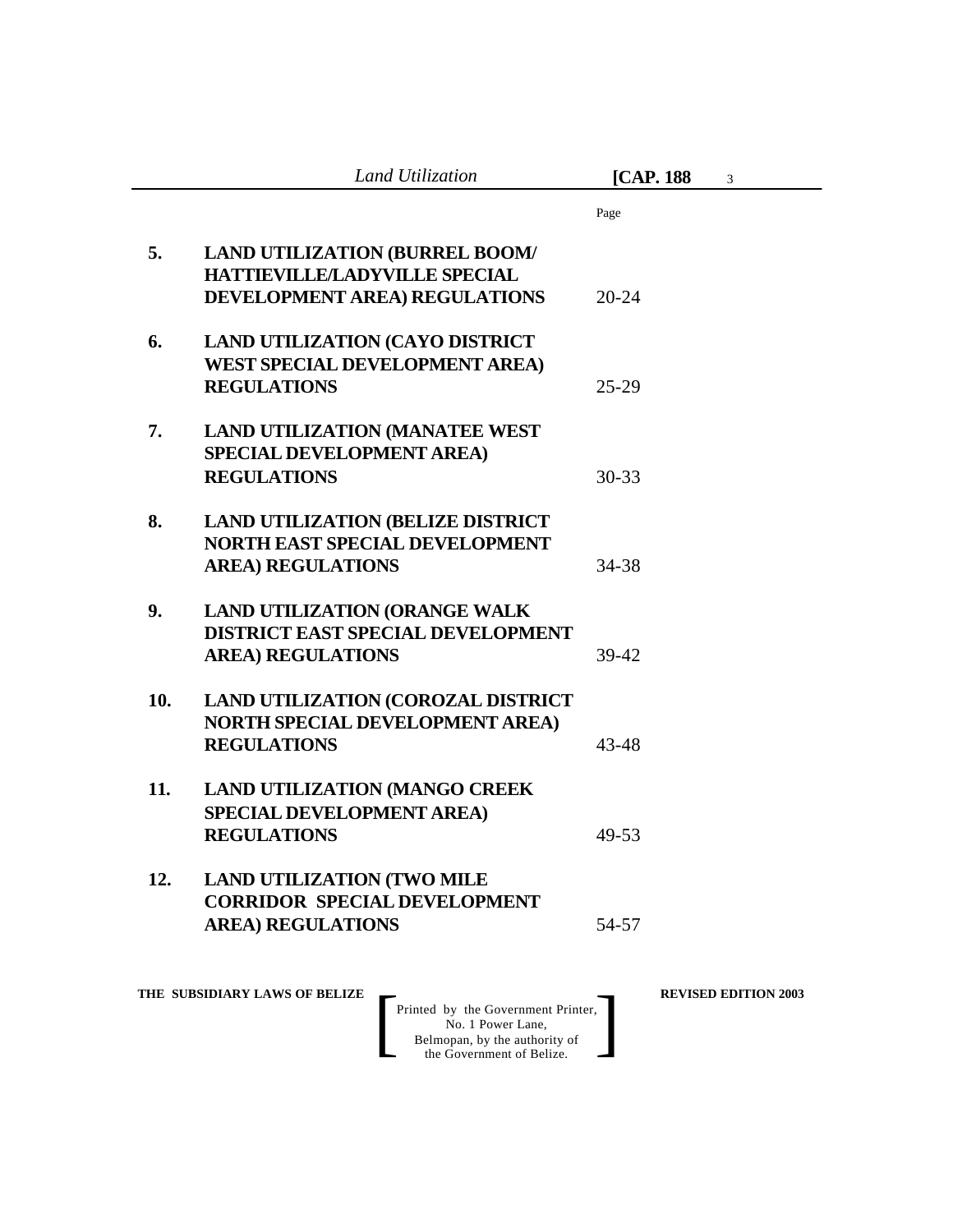# **CHAPTER 188**

# **LAND UTILIZATION ACT (APPLICATION) ORDER**

 $\overline{\phantom{a}}$  , where  $\overline{\phantom{a}}$ 

# **ARRANGEMENT OF PARAGRAPHS**

- 1. Short title.
- 2. Declaration of area to which the Act applies.

**THE SUBSIDIARY LAWS OF BELIZE REVISED EDITION 2003**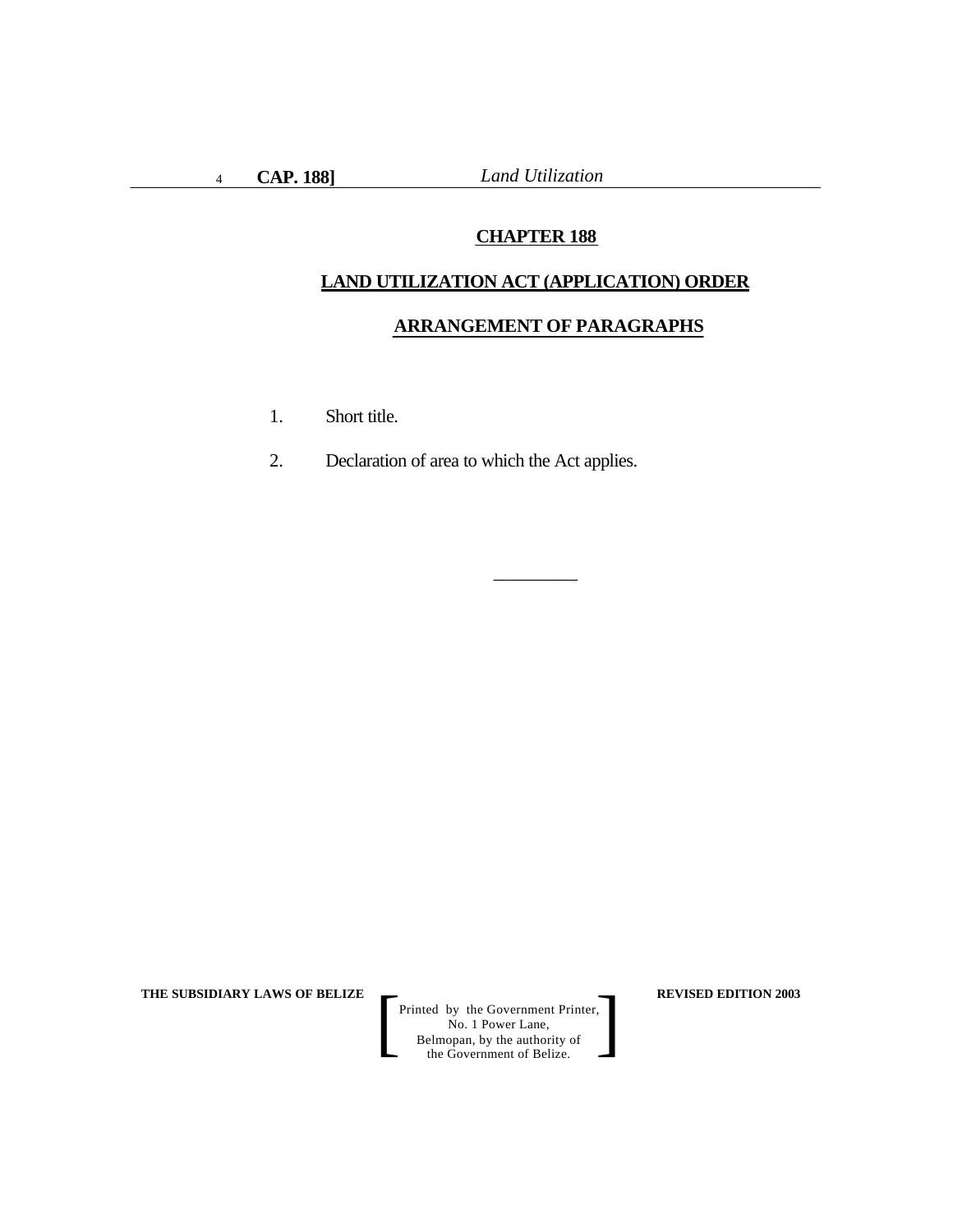# **CHAPTER 188**

|  |  | LAND UTILIZATION ACT (APPLICATION) ORDER |  |  |  |
|--|--|------------------------------------------|--|--|--|
|--|--|------------------------------------------|--|--|--|

*(Section 3 (1))*

57 of 1983. Ch. 158A.

Short title.

5

*[3rd September, 1983]*

1. This Order may be cited as the

#### **LAND UTILIZATION ACT (APPLICATION) ORDER.**

2. In exercise of the powers conferred upon me by section 3 (1) of the Land Utilization Act, I, Florencio J. Marin, Minister of Natural Resources, do hereby declare that the provisions of this Act shall apply to all areas of Belize other than areas situate within the limits of the Belize City Council or any Town Council as prescribed in section 3 (1).

 $\overline{\phantom{a}}$  , where  $\overline{\phantom{a}}$ 

Declaration of area to which the Act applies. CAP. 188.

**THE SUBSIDIARY LAWS OF BELIZE**  $\qquad$  **REVISED EDITION 2003**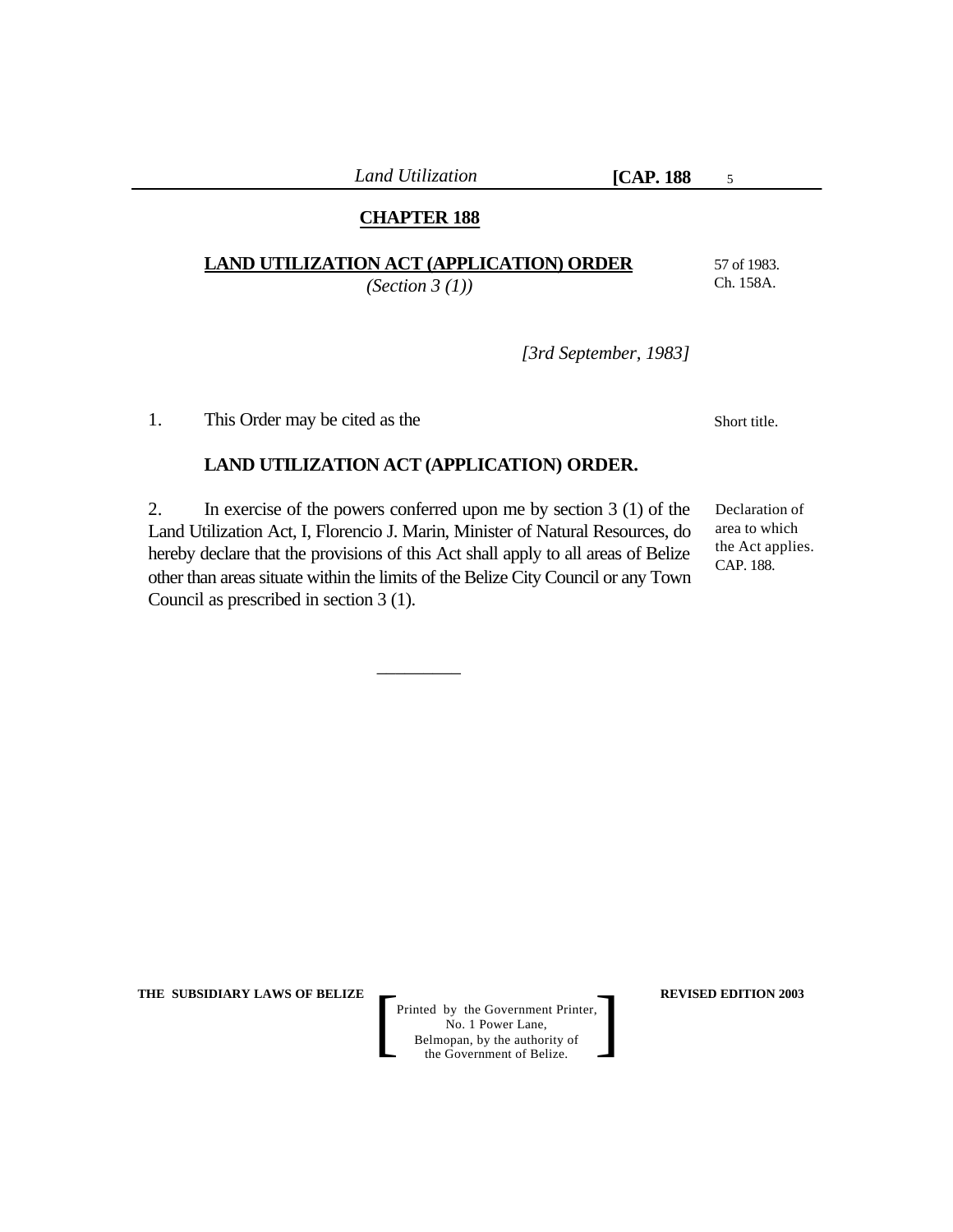## **CHAPTER 188**

# **LAND UTILIZATION (MONKEY RIVER SPECIAL DEVELOPMENT AREA) REGULATIONS**

#### **ARRANGEMENT OF REGULATIONS**

- 1. Short title.
- 2. Declaration of Special Development Area.
- 3. Permitted development.
- 4. Development Plan and administration.
- 5. Penalty.

**SCHEDULE** \_\_\_\_\_\_\_\_

\_\_\_\_\_\_\_\_

**THE SUBSIDIARY LAWS OF BELIZE**  $\qquad$  $\qquad$  **REVISED EDITION 2003**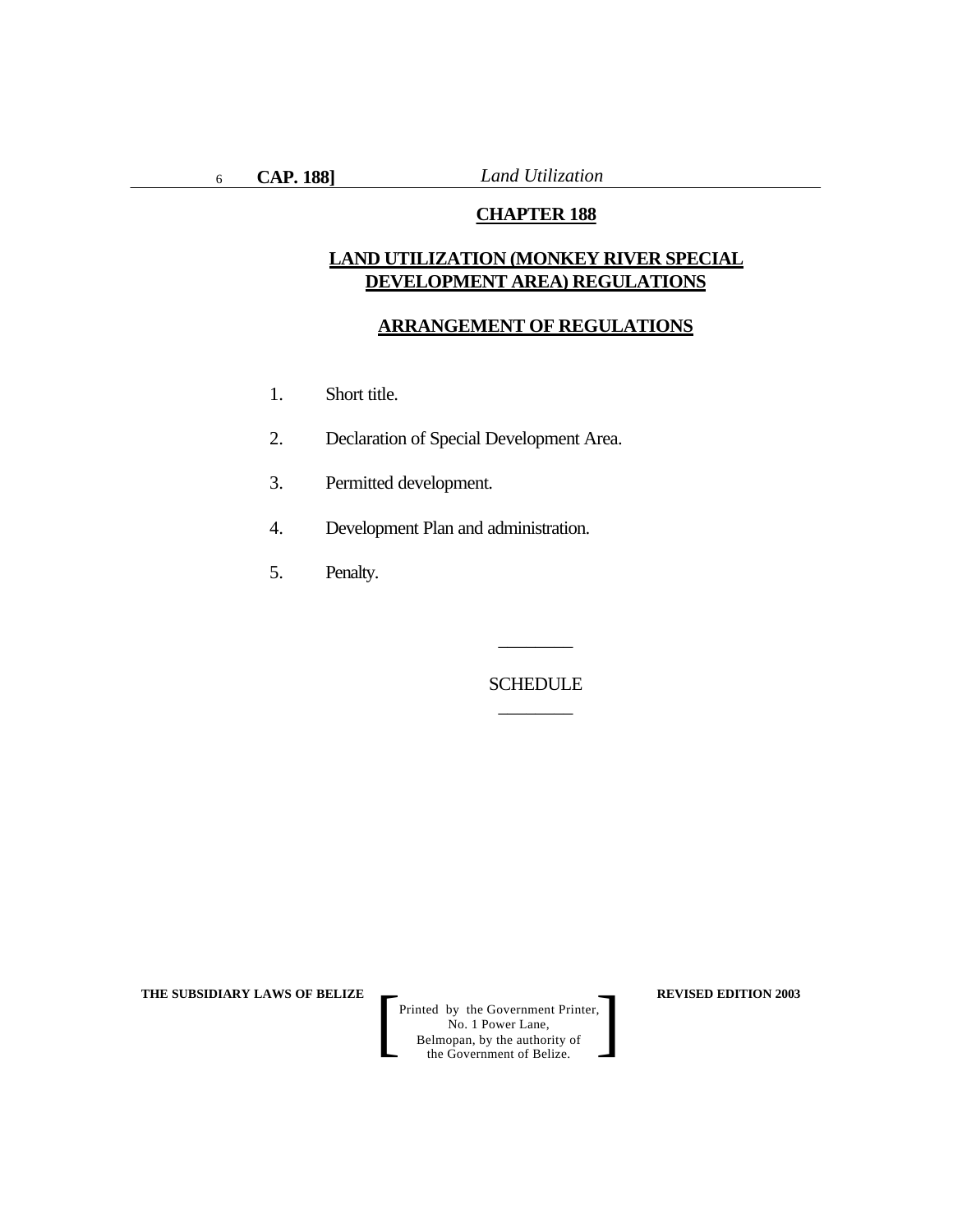# **CHAPTER 188**

# **LAND UTILIZATION (MONKEY RIVER SPECIAL DEVELOPMENT AREA) REGULATIONS**

*(Section 19)*

Act 16 of 1981.

152 of 1991.

7

*[30th November, 1991.]*

1. These Regulations may be cited as the

# **LAND UTILIZATION (MONKEY RIVER SPECIAL DEVELOPMENT AREA) REGULATIONS**

2. The Monkey River area in the Toledo District, as more fully described in the Schedule hereto, is hereby declared to be a Special Development Area.

3. The type of development that will be permitted in the special development area declared by Regulation 2 above shall be the following or any combination thereof-

- *(a)* agriculture;
- *(b)* tourism; and
- *(c)* wildlife reserve.

4. (1) The Land Utilization Authority shall, after consultation such local persons and institutions as it may think fit, draw up a Development Plan for the Special Development Area referred to in Regulation 2 above, to demarcate the zonation and diversity of the types of development as stipulated in Regulation 3 above.

(2) Every Development Plan prepared by the Land Utilization

**THE SUBSIDIARY LAWS OF BELIZE**  $\qquad$  **REVISED EDITION 2003** 

Printed by the Government Printer, No. 1 Power Lane, Belmopan, by the authority of Printed by the Government Printer,<br>
No. 1 Power Lane,<br>
Belmopan, by the authority of<br>
the Government of Belize.

Short title.

Declaration of Special Development Area.

Permitted development

Development

Plan and administration.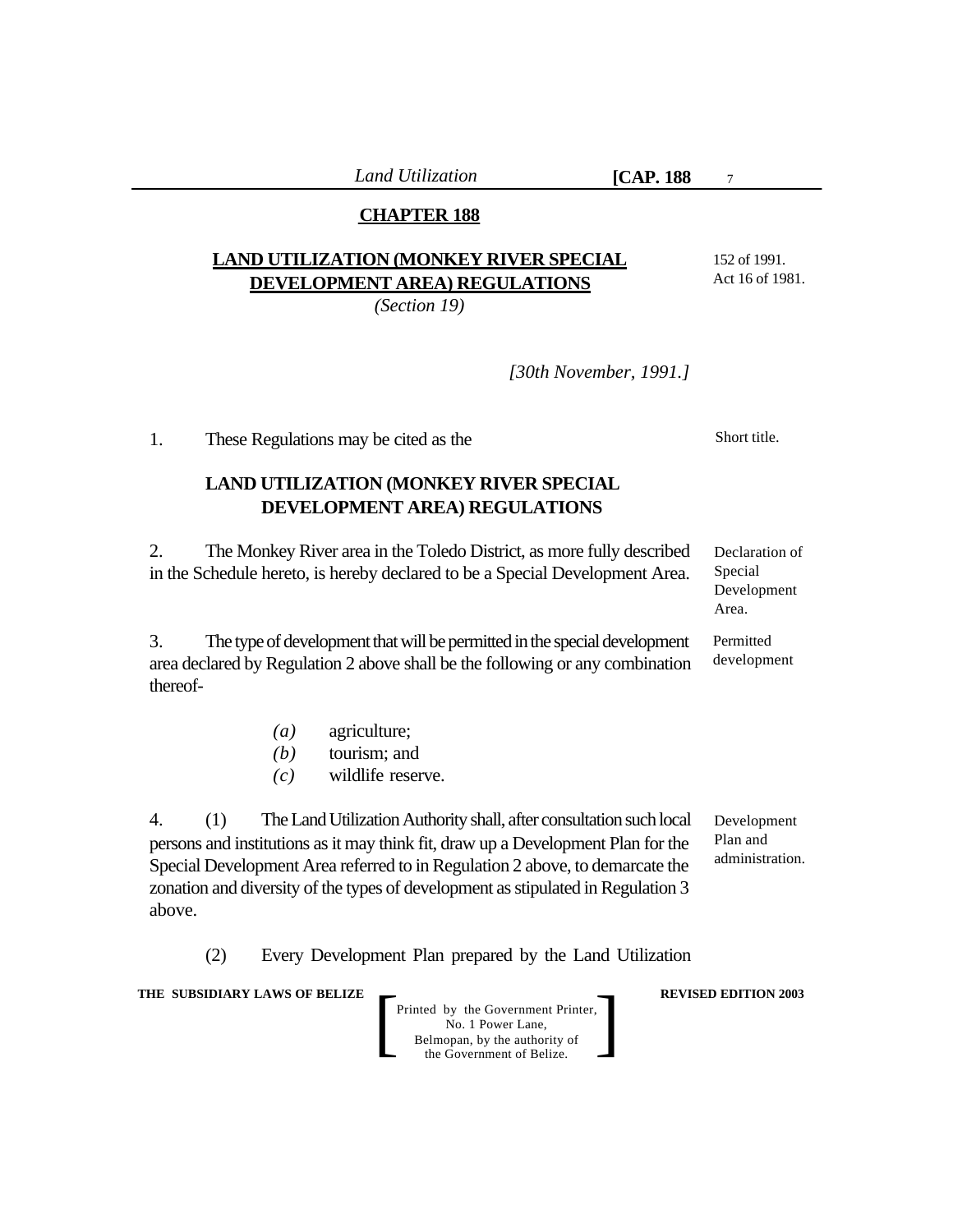Authority under subregulation (1) above shall be subject to approval by the Minister.

(3) After approval by the Minister, the Development shall be available for inspection at the Ministry of Natural Resources, Belmopan as well as at the Lands Surveys Office, Punta Gorda.

(4) Every Development Plan approved by the Minister under this Regulation shall be administered by the Utilization Authority either directly or through the agency of such local institutions as it may deem fit to appoint.

#### 5. Any person who commences or carries out in the Special Development Area declared by Regulation 2 above, any development other than the types of development stipulated in Regulation 3 above, shall be guilty of an offence and shall be liable on summary conviction to a fine not exceeding five hundred dollars. Penalty.

**MADE** by the Minister of Natural Resources this 17th October 1991.

#### **(FLORENCIO MARIN)**

*Minister of Natural Resources Minister responsible for Land*

*\_\_\_\_\_\_\_\_\_*

**THE SUBSIDIARY LAWS OF BELIZE**  $\qquad$  **REVISED EDITION 2003**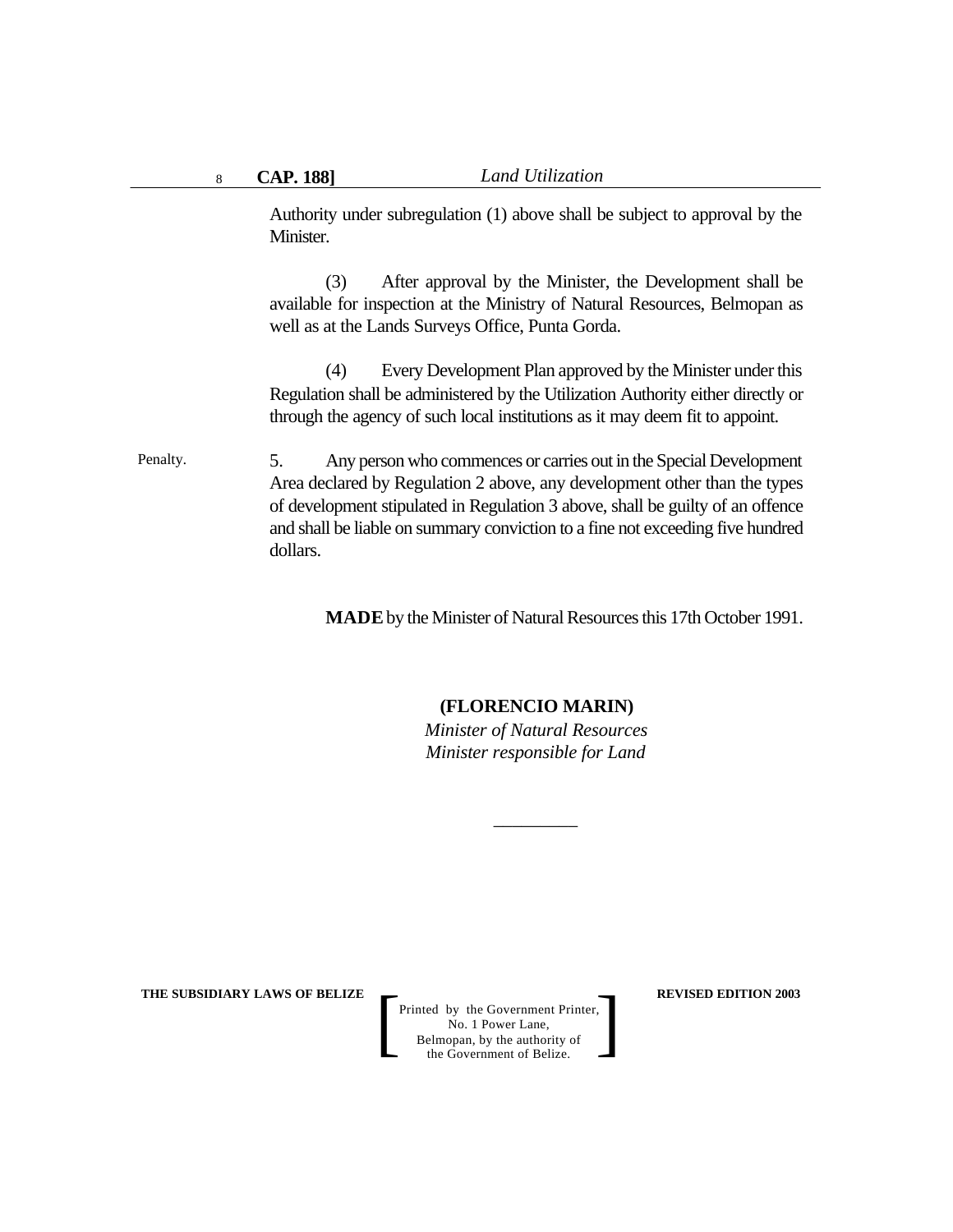9

# **SCHEDULE [Regulation 2]**

#### **MONKEY RIVER SPECIAL DEVELOPMENT AREA**

**ALL THAT** piece or parcel of land situate in the Monkey River area, containing approximately 16,803 Acres, and bounded on the North by Pine Ridge Creek, and by lands now or formerly National Lands; on the West by Payne's Creek, and by lands, now or formerly National Lands; on the South by a Creek; and on the East by the Caribbean Sea, and being more particularly described as follows:

Commencing at a point being the mouth of Pine Ridge Creek thence in an easterly direction for an approximate distance of 1,550 metres out to sea; thence in a South westerly direction, parallel to the coastline, for an approximate distance of 8,414 metres to a point having a scaled U.T.M. co-ordinate of 1805,600 metres North and 341,000 metres East; thence in a westerly direction to a point, being the mouth of a creek, having a scaled U.T.M. co-ordinate of 1805,550 metres North and 338,275 metres East; thence westerly along the North bank of the said Creek for an approximate distance of 6,012 metres to a point having a scaled U.T.M. co-ordinate of 1807,100 metres North and 330,850 metres East; thence in a North westerly direction for distance of 2,750 metres approximately to a point along the east bank of Payne's Creek having a scaled U.T.M. co-ordinate of 1809,000 metres North and 331,950 metres East; thence in a northerly direction along the said east bank of Payne's Creek for an approximate distance of 2,400 metres to a point having the scaled U.T.M. co-ordinate of 1811,000 metres North and 331,500 metres East; thence in a North easterly direction for an approximate distance of 3,400 metres to a point on the South bank of the Bladen Branch having a scaled U.T.M. co-ordinate of 1813,850 metres North and 333,300 metres East; thence in North easterly direction for an approximate distance of 800 metres to a point on the West Bank of the Swasey Branch having a scaled U.T.M. co-ordinate of 1814,100 metres North and 334,150 metres East; thence in a South westerly direction

**THE SUBSIDIARY LAWS OF BELIZE**  $\qquad$  **REVISED EDITION 2003**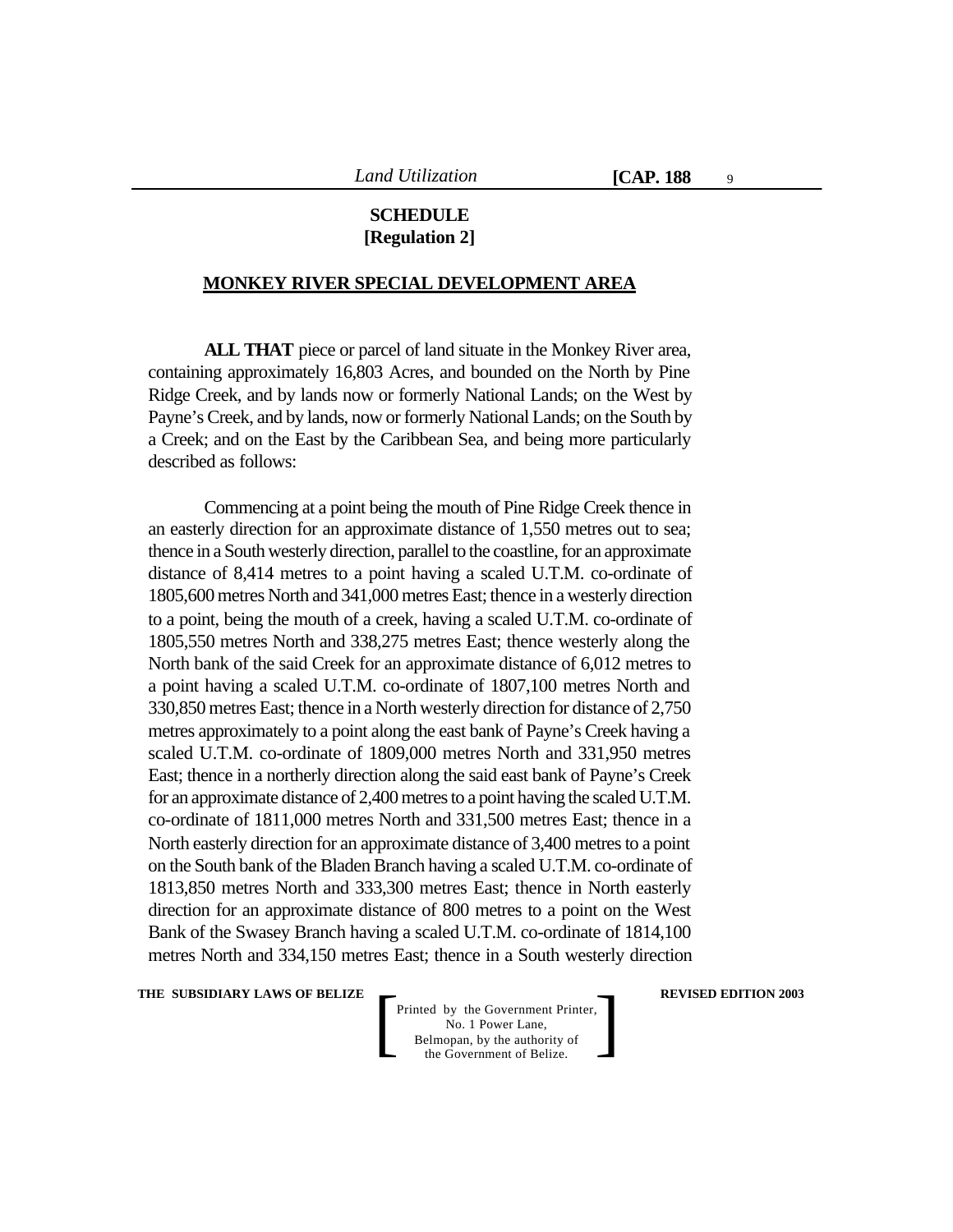for an approximate distance of 5,900 metres to a point along the South bank of Pine Ridge Creek having a scaled U.T.M. co-ordinate of 812,450 metres North and 339,900 metres East; thence easterly along the said south bank of Pine Ridge Creek for a distance of 2,738 metres to its mouth, being the point of Commencement.

\_\_\_\_\_\_\_\_

**THE SUBSIDIARY LAWS OF BELIZE REVISED EDITION 2003**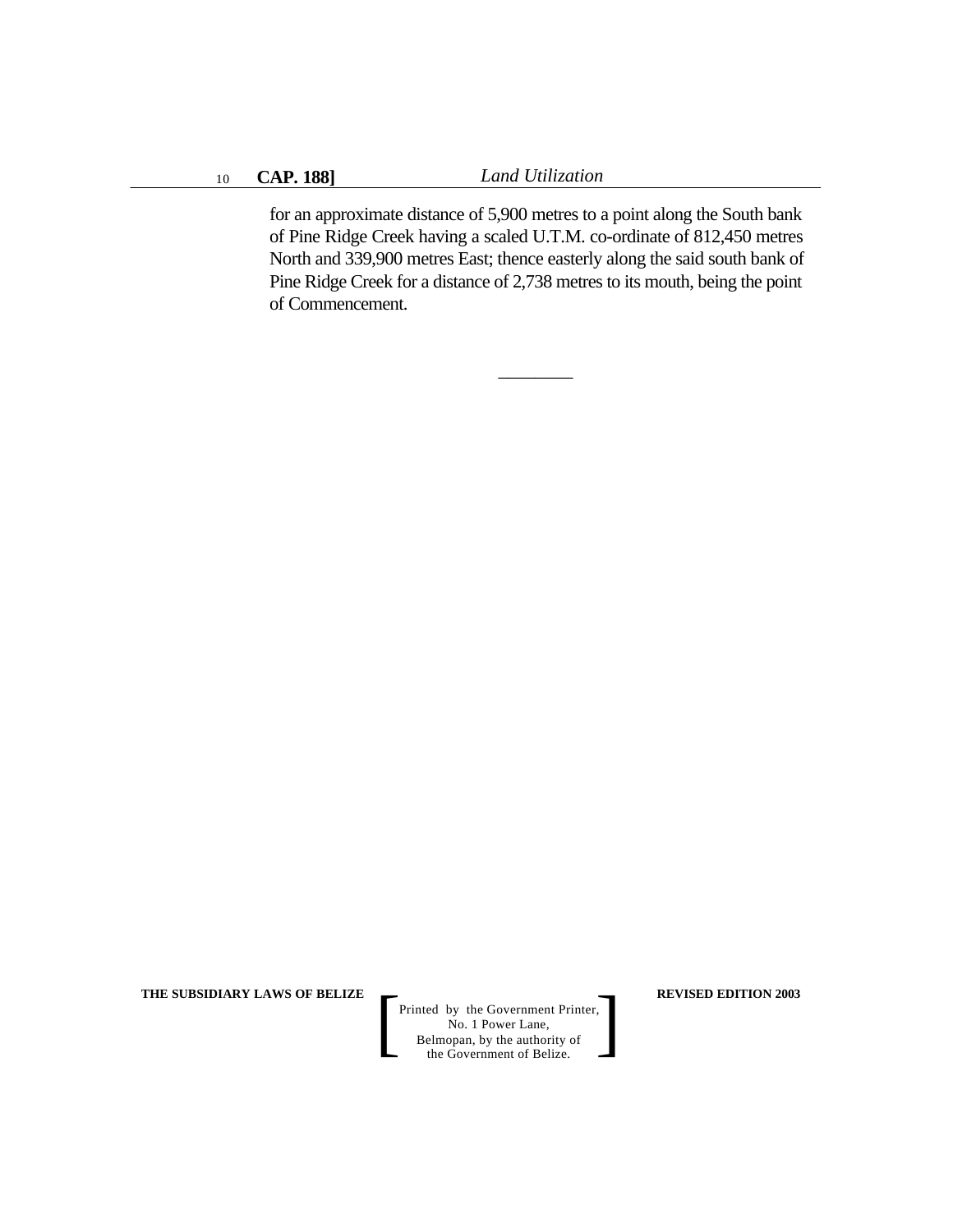# **CHAPTER 188**

# **LAND UTILIZATION (MANATEE SPECIAL DEVELOPMENT AREA) ORDER**

# **ARRANGEMENT OF PARAGRAPHS**

- 1. Short title.
- 2. Declaration of Special Development Area.
- 3. Permitted development.
- 4. Development Plan and administration.
- 5. Penalty.

SCHEDULE  $\overline{\phantom{a}}$ 

 $\overline{\phantom{a}}$ 

**THE SUBSIDIARY LAWS OF BELIZE REVISED EDITION 2003**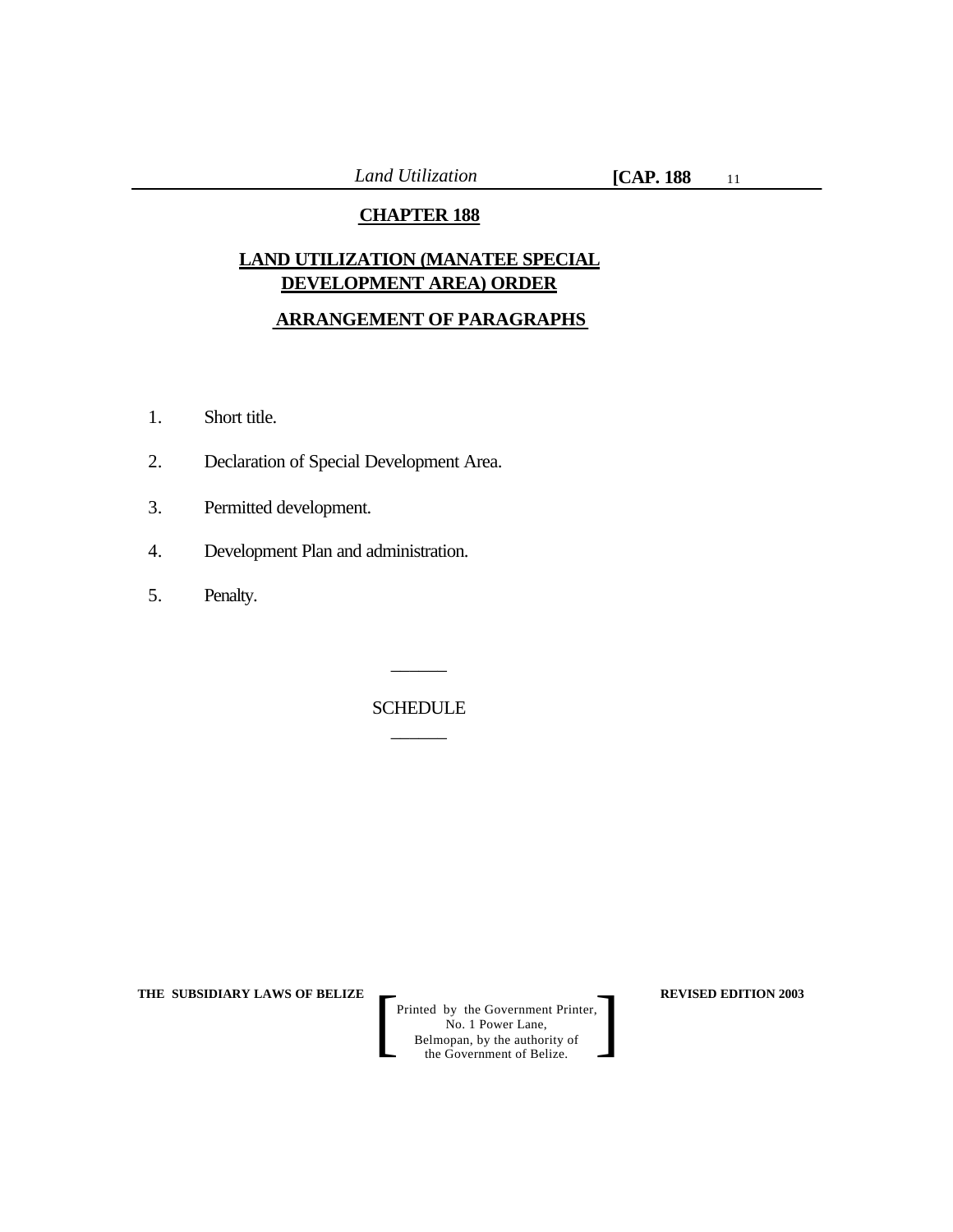12

**CAP. 188]** *Land Utilization*

# **CHAPTER 188**

162 of 1991. Act 16 of 1981.

# **LAND UTILIZATION (MANATEE SPECIAL DEVELOPMENT AREA) ORDER**

*(Section 19)*

*[21st December, 1991.]*

1. These Regulations may be cited as the Short title.

# **LAND UTILIZATION (MANATEE SPECIAL DEVELOPMENT AREA) REGULATIONS.**

2. The Manatee Area, as more fully described in the Schedule hereto, is hereby declared to be a Special Development Area. Declaration of Special Develop -ment area

3. The type of Development that will be permitted in the Special Development Area declared by Regulation 2 above shall be the following or a combination thereof: Permitted development.

- *(a)* agriculture;
- *(b)* residential;
- *(c)* commercial;
- *(d)* tourism;
- *(e)* forestry;
- *(f)* wildlife reserve; and
- *(g)* environmental protection.

**THE SUBSIDIARY LAWS OF BELIZE**  $\qquad$  **REVISED EDITION 2003**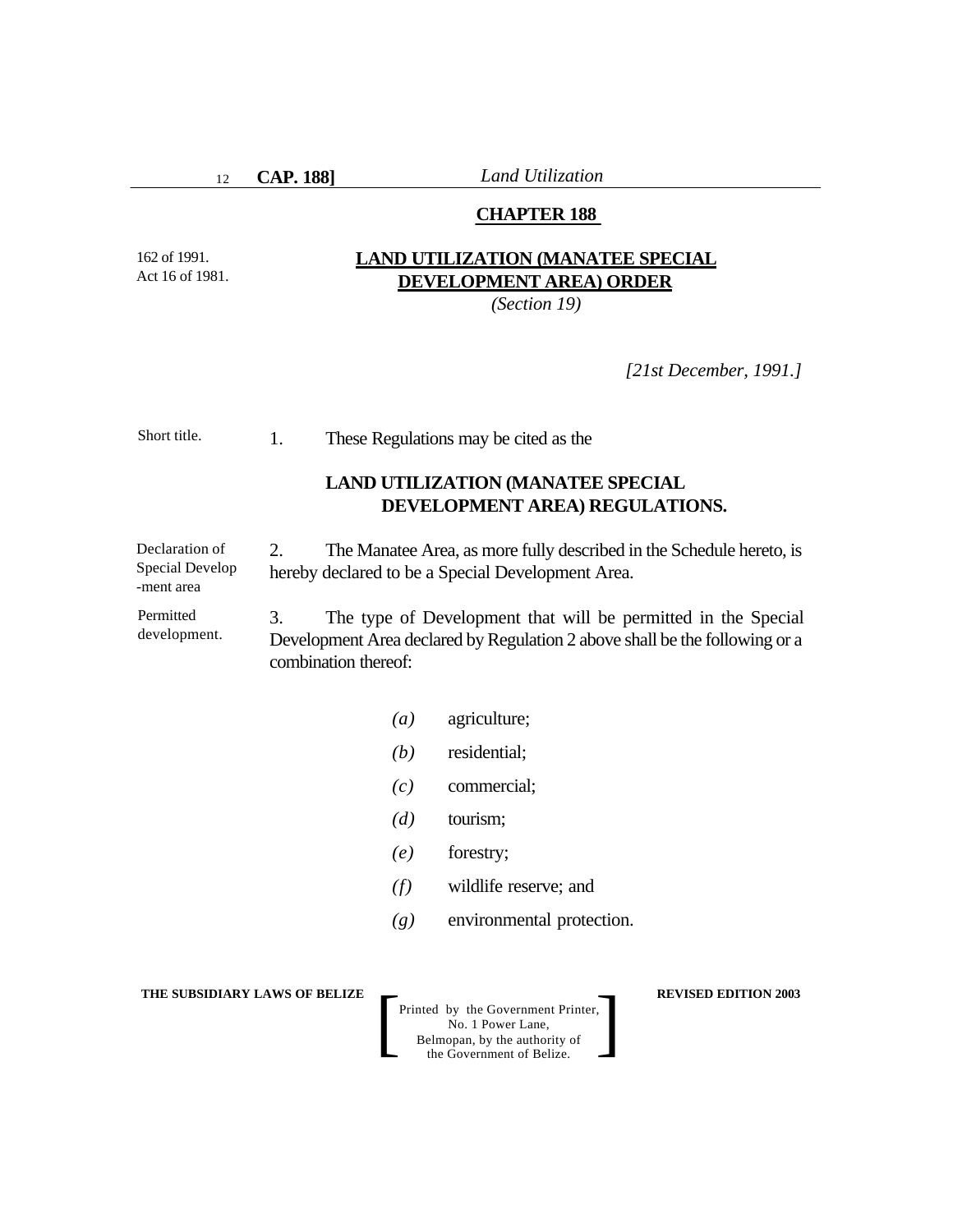4. (1) The Land Utilization Authority shall, after consultation with such local persons and institutions as it may think fit, draw up a Development Plan for the Special Development Area referred to in Regulation 2 above, to demarcate the zonation and density of the types of development as stipulated in Regulation 3 above.

(2) Every Development Plan prepared by the Land Utilization Authority under sub-regulation (1) above, shall be subject to approval by the Minister.

(3) After approval by the Minister, the Development Plan shall be available for inspection at the Ministry of Natural Resources, Belmopan as well as at the Lands and Surveys Office, Corozal Town.

(4) Every Development Plan approved by the Minister under this Regulation shall be administered by the Land Utilization Authority either directly or through the agency of such local institutions as it may deem fit to appoint.

5. Any person who commences or carries out in the special Development Area declared by Regulation 2 above any development in contravention of the form of zonation and density drawn up in a Development Plan as stipulated in Regulation 4 above, shall be guilty of an offence and shall be liable on summary conviction to a fine not exceeding one thousand dollars.

**MADE** by the Minister of Natural Resources this 29th day of November, 1991.

# **(FLORENCIO MARIN)**

*Minister of Natural Resources Minister responsible for Land*

*\_\_\_\_\_\_\_\_*

**THE SUBSIDIARY LAWS OF BELIZE**  $\qquad$  **REVISED EDITION 2003** 

Printed by the Government Printer, No. 1 Power Lane, Belmopan, by the authority of Printed by the Government Printer,<br>
No. 1 Power Lane,<br>
Belmopan, by the authority of<br>
the Government of Belize.

Development Plan and administration.

Penalty.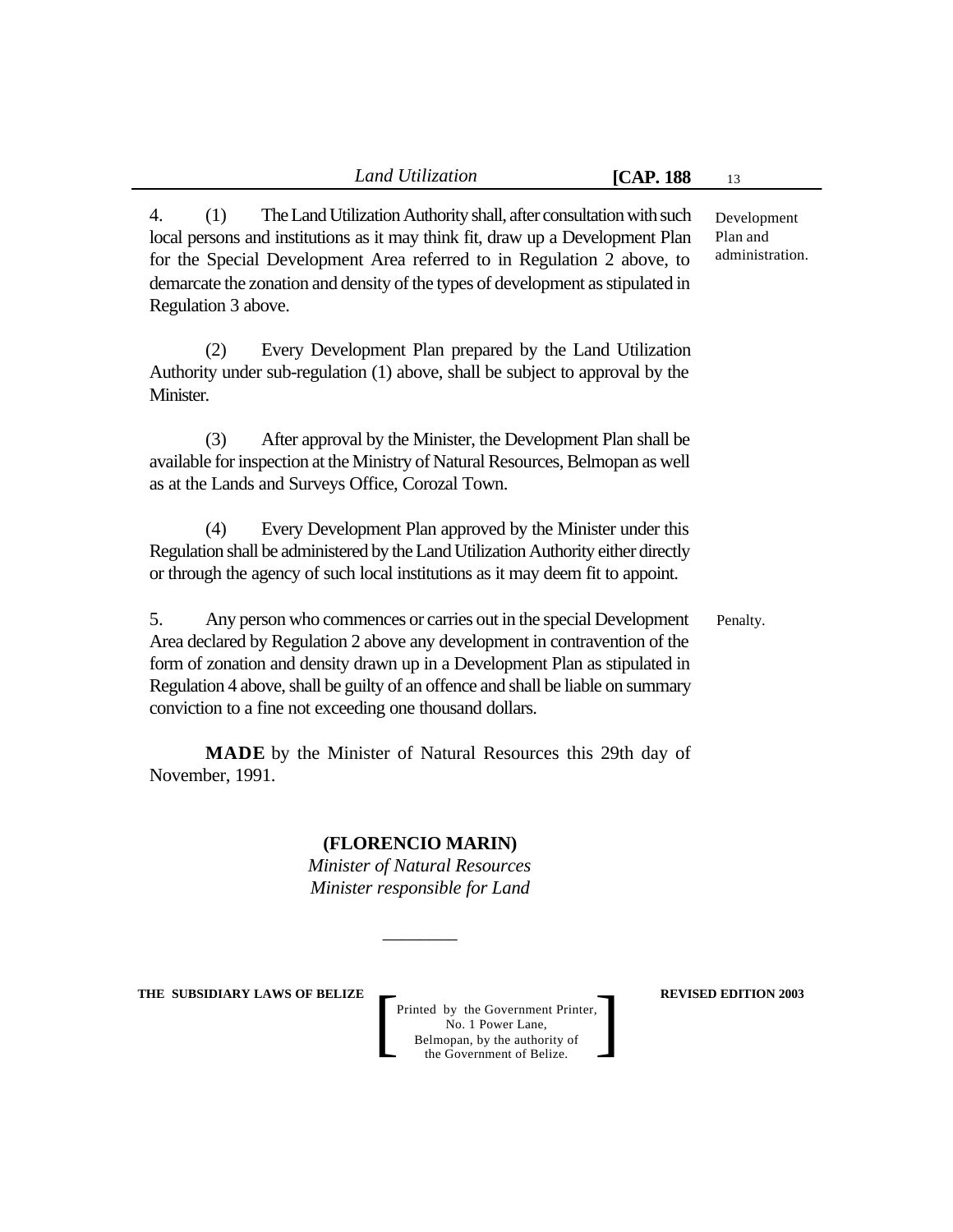# **SCHEDULE [Regulation 2]**

#### **MANATEE SPECIAL DEVELOPMENT AREA**

**ALL THAT** piece or parcel of land situate in the Manatee River area, containing approximately 117,250 acres, and bounded on the North by the Sibun River; on the East by the Caribbean Sea; on the South by Mangrove Creek; on the West by parts the Aberdeen and Cumberland Hall estates, parts of the Manatee Forest Reserve, lands, now or formerly National Lands, and parts of Runaway Creek Works, and being more particularly described as follows:

Commencing at a point where Runaway Creek has its confluence with the Sibun River at a scaled U.T.M. co-ordinate of 1918 710 North and 344 150 East, thence in general South and South West direction on the East Bank of Runaway Creek to a point having the scaled U.T.M. co-ordinate of 1915 000 North and 343 280 East; thence in a South West direction for approximately 4,700 feet to the Manatee Road (otherwise known as the South Coastal Road) at a point having the scaled U.T.M. co-ordinate of 1914 150 North and 342 160 East; thence in a general South East direction along the Manatee Road to its junction with the Melinda to Gales Point Road, at a point having the scaled U.T.M. co-ordinate of 1897 380 North and 358 700 East; thence in a general Southern direction along the Melinda to Gales Point Road the said road's bridging of the Mangrove Creek at a point having the scaled U.T.M. co-ordinate of 1893 520 North and 358 500 East; thence in a general Eastern direction along the Northern Bank of Mangrove Creek to its meeting the sea at a point having scaled U.T.M. co-ordinate of 1893 450 North and 361 595 East; thence in a general northern direction along the coast at the Low Water Mark to the middle point of the Sibun Bar having a scaled co-ordinate of 1926 950 North and 366 150 East; thence in general Western direction along the South Bank of the Sibun River to the confluence Runaway Creek being the point of commencement.

\_\_\_\_\_\_\_\_

**THE SUBSIDIARY LAWS OF BELIZE**  $\qquad$  **REVISED EDITION 2003**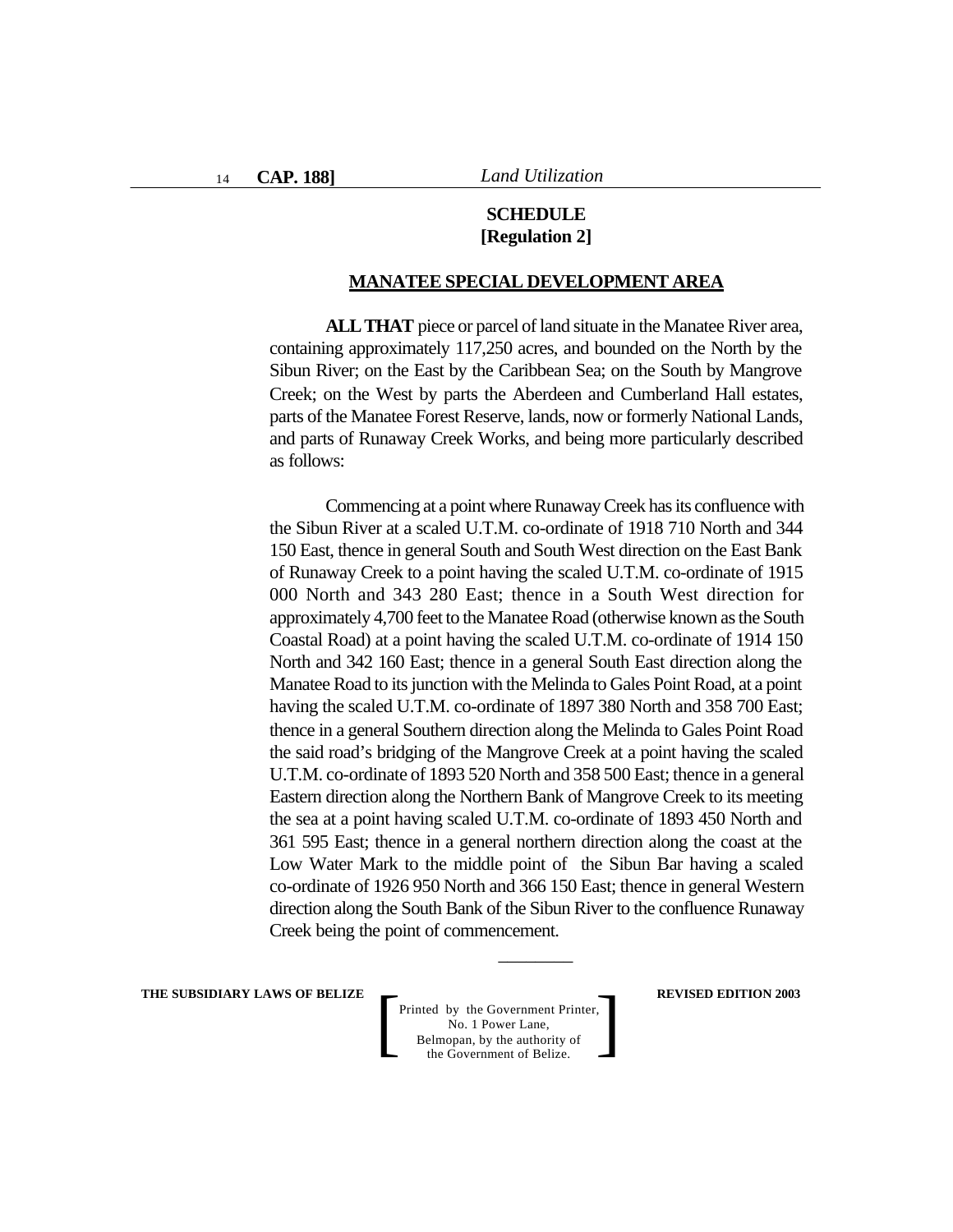# **CHAPTER 188**

# **LAND UTILIZATION (COROZAL DISTRICT EAST SPECIAL DEVELOPMENT AREA) REGULATIONS**

# **ARRANGEMENT OF REGULATIONS**

- 1. Short title.
- 2. Declaration of Special Development Area.
- 3. Permitted development.
- 4. Development Plan and administration.
- 5. Penalty.

SCHEDULE  $\overline{\phantom{a}}$ 

 $\overline{\phantom{a}}$ 

**THE SUBSIDIARY LAWS OF BELIZE**  $\qquad$  **REVISED EDITION 2003**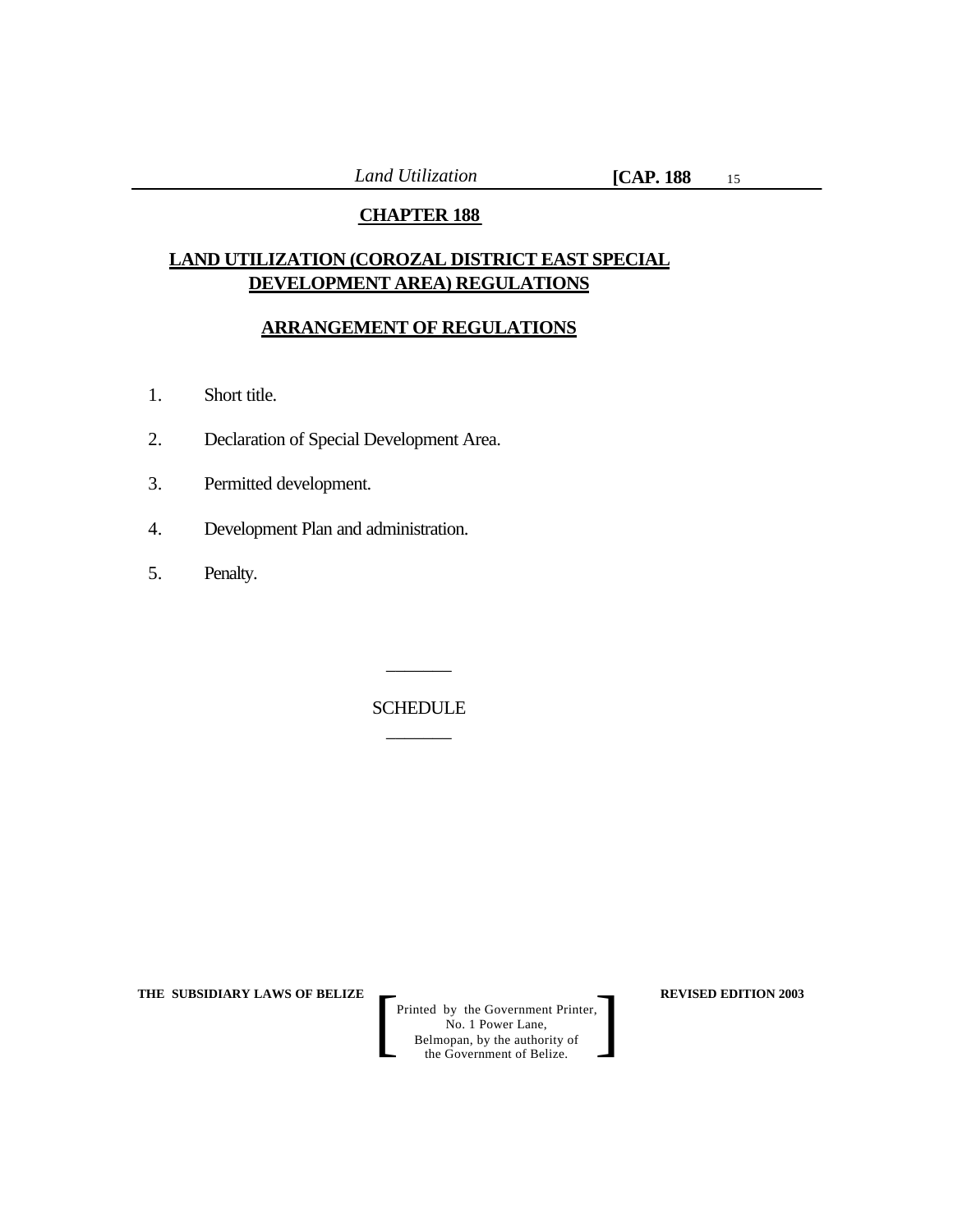16

163 of 1991. Act 16 of 1981. **CAP. 188]** *Land Utilization*

# **CHAPTER 188**

# **LAND UTILIZATION (COROZAL DISTRICT EAST SPECIAL DEVELOPMENT AREA) REGULATIONS**

*(Section 19)*

*[21st December, 1991.]*

| Short title                                       | 1. | These Regulations may be cited as the                                                                                                    |                  |                                                                                                                                            |                             |
|---------------------------------------------------|----|------------------------------------------------------------------------------------------------------------------------------------------|------------------|--------------------------------------------------------------------------------------------------------------------------------------------|-----------------------------|
|                                                   |    |                                                                                                                                          |                  | LAND UTILIZATION (COROZAL DISTRICT EAST<br>SPECIAL DEVELOPMENT AREA) REGULATIONS.                                                          |                             |
| Declaration of<br>Special<br>Development<br>Area. | 2. | The area in the Corozal District as more fully described in the Schedule<br>hereto, is hereby declared to be a Special Development Area. |                  |                                                                                                                                            |                             |
| Permitted<br>development.                         | 3. | any combination thereof.                                                                                                                 |                  | The type of development that will be permitted in the Special<br>Development Area declared by Regulation 2 above shall be the following or |                             |
|                                                   |    |                                                                                                                                          | $\left(a\right)$ | agriculture;                                                                                                                               |                             |
|                                                   |    |                                                                                                                                          | (b)              | residential;                                                                                                                               |                             |
|                                                   |    |                                                                                                                                          | (c)              | commercial;                                                                                                                                |                             |
|                                                   |    |                                                                                                                                          | (d)              | tourism;                                                                                                                                   |                             |
|                                                   |    |                                                                                                                                          | (e)              | forestry                                                                                                                                   |                             |
|                                                   |    |                                                                                                                                          | (f)              | wildlife reserve; and                                                                                                                      |                             |
|                                                   |    |                                                                                                                                          | (g)              | environmental protection.                                                                                                                  |                             |
| THE SUBSIDIARY LAWS OF BELIZE                     |    |                                                                                                                                          |                  | Printed by the Government Printer,<br>No. 1 Power Lane,<br>Belmopan, by the authority of<br>the Government of Belize.                      | <b>REVISED EDITION 2003</b> |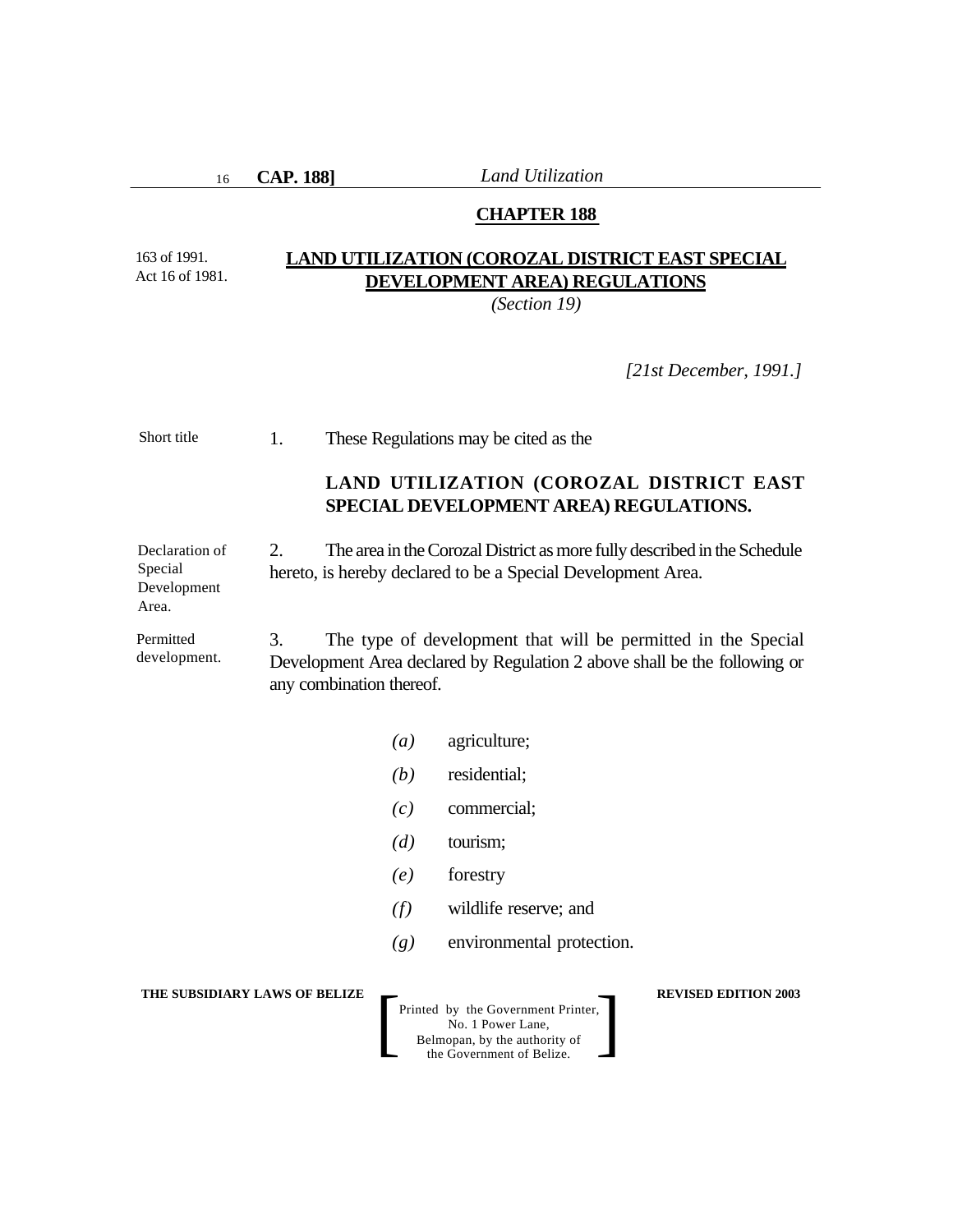4. (1) The Land Utilization Authority shall, after consultation with such local persons and institutions as it may think fit, draw up a Development Plan for the Special Development Area referred to in Regulation 2 above, to demarcate the zonation and density of the types of development as stipulated in Regulation 3 above.

(2) Every Development Plan prepared by the Land Utilization Authority under sub-regulation (1) above shall be subject to approval by the Minister.

(3) After Approval by the Minister, the Development Plan shall be made available for inspection at the Ministry of Natural Resources, Belmopan as well as the Lands and Surveys Office, Belize City.

(4) Every Development Plan approved by the Minister under this Regulation shall be administered by the Land Utilization Authority either directly or through the agency of such local institutions as it may deem fit to appoint.

5. Any person who commences or carries out in the Special Development Area declared by Regulation 2 above, any development in contravention of the form of zonation and density drawn up in a Development Plan as stipulated in Regulation 4 above, shall be guilty of an offence and shall be liable on summary conviction to a fine not exceeding one thousand dollars. Penalty.

**MADE** by the Minister of Natural Resources this 29th day of November, 1991.

# **(FLORENCIO MARIN)**

*Minister of Natural Resources Minister responsible for Land*

*\_\_\_\_\_\_\_*

**THE SUBSIDIARY LAWS OF BELIZE**  $\qquad$  **REVISED EDITION 2003** 

Printed by the Government Printer, No. 1 Power Lane, Belmopan, by the authority of Printed by the Government Printer,<br>
No. 1 Power Lane,<br>
Belmopan, by the authority of<br>
the Government of Belize.

Development Plan and administration.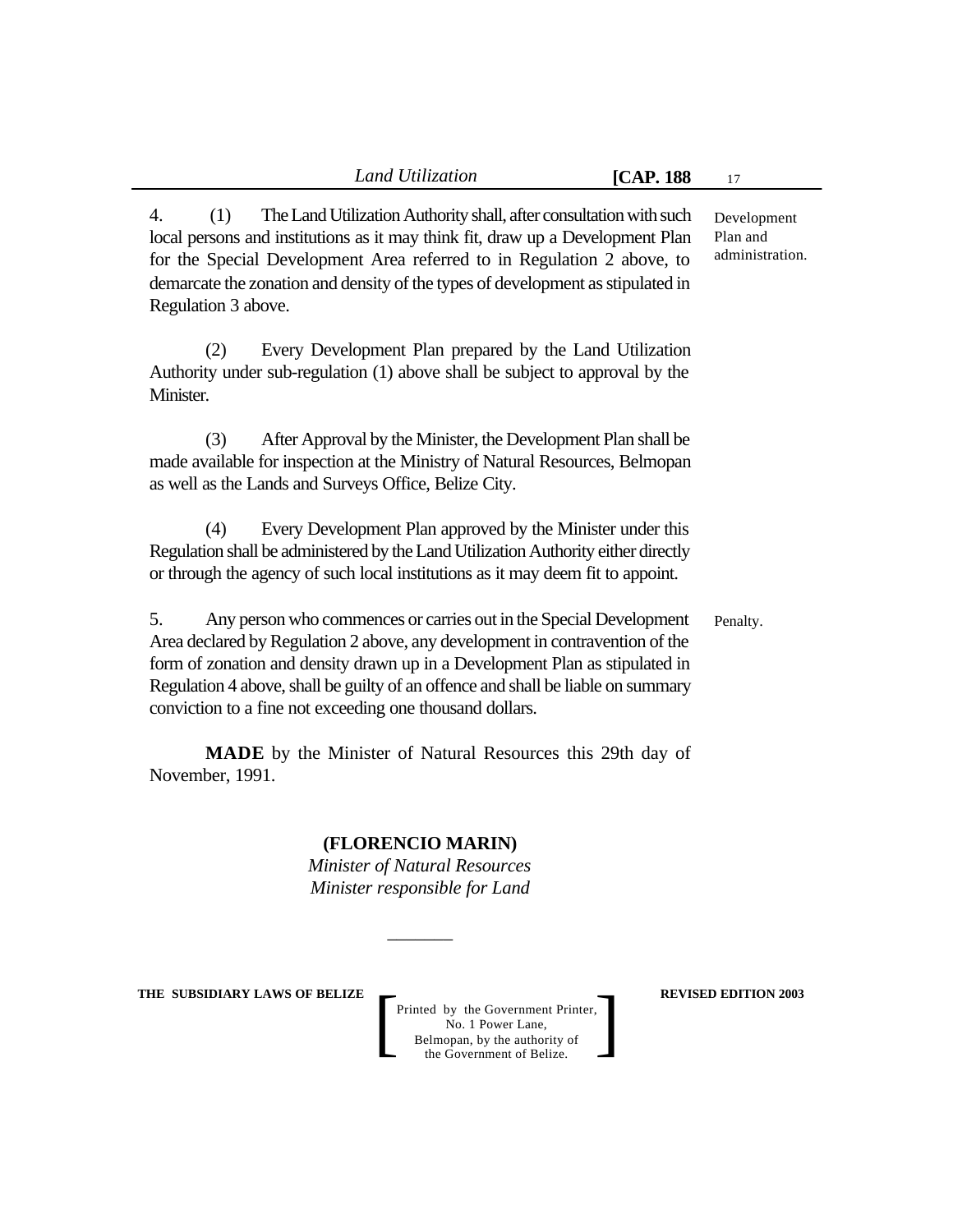# **SCHEDULE [Regulation 2]**

#### **COROZAL DISTRICT EAST SPECIAL DEVELOPMENT AREA**

**ALL THAT** piece or parcel of land situate in Corozal District East area, containing approximately 196,250 acres, and bounded on the north by Corozal Bay, Lowry's Bight and Bahia Chetumal; on the East by Bahia Chetumal and the Caribbean Sea; on the South by the Belize/Corozal District border; and on the West by parts of Freshwater Creek Forest Reserve, Freshwater Creek Work, Little Belize, Reserve Bank, Bar Works and lands around San Fernando (Copper Bank), and being more particularly described as follows:

Commencing at a point where a creek flowing from Saltillo Lagoon has its confluence with the New River having a scaled U.T.M. co-ordinate of 2029 445 North and 353 800 East; thence in a general East North East direction along the coast at the Low Water Mark to the head of a peninsula having the scaled U.T.M. co-ordinate of 2030 785 North and 360 785 East; thence in a South and South West direction along the coast to a point on the West bank of the sea where Laguna Seca meets Lowry's Bight having a scaled U.T.M. co-ordinate of 2027 265 North and 356 790 East; thence in an East South East direction across the sea to a point on the Eastern Bank having a scaled U.T.M. co-ordinate of 2027 100 North and 358 060 East; thence in a general Eastern direction along the coast to Rocky Point having the scaled U.T.M. co-ordinate of 2031 725 North and 384 000 East; thence in a general Southern direction along the coast to a point where the Corozal/Belize District boundary meets the sea having a scaled U.T.M. co-ordinate of 1985 900 North and 376 540 East; thence in a West North West direction along the said District border for approximately 41,650 feet to a point having a scaled U.T.M. co-ordinate of 1987 500 North and 364 060 East; thence in a North West direction along the Corozal District border for approximately 24,250 feet to a point having the scaled U.T.M. co-ordinate of 1992 395 North and

**THE SUBSIDIARY LAWS OF BELIZE**  $\qquad$  **REVISED EDITION 2003**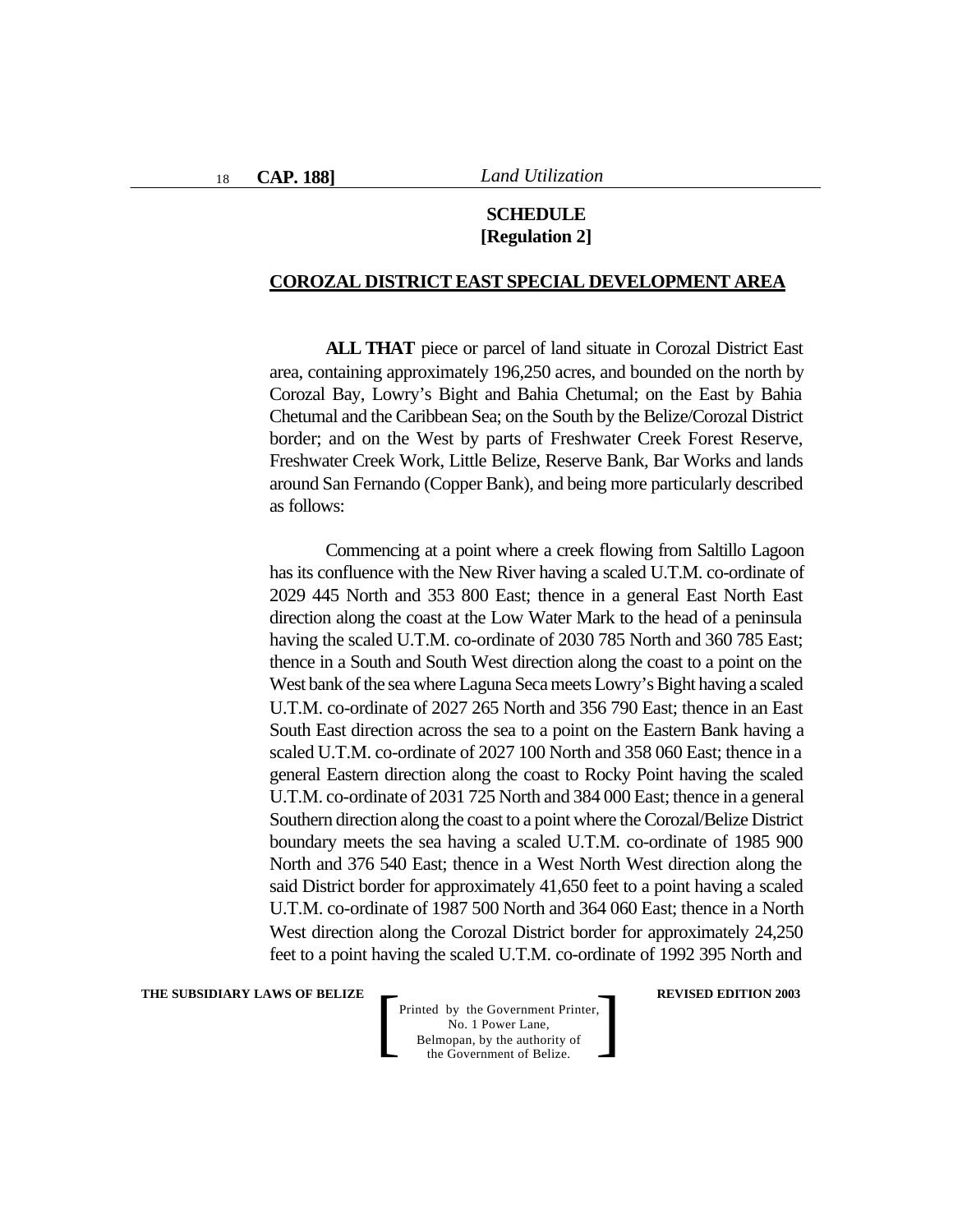19

358 570 East; thence in a North East direction for approximately 79,580 feet to a point having the scaled U.T.M. co-ordinate of 2014 300 North and 368 640 East; thence in a North West direction for approximately 23,580 feet to a point the scaled U.T.M. co-ordinate of 2024 535 North and 363 165 East; thence in a West North West direction for approximately 18,800 feet to a point on the East bank of the sea where Laguna Seca meets Lowry's Bight having a scaled U.T.M. co-ordinate of 2027 100 North and 358 060 East, thence in a West North West direction across the sea to a point on the Western Bank having a scaled U.T.M. co-ordinate of 2027 265 North and 356 790 East; thence in a West North West Direction for approximately 13,750 feet to the point of commencement.

 $\overline{\phantom{a}}$ 

**THE SUBSIDIARY LAWS OF BELIZE**  $\qquad$  **REVISED EDITION 2003**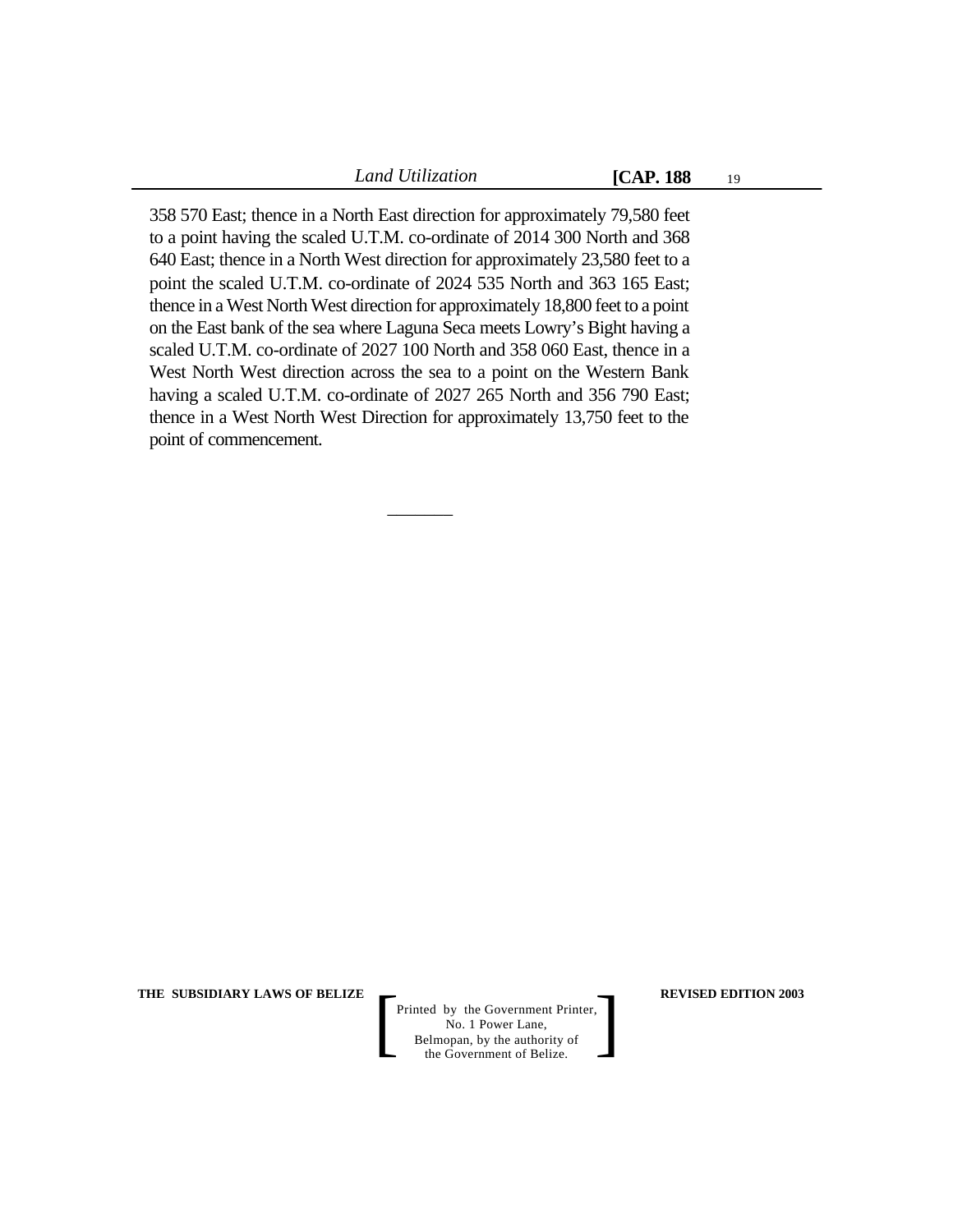## **CHAPTER 188**

# **LAND UTILIZATION (BURRELL BOOM/HATTIEVILLE/ LADYVILLE SPECIAL DEVELOPMENT AREA) REGULATIONS**

#### **ARRANGEMENT OF REGULATIONS**

- 1. Short title.
- 2. Declaration of Special Development Area.
- 3. Permitted development.
- 4. Development Plan and administration.
- 5. Penalty.

SCHEDULE \_\_\_\_\_\_\_\_

\_\_\_\_\_\_\_\_

**THE SUBSIDIARY LAWS OF BELIZE**  $\qquad$  $\qquad$  **REVISED EDITION 2003**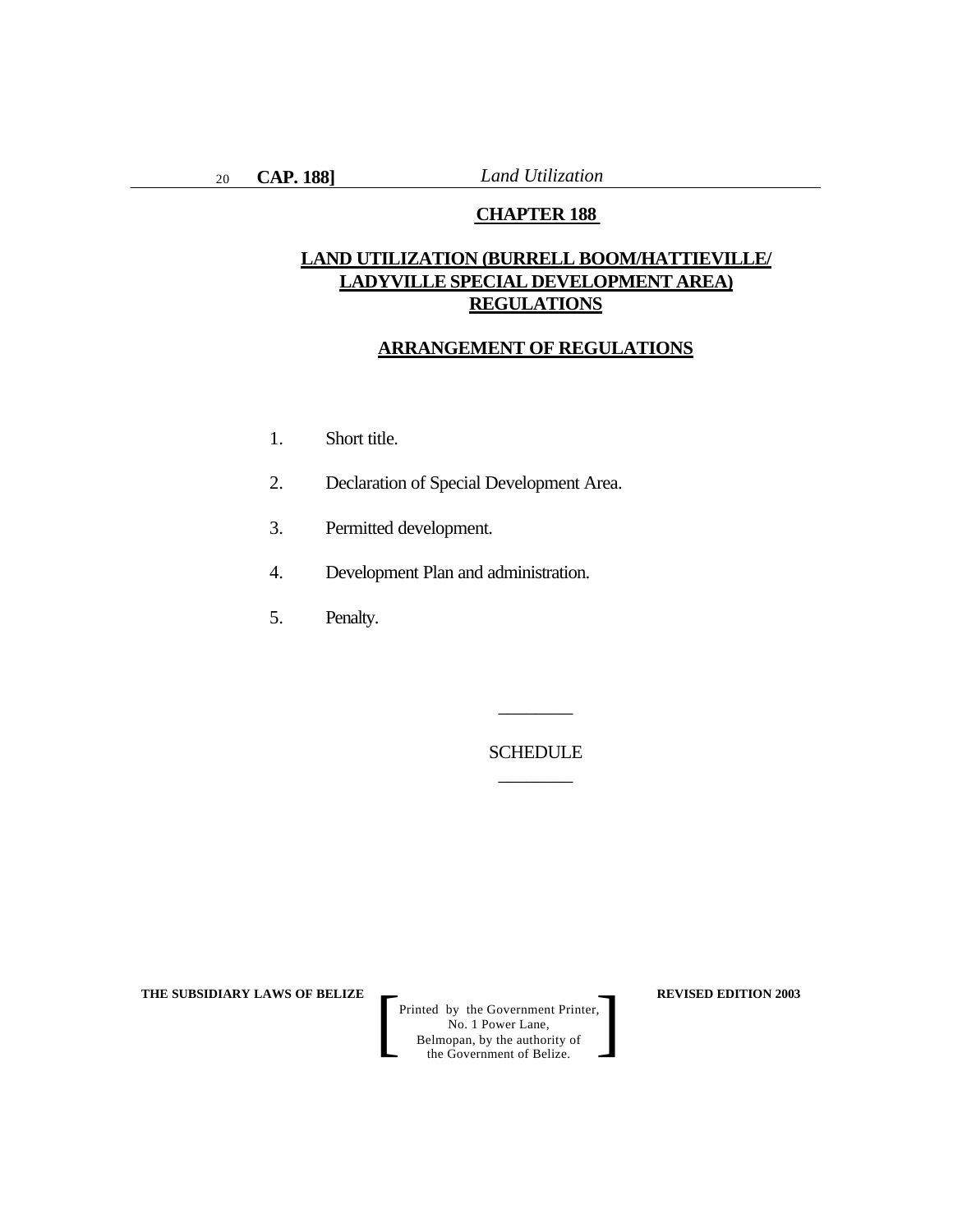21

# **CHAPTER 188**

# **LAND UTILIZATION (BURRELL BOOM/HATTIEVILLE/ LADYVILLE SPECIAL DEVELOPMENT AREA) REGULATIONS**

*(Section 19)*

164 of 1991. Act 16 of 1981.

*[21st December, 1991.]*

1. These Regulations may be cited as the

# **LAND UTILIZATION (BURRELL BOOM/HATTIEVILLE/ LADYVILLE SPECIAL DEVELOPMENT AREA) REGULATIONS.**

2. The Burrell Boom/Hattieville/Ladyville area, as more fully described in the Schedule hereto, is hereby declared to be a Special Development Area.

3. The type of development that will be permitted in the Special Development Area declared by Regulation 2 above shall be the following or any combination thereof.

- *(a)* agriculture;
- *(b)* residential;
- *(c)* commercial;
- *(d)* tourism;
- *(e)* wildlife reserve; and
- *(f)* environmental protection.

**THE SUBSIDIARY LAWS OF BELIZE**  $\qquad$  **REVISED EDITION 2003** 

Printed by the Government Printer, No. 1 Power Lane, Belmopan, by the authority of Printed by the Government Printer,<br>
No. 1 Power Lane,<br>
Belmopan, by the authority of<br>
the Government of Belize.

Short title.

Declaration of Special Development Area.

Permitted development.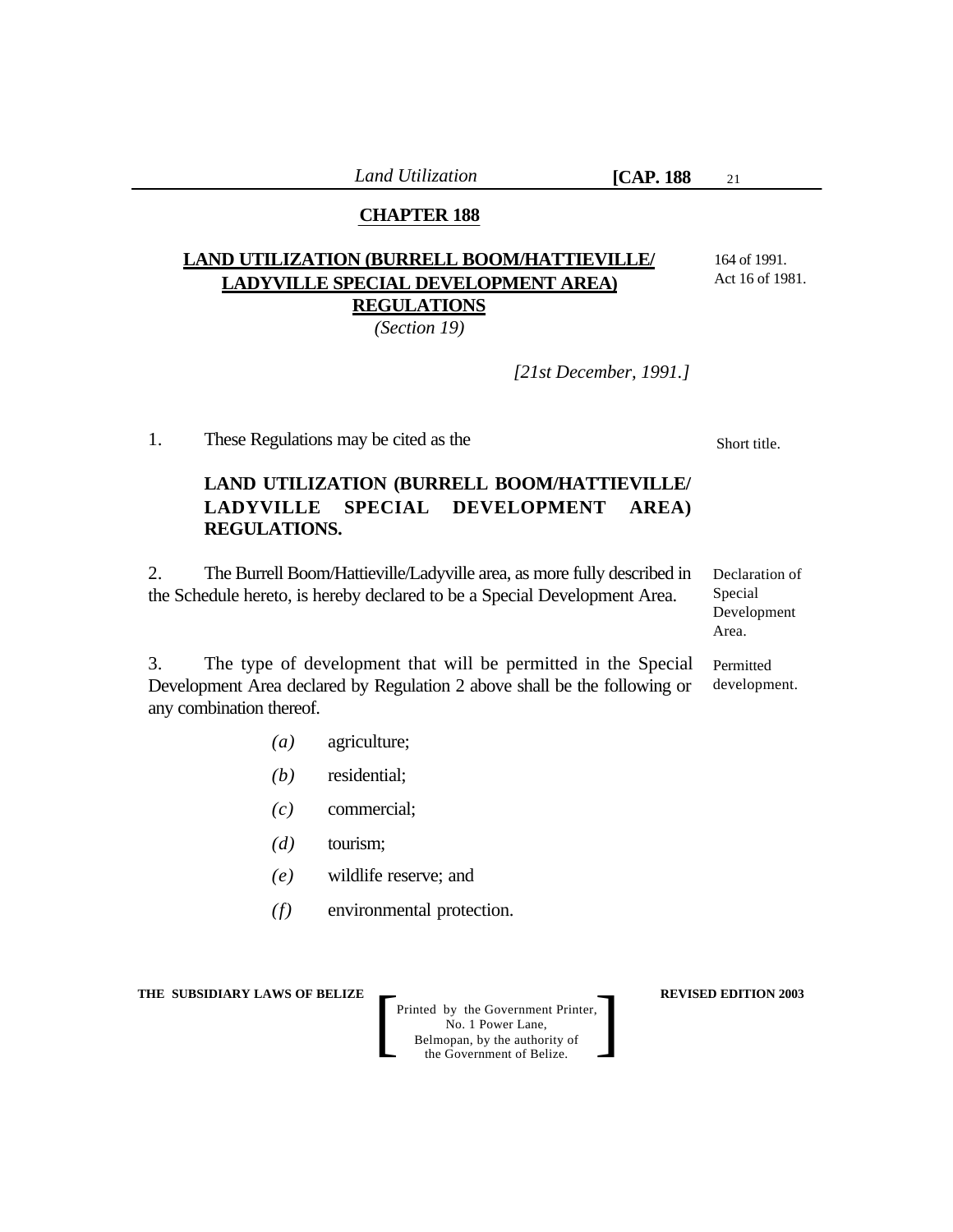4. (1) The Land Utilization Authority shall, after consultation with such local persons and institutions as it may think fit, draw up a Development Plan for the Special Development Area referred to in Regulation 2 above, to demarcate the zonation and density of the types of development as stipulated in Regulation 3 above. (2) Every Development Plan prepared by the Land Utilization Authority under sub-regulation (1) above shall be subject to approval by the Minister. (3) After approval by the Minister, the Development Plan shall be available for inspection at the Ministry of Natural Resources, Belmopan, as well as at the Lands & Surveys Office, Belize City. (4) Every Development Plan approved by the Minister under this Regulation shall be administered by the Land Utilization Authority either directly or through the agency of such local institutions as it may deem fit to appoint. 5. Any person who commences or carries out in the Special Development area, declared by Regulation 2 above, any development in contravention of the form of zonation and density drawn up in a Development Plan as stipulated in Regulation 4 above, shall be guilty of an offence and shall be liable on summary conviction to a fine not exceeding one thousand dollars. **MADE** by the Minister of Natural Resources this 29th day of November, 1991. Development Plan and administration. Penalty.

# **(FLORENCIO MARIN)**

*Minister of Natural Resources Minister responsible for Land*

*\_\_\_\_\_\_\_\_\_*

**THE SUBSIDIARY LAWS OF BELIZE**  $\qquad$  **REVISED EDITION 2003**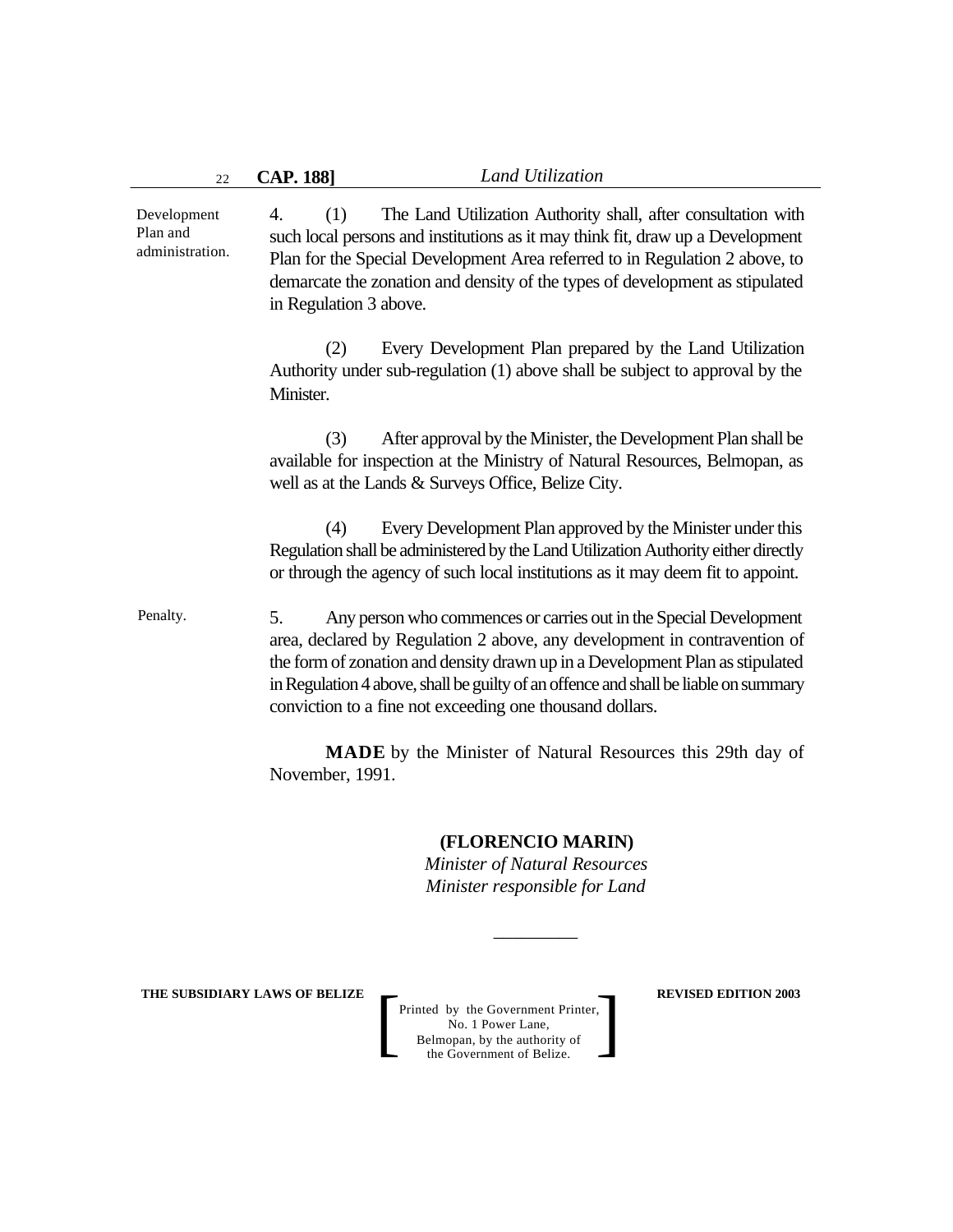# **SCHEDULE [Regulation 2]**

# **BURRELL BOOM/HATTIEVILLE/LADYVILLE SPECIAL DEVELOPMENT AREA**

**ALL THAT** piece or parcel of land situate in the Belize District, containing approximately 100,000 acres, and bounded on the North by Black Rock and John Evans Work, Double Run Work and the Salt Creek Estate; on the East by the Caribbean Sea, the Burdon Canal, Jone's Lagoon and the Sibun Canal; on the South by the Sibun River; and on the West by Double Head Cabbage Work, Cook's Lagoon Creek and Mussell Creek, and being more particularly described as follows:

Commencing at a point on the East bank of Mussell Creek having a scaled U.T.M. co-ordinate of 1946 000 North and 343 360 East; thence in an East North East direction for approximately 29,750 feet to a point on the West bank of the Belize River by St. James Boom having a scaled U.T.M. co-ordinate of 1947 000 North and 352 315 East; thence due East across the Belize River and for an approximate distance of 34,850 feet to a point on the sea having a scaled U.T.M. co-ordinate of 1947 000 North and 362 875 East; thence in a south and South West direction along the Low Water Mark of the coast to the North bank of the mouth of the Belize River at a point having the scaled U.T.M. co-ordinate of 1939 075 North and 368 950 East; thence in a general North West direction along the North bank of the Belize River; for approximately 2,800 feet to a point across the river from the confluence of the Haulover Creek having a scaled U.T.M. co-ordinate of 1939 050 North and 368 070 East; thence in a general South and South East direction along the West bank of the Haulover Creek to its junction with the Burdon Canal at a point having a scaled co-ordinate of 1935 965 North and 369 960 East; thence in a South West direction along the West bank of the Burdon Canal to Jones Lagoon; thence in a general Southern direction along the West bank of Jones Lagoon to the Sibun Canal; thence in a South West direction along the West bank of the

**THE SUBSIDIARY LAWS OF BELIZE**  $\qquad$  **<b>REVISED EDITION 2003**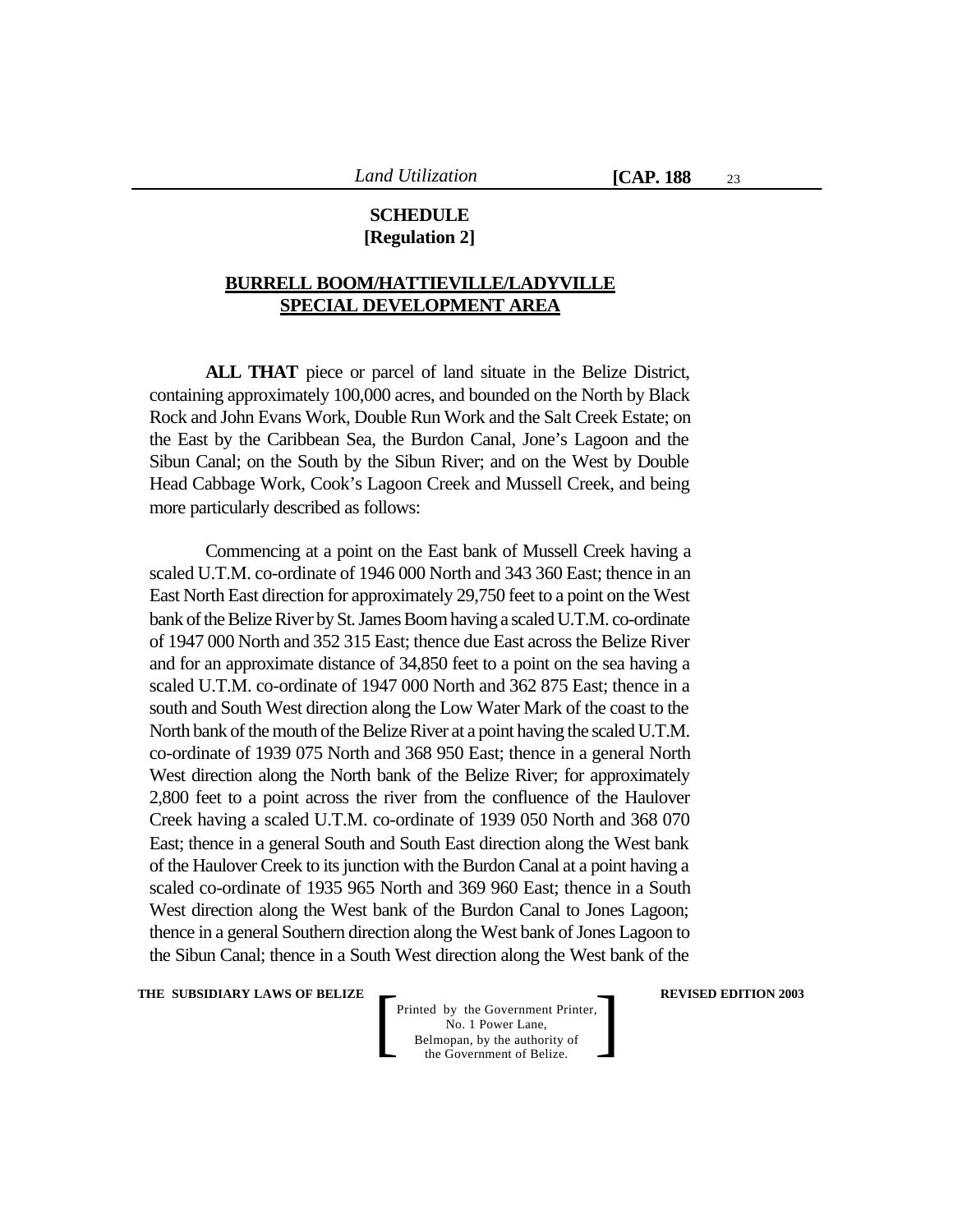Sibun Canal to its junction with the Sibun River at a point having the scale U.T.M. co-ordinate of 1926 800 North and 362 825 East, thence in a general Western direction along the North bank of the Sibun River to a point having the scaled U.T.M. co-ordinate of 1926 175 North and 349 885 East, thence in a North West direction for approximately 15,800 feet to a point having the scaled U.T.M. co-ordinate of 1930 000 North and 347 000 East; thence in a North West North direction for approximately 33,100 feet to a point on the East bank of Cook's Lagoon Creek having a scaled U.T.M. co-ordinate of 1939 615 North and 343 995 East; thence in a general Northern direction along the East bank of Cook's Lagoon Creek to its confluence with Mussell Creek at a point having the scaled U.T.M. co-ordinate of 1941 285 North and 343 625 East; thence in a general Northern direction along the East bank of Mussell Creek to the point of commencement.

 $\overline{\phantom{a}}$ 

**THE SUBSIDIARY LAWS OF BELIZE**  $\qquad$  **REVISED EDITION 2003**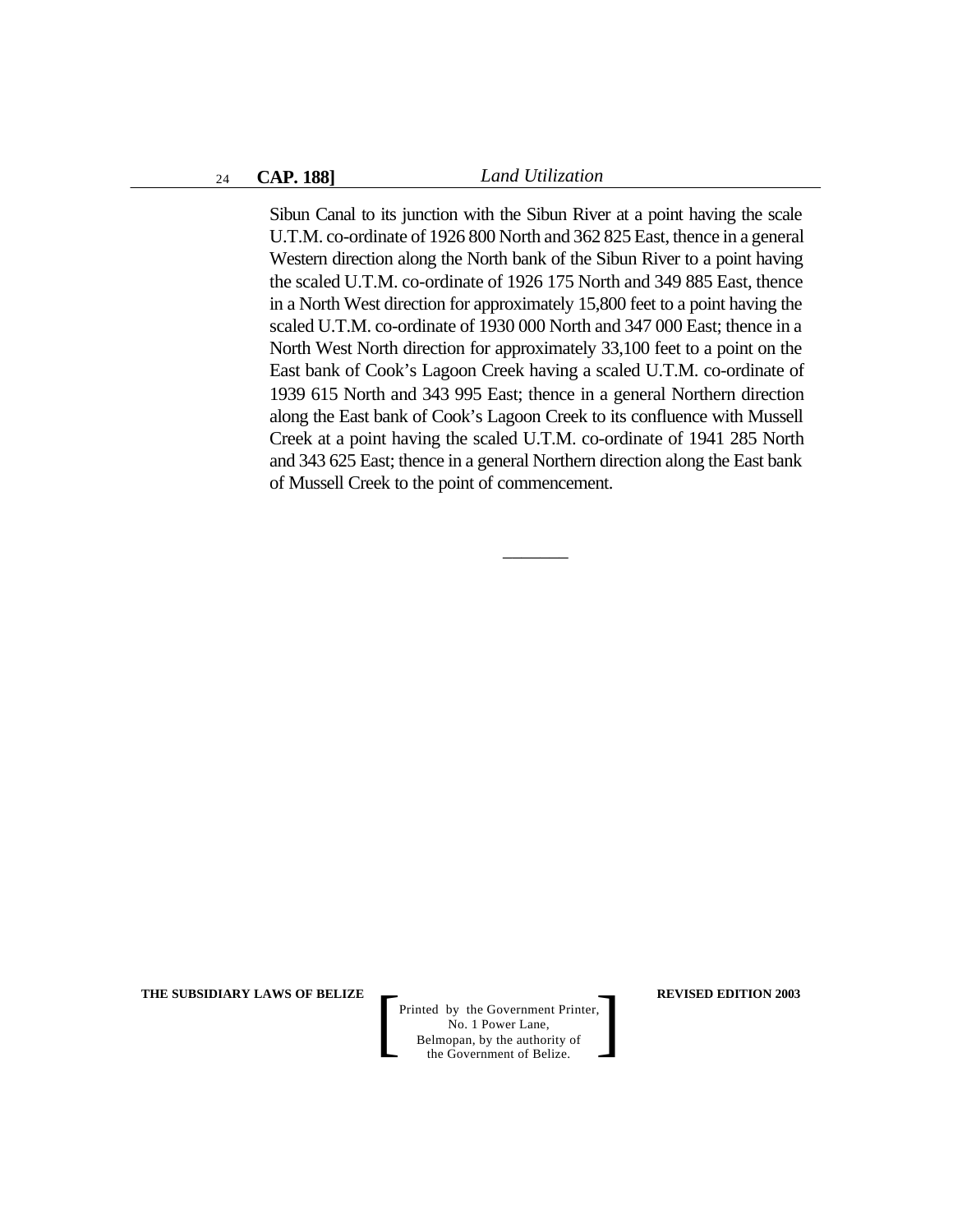# **CHAPTER 188**

# **LAND UTITLIZATION (CAYO DISTRICT WEST SPECIAL DEVELOPMENT AREA) REGULATIONS**

# **ARRANGEMENT OF REGULATIONS**

- 1. Short title.
- 2. Declaration of Special Development Area.
- 3. Permitted development.
- 4. Development Plan and administration.
- 5. Penalty.

SCHEDULE  $\overline{\phantom{a}}$  , where  $\overline{\phantom{a}}$ 

 $\overline{\phantom{a}}$  , where  $\overline{\phantom{a}}$ 

**THE SUBSIDIARY LAWS OF BELIZE**  $\qquad$  **REVISED EDITION 2003**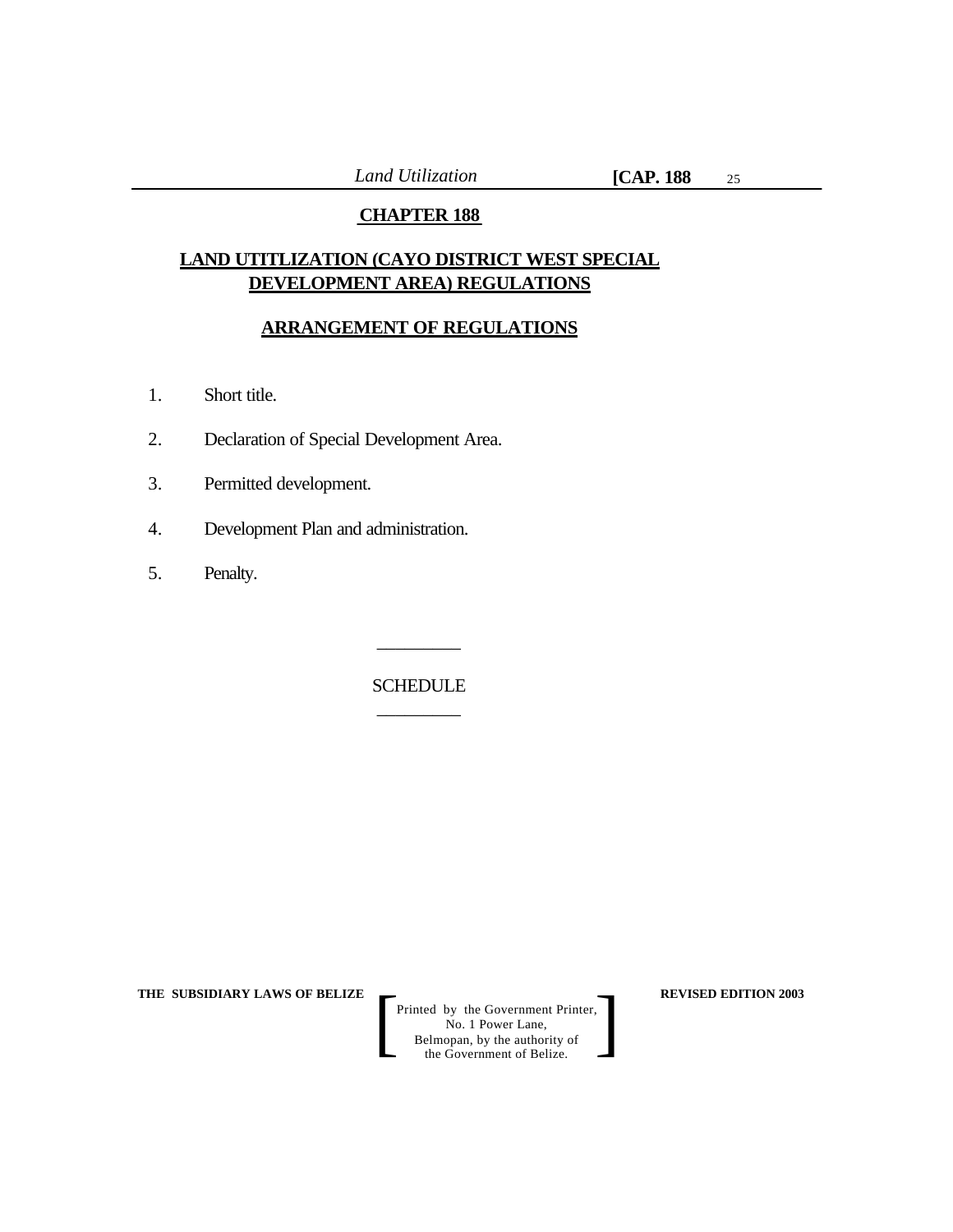26

90 of 1992. Act 16 of 1981.

Area.

**CAP. 188]** *Land Utilization*

#### **CHAPTER 188**

# **LAND UTITLIZATION (CAYO DISTRICT WEST SPECIAL DEVELOPMENT AREA) REGULATIONS**

*(Section 19)*

*[20th June, 1992.]*

1. These Regulations may be cited as the Short title.

# **LAND UTILIZATION (CAYO DISTRICT WEST SPECIAL DEVELOPMENT AREA) REGULATIONS**

2. The area in the Cayo District as more fully described in the Schedule hereto, is hereby declared to be a Special Development Area. Declaration of Special Development

3. The type of development that will be permitted in the Special Development Area declared by Regulation 2 above shall be the following or any combination thereof- Permitted development.

- *(a)* agriculture;
- *(b)* residential;
- *(c)* commercial;
- *(d)* tourism;
- *(e)* forestry;
- *(f)* wildlife reserve; and
- *(g)* environmental protection.

4. (1) The Land Utilization Authority shall, after consultation with such local persons and institutions as it may think fit, draw up a Development Development Plan and administration.

**THE SUBSIDIARY LAWS OF BELIZE**  $\qquad$  **REVISED EDITION 2003**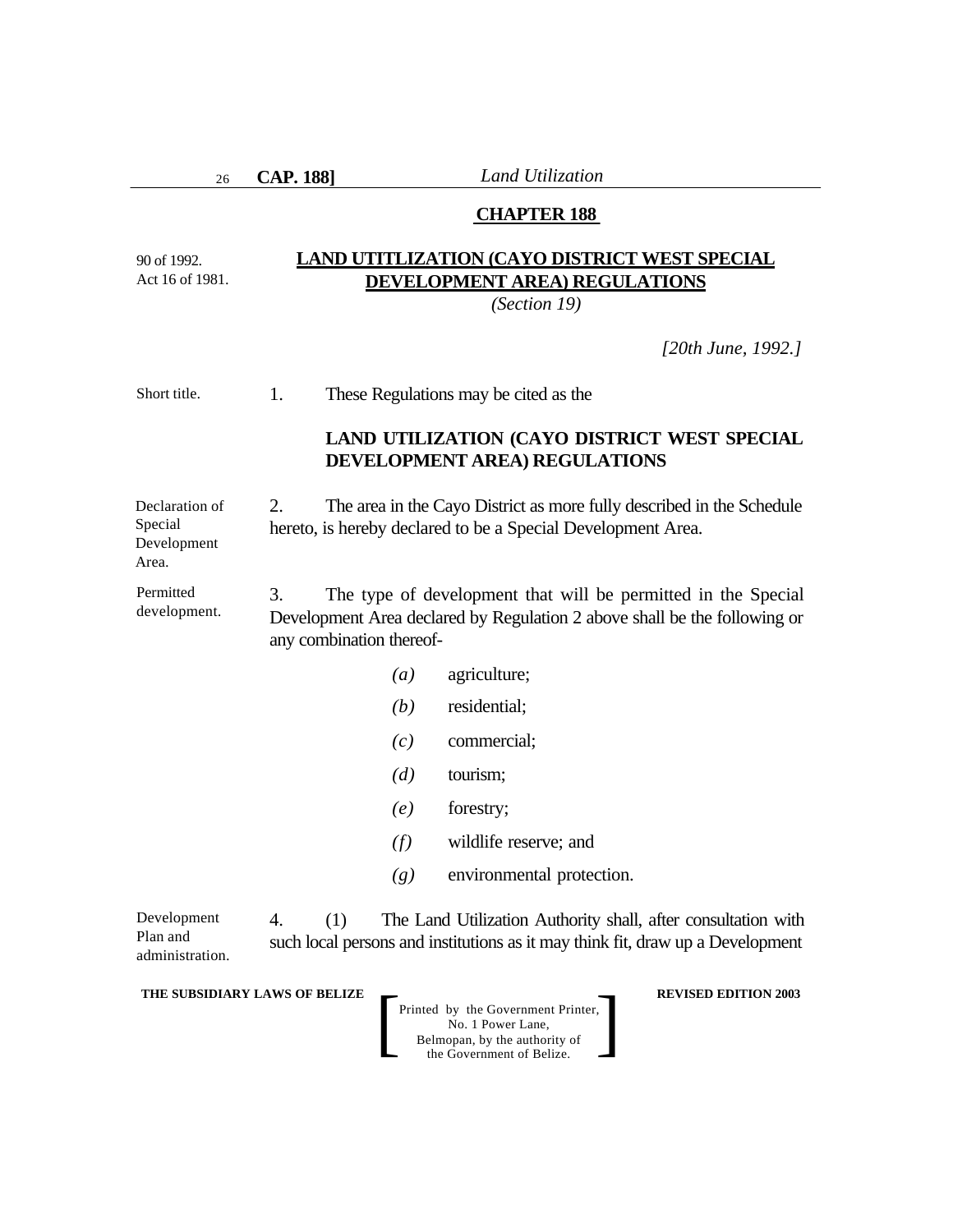Plan for the Special Development Area referred to in Regulation 2 above, to demarcate the zonation and density of the types of development, as stipulated in Regulation 3 above.

(2) Every Development Plan prepared by the Land Utilization Authority under subregulation (1) above shall be subject to approval by the Minister.

(3) After approval by the Minister, the Development Plan shall be made available for inspection at the Ministry of Natural Resources, Belmopan as well as the Lands and Surveys Office, San Ignacio.

(4) Every Development Plan approved by the Minister under this Regulation shall be administered by the Land Utilization Authority either directly or through the agency of such local institutions as it may deem fit to appoint.

5. Any person who commences or carries out in the Special Development Area declared by Regulation 2 above, any development in contravention of the firm of zonation and density drawn up in a Development Plan as stipulated in Regulation 4 above, shall be guilty of an offence and shall be liable on summary conviction to a fine not exceeding one thousand dollars. Penalty.

**MADE** by the Minister of Natural Resources this 5th day of June, 1992.

# **(FLORENCIO MARIN)**

*Minister of Natural Resources Minister responsible for Land*

*\_\_\_\_\_\_\_\_\_*

**THE SUBSIDIARY LAWS OF BELIZE**  $\qquad$  **REVISED EDITION 2003**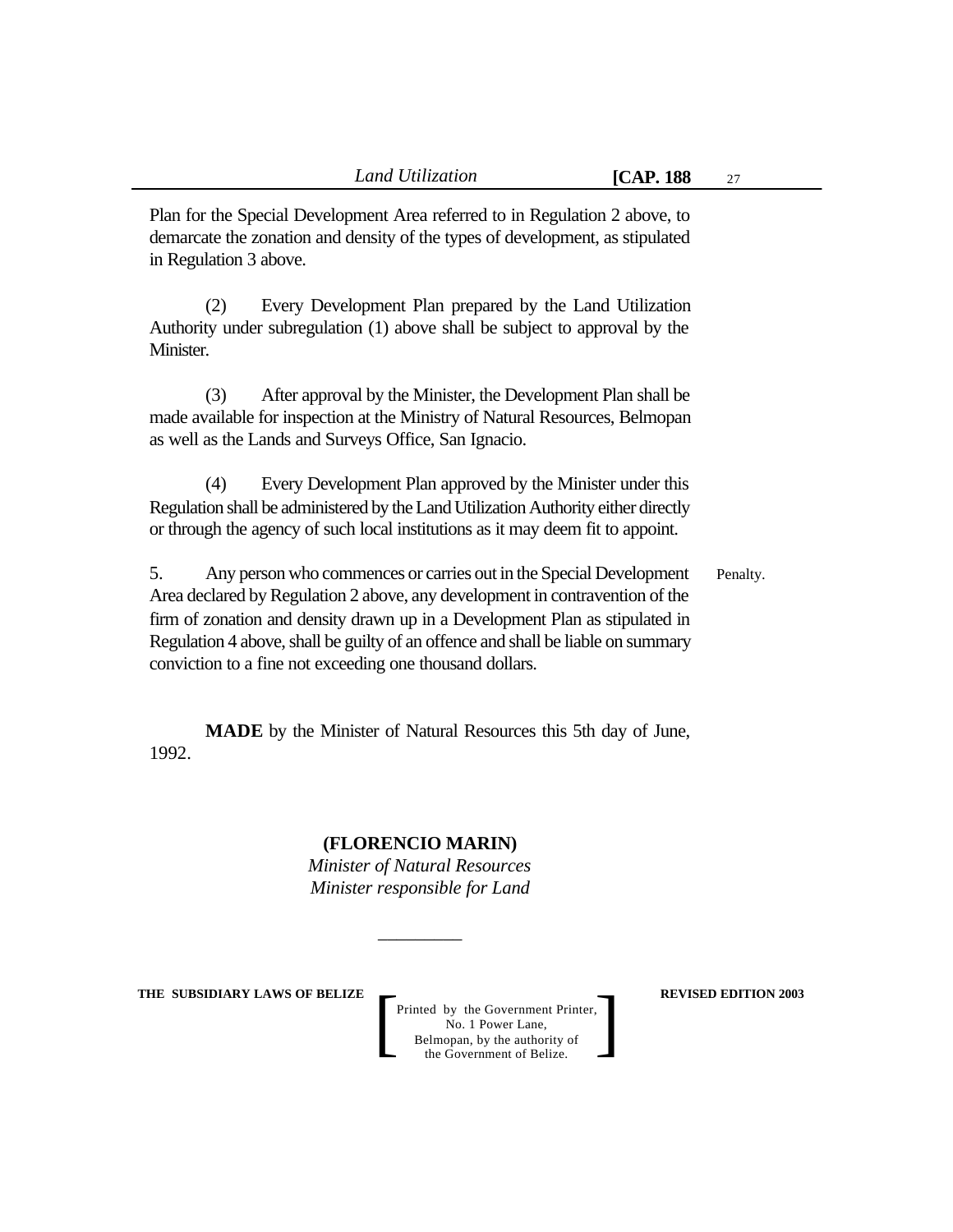# **SCHEDULE [Regulation 2]**

#### **CAYO DISTRICT WEST SPECIAL DEVELOPMENT AREA**

**ALL THAT** piece or parcel of land situate in Cayo District, containing approximately 107,125 Acres, and bounded on the North by parts of Fowlers Work; on the East by Duck Run, Esperanza Village, Hermitage, Hill Bank, San Antonio and Mountain Pine Ridge; on the South by Guacamallo, Punta Rieces, Barquedier and Esperanza; and on the West by Guatemala, and being more particularly described as follows:

Commencing at a point on the Guatemala Border having the scaled U.T.M. coordinates of 1905 000 North and 271 310 East; thence in an Eastern direction for an approximate distance of 6,600 metres to a point on the line between Fowlers Work and Duck Run having the scaled U.T.M. co-ordinates of 1905 000 North and 277 895 East; thence in a South Eastern direction, following the said line, for approximately 4,500 metres to a point on the North Bank of the Belize River having the scaled U.T.M. co-ordinates of 1901 150 North and 280 200 East; thence across and along the South Bank of the said River in an Eastern direction for approximately 1,040 metres to a point having the scaled U.T.M. co-ordinates of 1900 280 North and 280 650 East; thence in a South East direction for approximately 1,500 metres to a point on the North side of the Western Highway having the scaled U.T.M. co-ordinates of 1899 645 North and 282 000 East; thence in a South West direction, along the North side of said highway, for approximately 230 metres to a point where the said highway bridges Red Creek having the scaled U.T.M. co-ordinates of 1899 450 North and 281 855 East; thence across the road and in a South Eastern direction, along the West bank of the said creek, for approximately 3,360 metres to a point having the scaled U.T.M. co-ordinates of 1897 125 North and 283 500 East; thence in a Southern Direction for approximately 1,225 metres to a point having the scaled U.T.M. coordinates of 1895 000 North and 238 500 East; thence in a South Western direction for approximately

**THE SUBSIDIARY LAWS OF BELIZE**  $\qquad$  **REVISED EDITION 2003**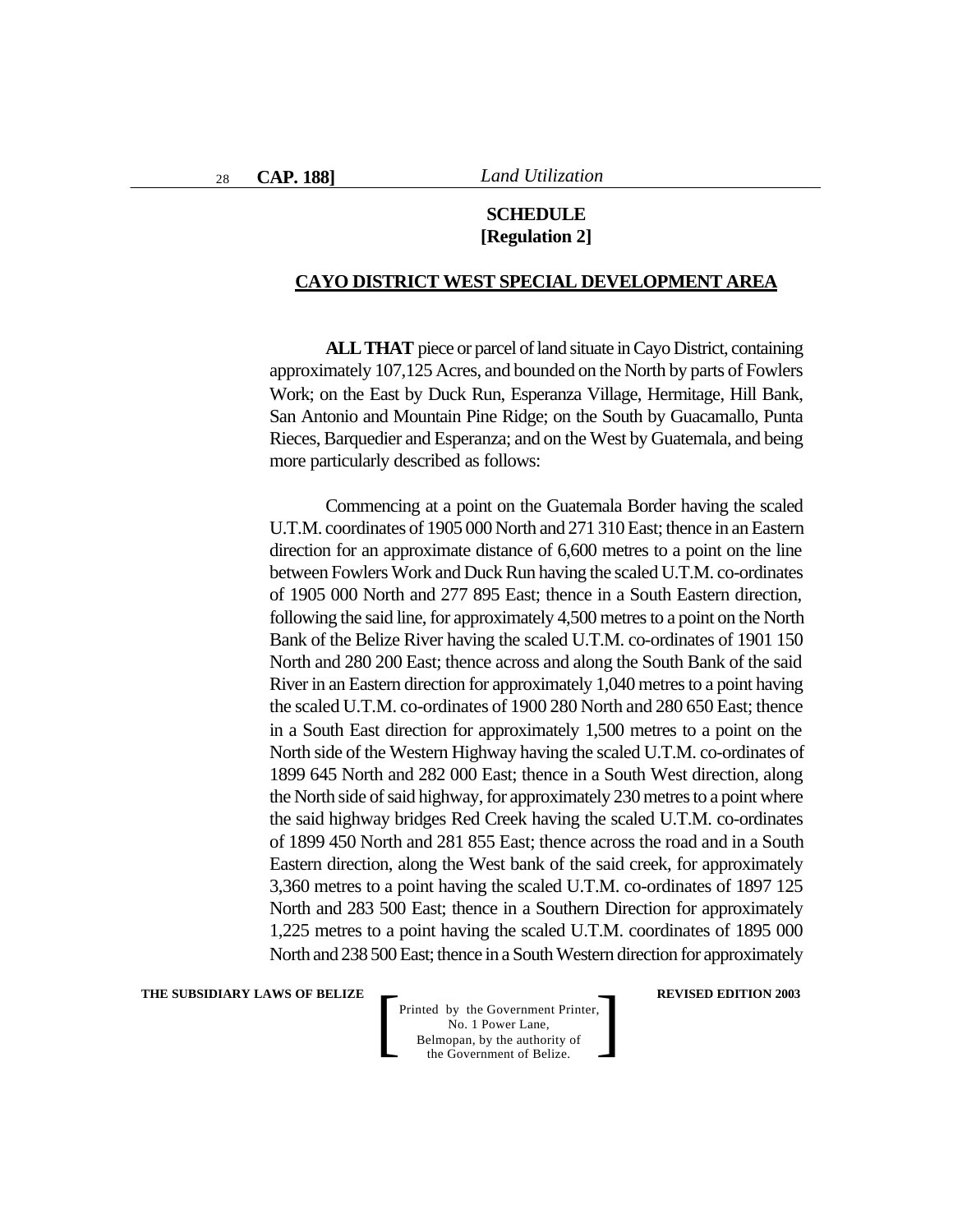29

3,900 metres to a point having the scaled U.T.M. co-ordinates of 1892 000 North and 281 000 East; thence in a Southern direction for approximately 4,000 metres to a point having the scaled U.T.M. co-ordinates of 1888 000 North and 281 000 East; thence in a South Eastern direction for approximately 5,850 metres to a point having the scaled U.T.M. co-ordinates of 1883 000 North and 284 000 East; thence in a Southern direction for approximately 14,000 metres to a point having the scaled U.T.M. co-ordinates of 1869 000 North and 284 000 East; thence in a Western direction, across the Macal River, for approximately 14,230 metres to a point on the Guatemala Border having the scaled U.T.M. co-ordinates of 1869 000 North and 269 790 East; thence in a Northern direction, following the Guatemala Border, for approximately 36,050 metres to a point of commencement.

 $\overline{\phantom{a}}$ 

**THE SUBSIDIARY LAWS OF BELIZE**  $\qquad$  **REVISED EDITION 2003**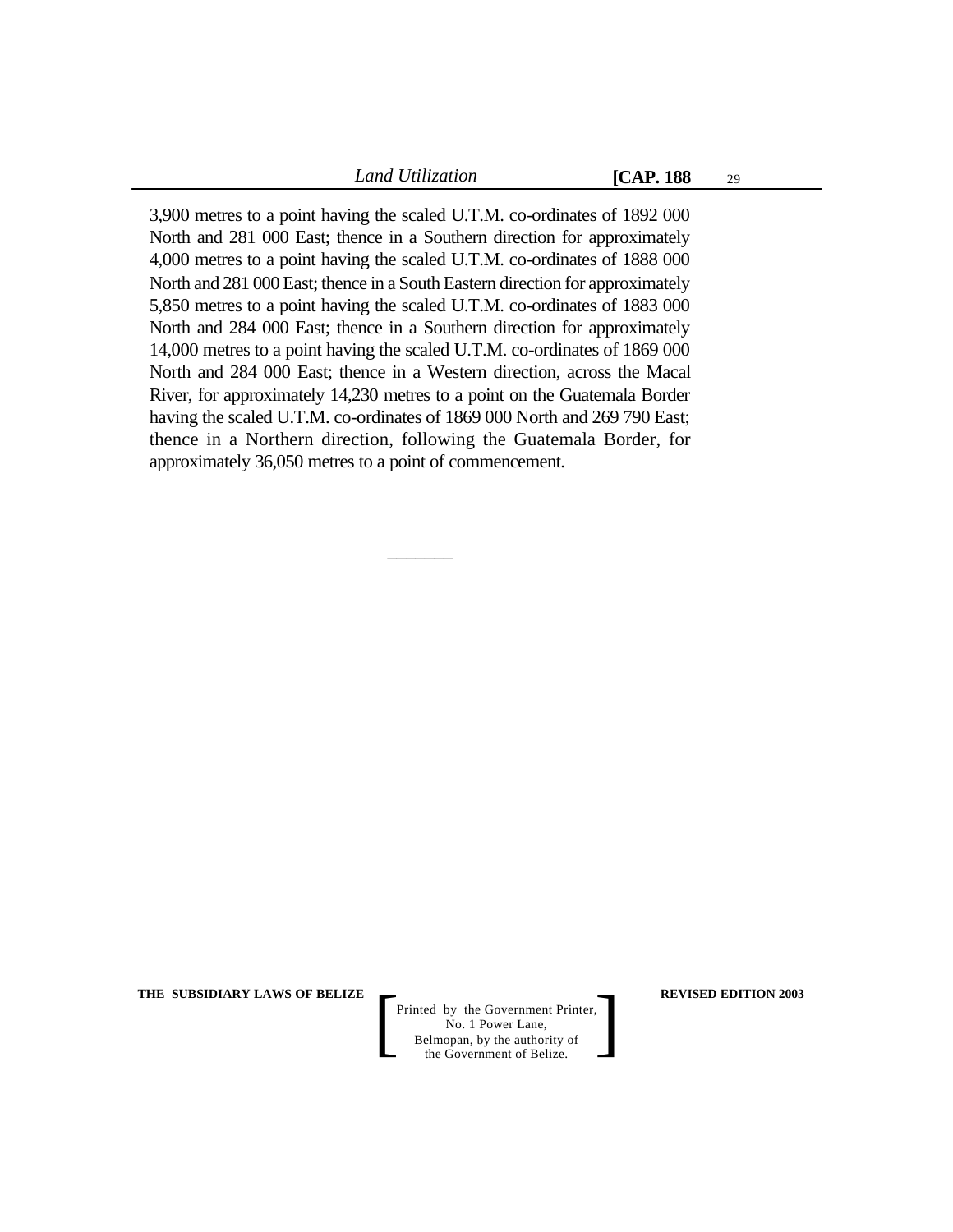### **CHAPTER 188**

# **LAND UTILIZATION (MANATEE WEST SPECIAL DEVELOPMENT AREA) REGULATIONS**

#### **ARRANGEMENT OF REGULATIONS**

- 1. Short title.
- 2. Declaration of Special Development Area.
- 3. Permitted development.
- 4. Development Plan and administration.
- 5. Offence and penalty.

**SCHEDULE**  $\overline{\phantom{a}}$ 

 $\overline{\phantom{a}}$ 

**THE SUBSIDIARY LAWS OF BELIZE**  $\qquad$  $\qquad$  **REVISED EDITION 2003**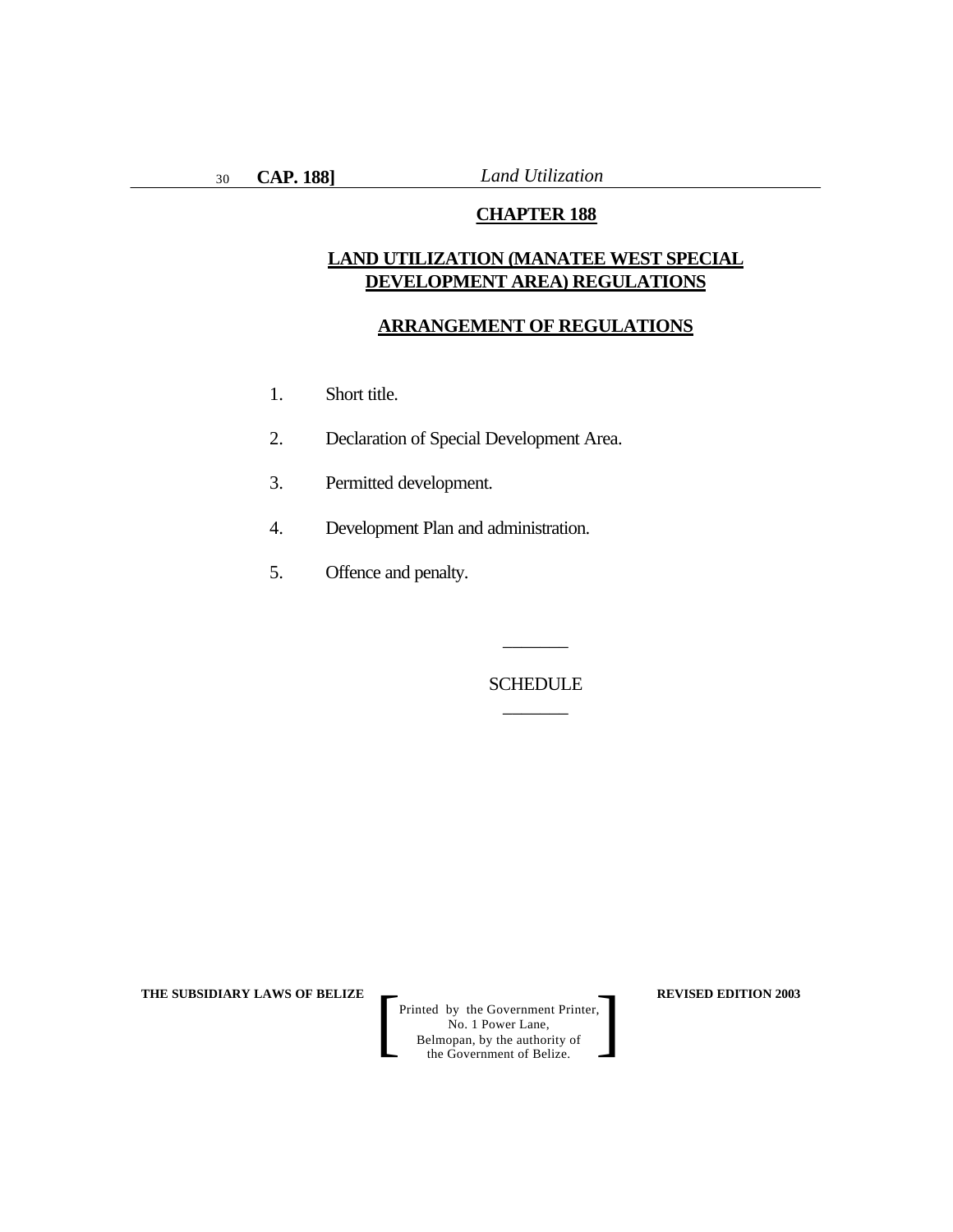31

# **CHAPTER 188**

# **LAND UTILIZATION (MANATEE WEST SPECIAL DEVELOPMENT AREA) REGULATIONS**

*(Section 19)*

142 of 1992. Act 16 of 1981.

*[14th November, 1992.]*

1. These Regulations may be cited as the

# **LAND UTILIZATION (MANATEE WEST SPECIAL DEVELOPMENT AREA) REGULATIONS.**

2. The Manatee West area, as more fully described in the Schedule hereto, is hereby declared to be a Special Development Area. Declaration of Special Development

3. The type of development that will be permitted in the Special Development Area declared under Regulation 2 above shall be the following or any combination thereof- Permitted development.

- *(a)* agriculture;
- *(b)* residential;
- *(c)* commercial;
- *(d)* tourism;
- *(e)* forestry;
- *(f)* wildlife reserve; and
- *(g)* environmental protection.

**THE SUBSIDIARY LAWS OF BELIZE**  $\qquad$  **REVISED EDITION 2003** 

Printed by the Government Printer, No. 1 Power Lane, Belmopan, by the authority of Printed by the Government Printer,<br>
No. 1 Power Lane,<br>
Belmopan, by the authority of<br>
the Government of Belize.

Short title.

Area.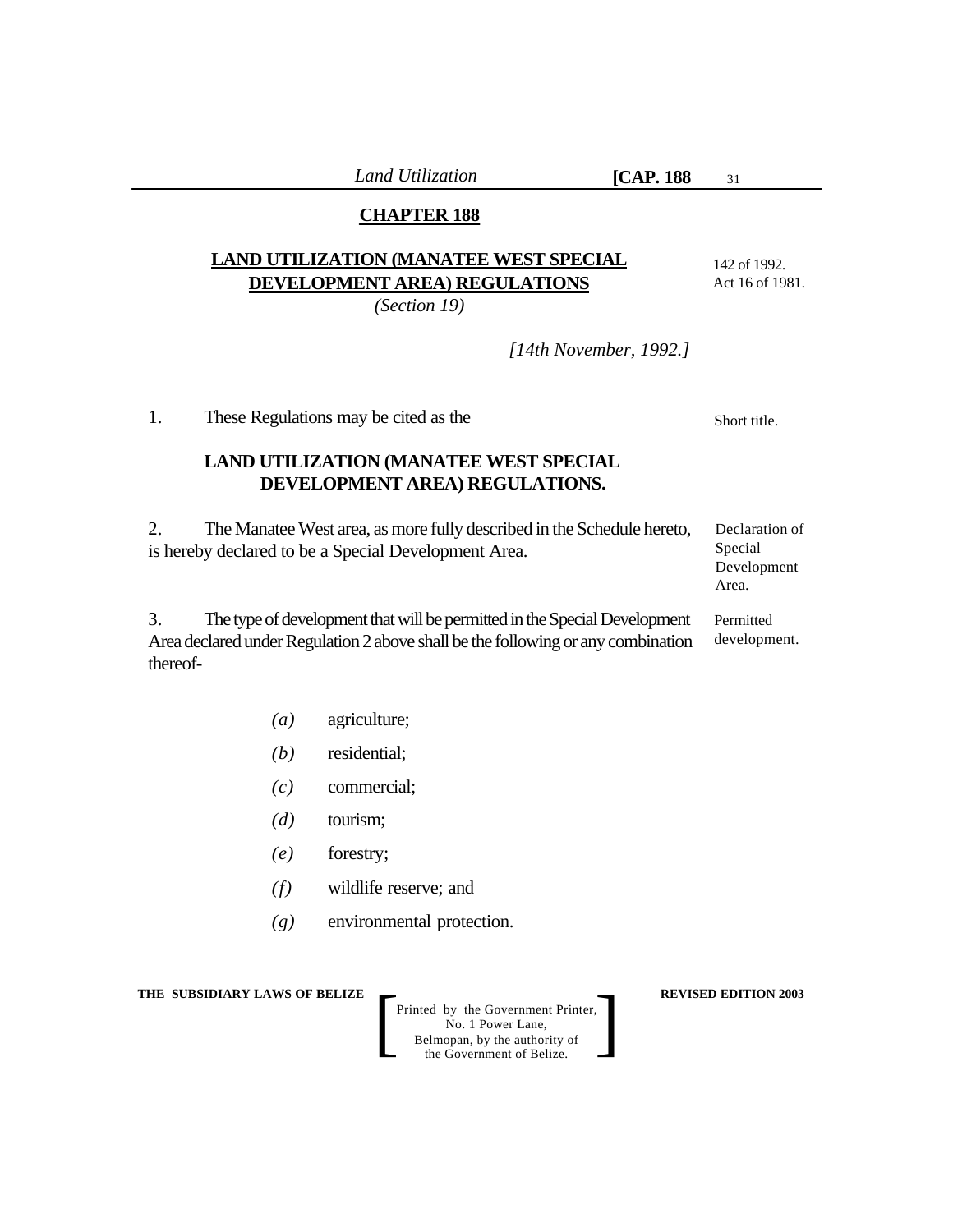4. (1) The Land Utilization Authority shall, after consultation with such local persons and institutions as it may think fit, draw up a Development Plan for the Special Development Area referred to in Regulation 2 above, to demarcate the zonation and density of the types of development as stipulate in Regulation 3 above. (2) Every Development Plan prepared by the Land Utilization Authority under subregulation (1) above shall be subject to approval by the Minister. (3) After approval by the Minister, the Development Plan shall be available for inspection at the Ministry of Natural Resources, Belmopan. (4) Every Development Plan approved by the Minister under this Regulation shall be administered by the Land Utilization Authority either directly or through the agency of such local institutions as it may deem fit to appoint. 5. Any person who commences or carries out in the Special Development Area declared by Regulation 2 above, any development other than the types of development stipulated in Regulation 3 above, or in contravention of the form of zonation and density drawn up in a Development Plan as provided in Regulation 4(1) above, commits an offence and shall be liable on summary conviction to a fine not exceeding five hundred dollars. **MADE** by the Minister of Natural Resources this 20th day of October, 1992. Development Plan and administration. Offence and penalty.

# **(FLORENCIO MARIN)**

*Minister of Natural Resources Minister responsible for Land*

*\_\_\_\_\_\_\_\_\_*

**THE SUBSIDIARY LAWS OF BELIZE**  $\qquad$  **REVISED EDITION 2003**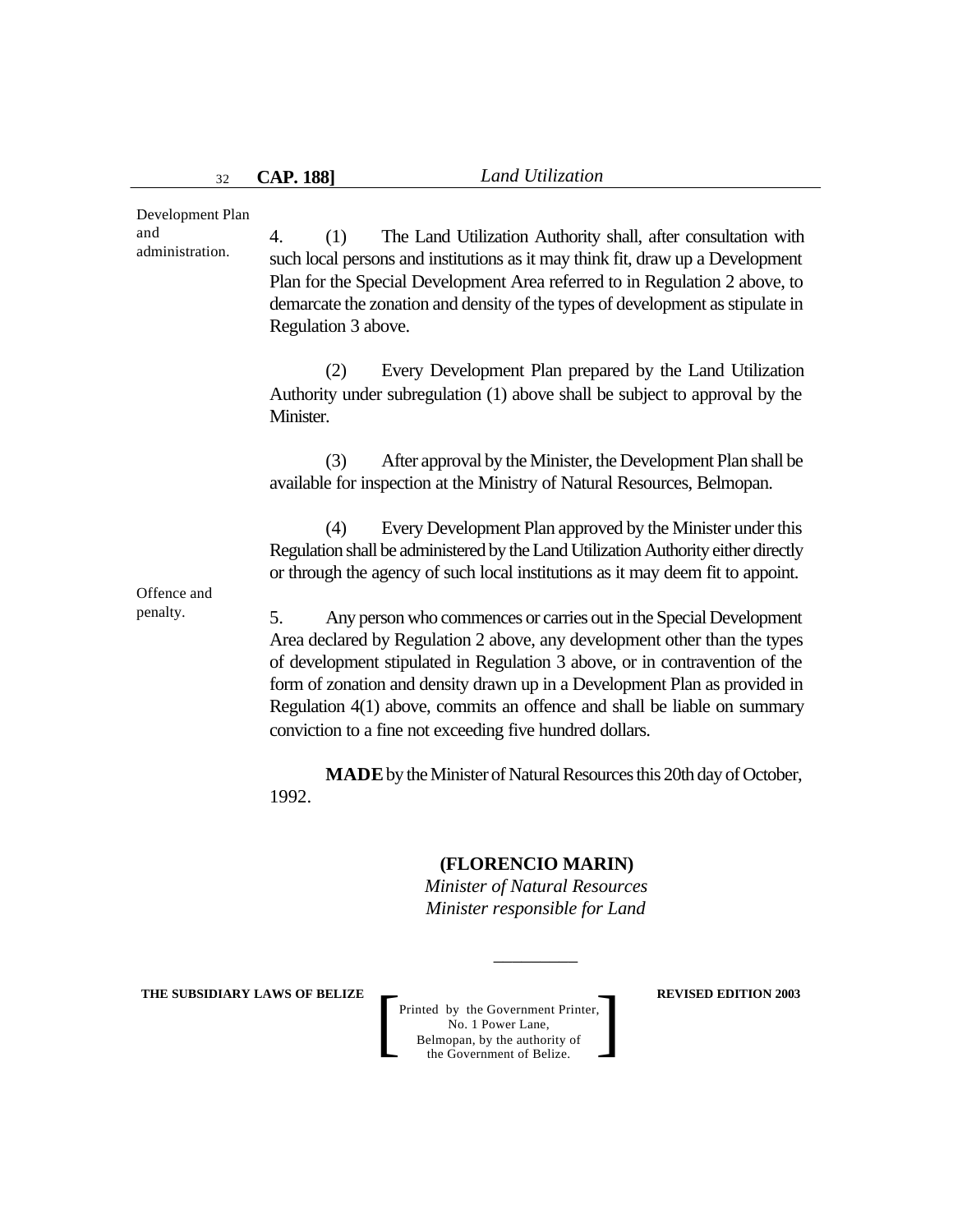33

# **SCHEDULE [Regulation 2] MANATEE WEST SPECIAL DEVELOPMENT AREA**

**ALL THAT** piece or parcel of land situated in the Belize, Cayo and Stann Creek Districts, containing approximately 166,750 acres, and bounded on the north by the Sibun River; on the east by parts of Runaway Creek Works, parts of the Manatee Forest Reserve, and parts of Aberdeen and Cumberland Hall; on the south by parts of the Manatee Forest Reserve and parts of the Sibun Reserve; and on the west by the Sibun River, and more particularly described as follows:

Commencing at a point where Runaway Creek has its confluence with the Sibun having the scaled U.T.M. co-ordinates of 1918 710 North and 344 150 East; thence in a general south and south west direction on the west bank of Runaway Creek to a point having the scaled U.T.M. co-ordinates of 1915 000 North and 343 280 East; thence in a southwest direction for a distance of approximately 1,430 metres to the Manatee Road (otherwise known as the South Coastal Road) at a point having scaled U.T.M. co-ordinates of 1914 150 North and 342 160 East; thence in a general southern direction along the Manatee Road to its junction with the Melinda to Gales Point road at a point having the scaled U.T.M. co-ordinates of 1897 380 North and 358 700 East; thence in a general southern direction along the Melinda to Gales Point road to the said road's bridging of the Mullins River at a point having the scaled U.T.M. co-ordinates of 1889 275 North and 357 550 East; thence in a general west south west direction along the north bank of the Mullins River to a point having the scaled U.T.M. co-ordinates of 1888 225 North and 354 225 East; thence in a south west direction for a distance of approximately 1,750 metres to a point having the scaled U.T.M. co-ordinates of 1887 000 North and 353 000 East; thence in a western direction for a distance of approximately 30,920 metres, to a point on the eastern bank of the Sibun River having the scaled U.T.M. co-ordinates of 1887 000 North 322 050 East; thence in a general north eastern direction along the eastern and southern bank of the Sibun River to its confluence with Runaway Creek being the point of commencement.

**THE SUBSIDIARY LAWS OF BELIZE**  $\qquad$  **REVISED EDITION 2003**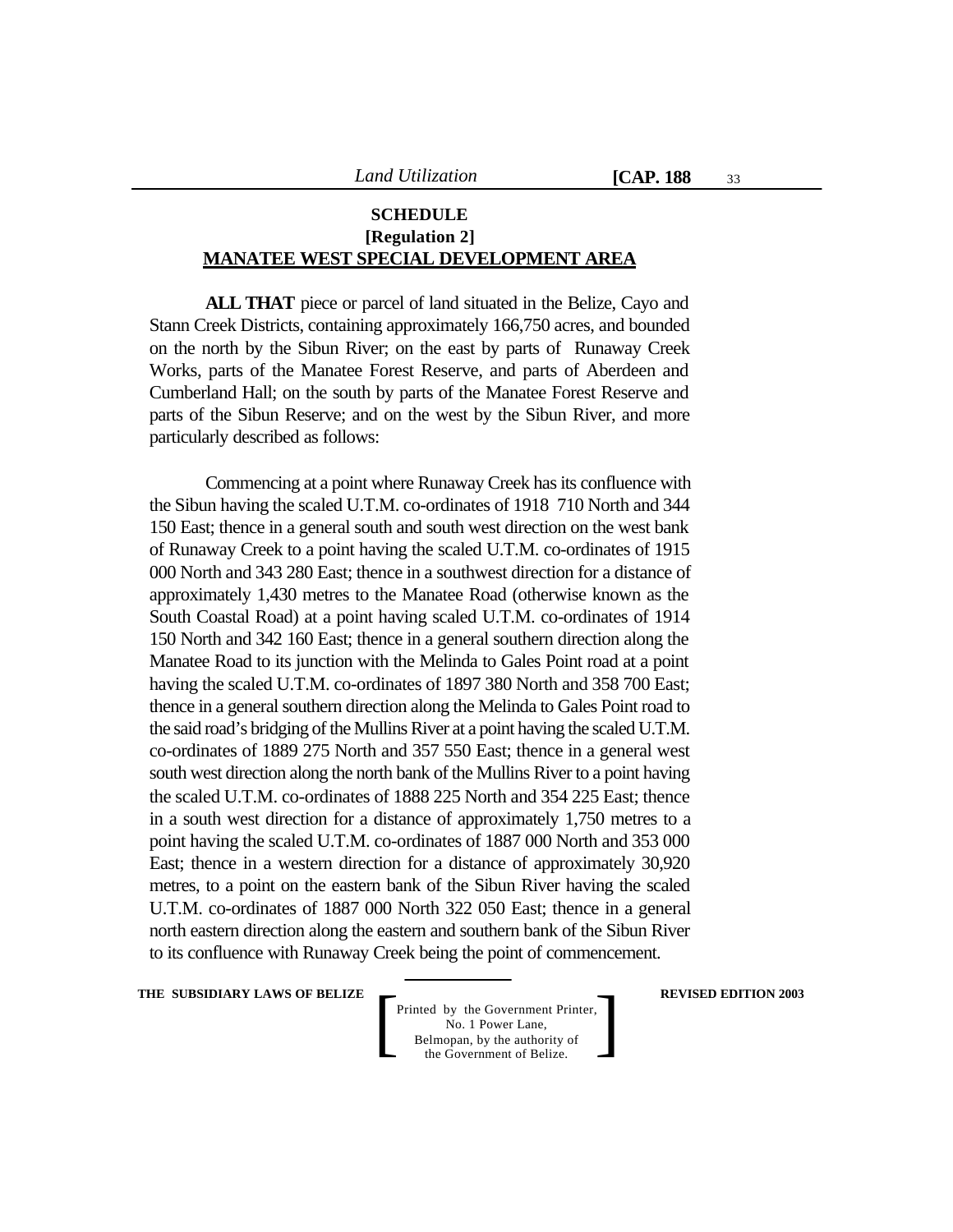# **CHAPTER 188**

# **LAND UTILIZATION (BELIZE DISTRICT NORTH EAST SPECIAL DEVELOPMENT AREA) REGULATIONS**

#### **ARRANGEMENT OF REGULATIONS**

- 1. Short title.
- 2. Declaration of Special Development Area.
- 3. Permitted development.
- 4. Development Plan and administration.
- 5. Offence and penalty.

SCHEDULE \_\_\_\_\_\_\_\_

\_\_\_\_\_\_\_\_

**THE SUBSIDIARY LAWS OF BELIZE**  $\qquad$  $\qquad$  **REVISED EDITION 2003**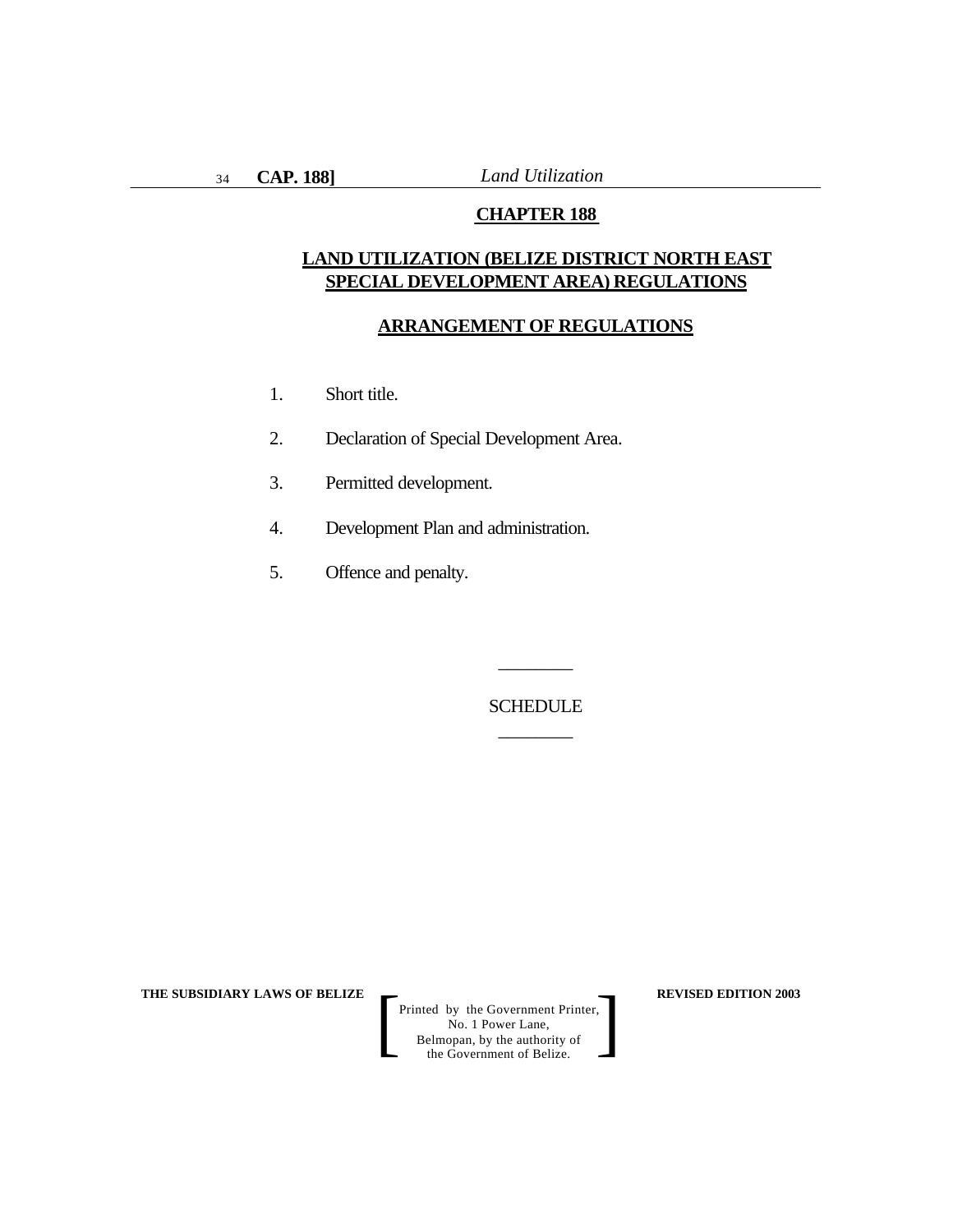35

# **CHAPTER 188**

# **LAND UTILIZATION (BELIZE DISTRICT NORTH EAST SPECIAL DEVELOPMENT AREA) REGULATIONS**

*(Section 19)*

1 of 1994. Act 16 of 1981.

*[8th January, 1994.]*

1. These Regulations may be cited as the

# **LAND UTILIZATION (BELIZE DISTRICT NORTH EAST SPECIAL DEVELOPMENT AREA) REGULATIONS.**

2. The Belize District North East area, as more fully described in the Schedule hereto, is hereby declared to be a Special Development Area.

Declaration of Special Development Area. Schedule.

3. The type of development that will be permitted in the Special Development Area declared under Regulation 2 above shall be the following or any combination thereof: Permitted development.

- *(a)* agriculture;
- *(b)* residential;
- *(c)* commercial;
- *(d)* tourism;
- *(e)* wildlife reserve; and
- *(f)* environmental protection.

**THE SUBSIDIARY LAWS OF BELIZE**  $\qquad$  **REVISED EDITION 2003** 

Printed by the Government Printer, No. 1 Power Lane, Belmopan, by the authority of Printed by the Government Printer,<br>
No. 1 Power Lane,<br>
Belmopan, by the authority of<br>
the Government of Belize.

Short title.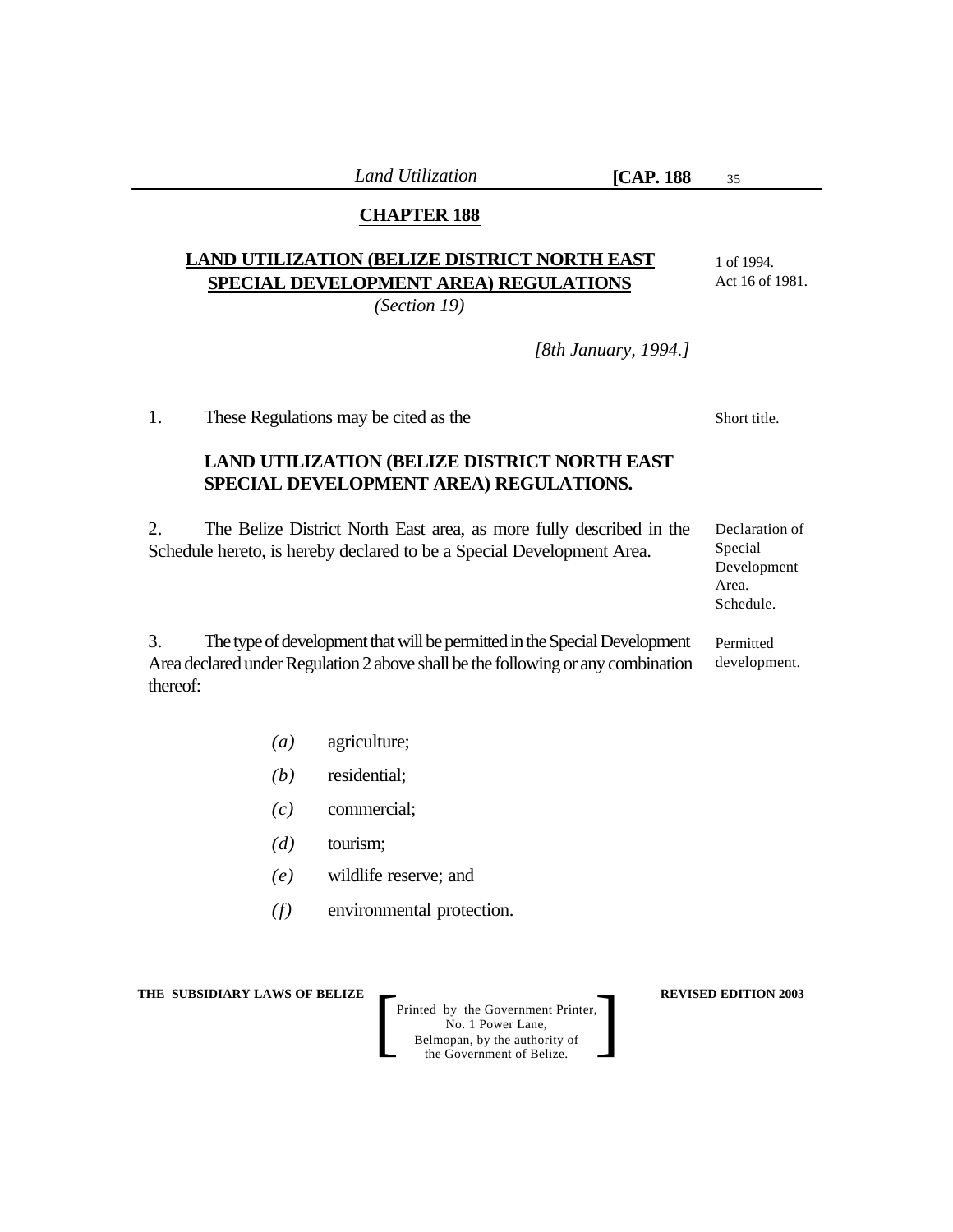4. (1) The Land Utilization Authority shall, after consultation with such local persons and institutions as it may think fit, draw up a Development Plan for the Special Development Area referred to in Regulation 2 above, to demarcate the zonation and density of the types of development as stipulated in Regulation 3 above. (2) Every Development Plan prepared by the Land Utilization Authority under subregulation (1) above shall be subject to approval by the Minister. (3) After approval by the Minister, the Development Plan shall be available for inspection at the Ministry of Natural Resources, Belmopan, as well as at the Lands and Survey Office in Belize City. (4) Every Development Plan approved by the Minister under this Regulation shall be administered by the Land Utilization Authority either directly or through the agency of such local institutions as it may deem fit to appoint. 5. Any person who commences or carries out in the Special Development Area, declared by Regulation 2 above, any development other than the types of development stipulated in Regulation 3 above, or in contravention of the form of zonation and density drawn up in a Development Plan as stipulated in Regulation 4 above, commits an offence and shall be liable on summary conviction to a fine not exceeding five hundred dollars. **MADE** by the Minister of Natural Resources this 28th day of December, 1993. Development Plan and administration. Offence and penalty.

#### **(EDUARDO JUAN)**

*Minister of Natural Resources Minister responsible for Land*

*\_\_\_\_\_\_\_\_*

**THE SUBSIDIARY LAWS OF BELIZE**  $\qquad$  **REVISED EDITION 2003**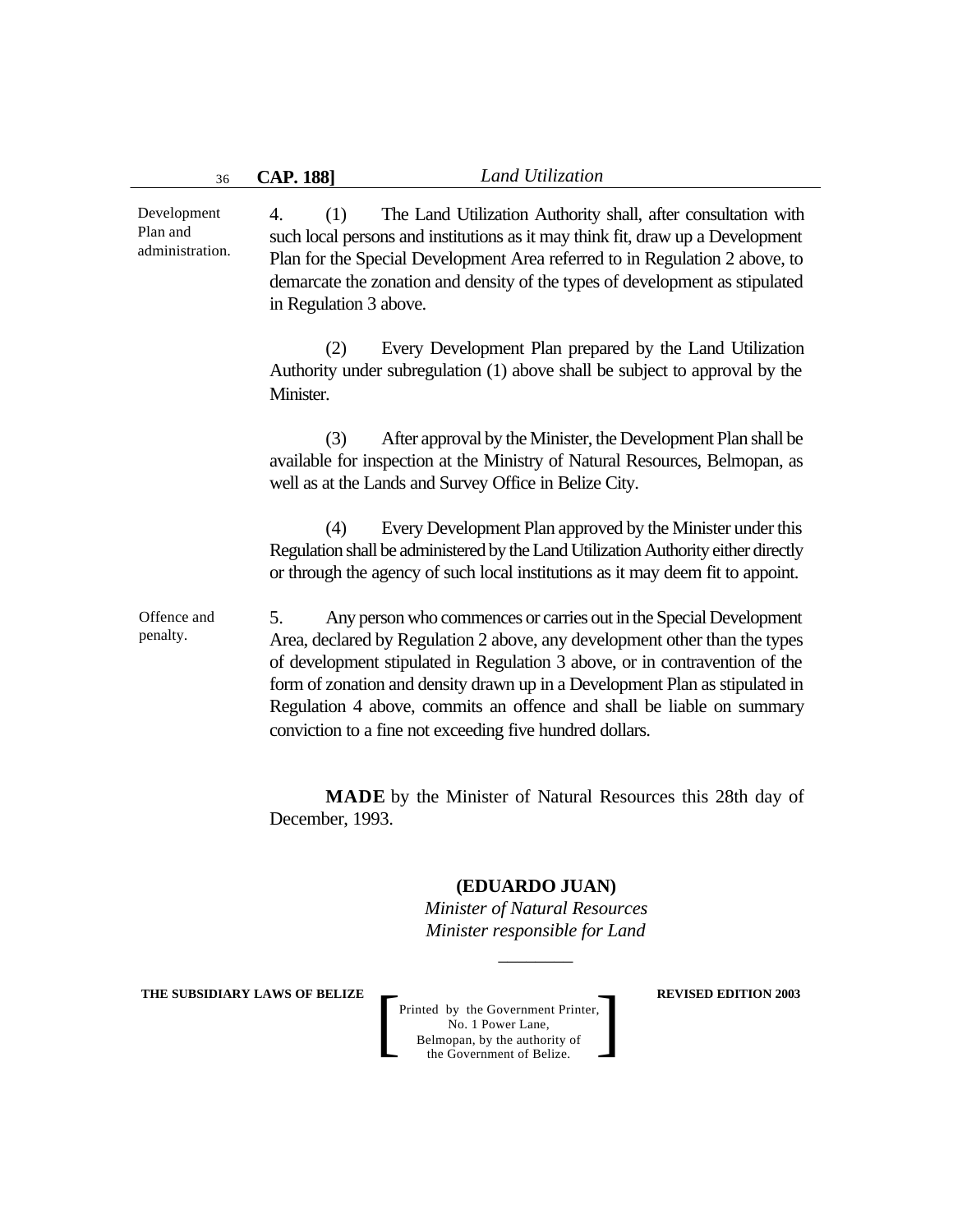## **SCHEDULE [Regulation 2]**

# **BELIZE DISTRICT NORTH EAST SPECIAL DEVELOPMENT AREA**

**ALL THAT** piece or parcel of land situate in the Belize District containing approximately 197,500 acres, and bounded on the North by the Corozal and Orange Walk District boundaries; on the East by the Caribbean Sea; on the South by the Burrell Boom/Hattieville/Ladyville Special Development Area; and on the West by the Belize River, Mexico Creek, Mexico Lagoon parts of the Cecilia Crawford or Goff, Crawford and Anne Gabourel Works and being more particularly described as follows:

Commencing at a point on the coast where the Corozal and Belize District boundaries meet the Caribbean Sea having the scaled U.T.M. co-ordinates of 376 540 East and 1985 900 North; thence in a Southern direction following the low water mark of the Caribbean Sea to a point having the scaled U.T.M. coordinates of 362 875 East and 1947 000 North; thence in a Western direction for an approximate distance of 12,546 metres to a point in the middle course of the Belize River at Saint James' Boom having the scaled U.T.M. co-ordinates of 352 350 East and 1947 000 North; thence in a general Northern direction, following the middle course of the Belize River, to the confluence of Mexico Creek with the Belize River; thence in a general North West Northern direction, following the middle course of Mexico Creek and Mexico Lagoon to a point having the scaled U.T.M. co-ordinates of 349 000 East and 1964 000 North; thence in a Northern direction for an approximate distance of 20,200 metres to a point of the Belize/Orange Walk District boundary having the scaled U.T.M. co-ordinates of 349 000 East and 1984 200 North; thence in a East North Eastern direction, following the Belize/Orange Walk District boundary, for an approximate distance of 15,340 metres to a point at the meeting of the Belize, Orange Walk and Corozal District boundaries, having the scaled U.T.M. co-ordinates of 364 060 East and 1987 500 North; thence in an Eastern direction, following the Belize/Corozal District boundary for an

**THE SUBSIDIARY LAWS OF BELIZE**  $\qquad$  **REVISED EDITION 2003**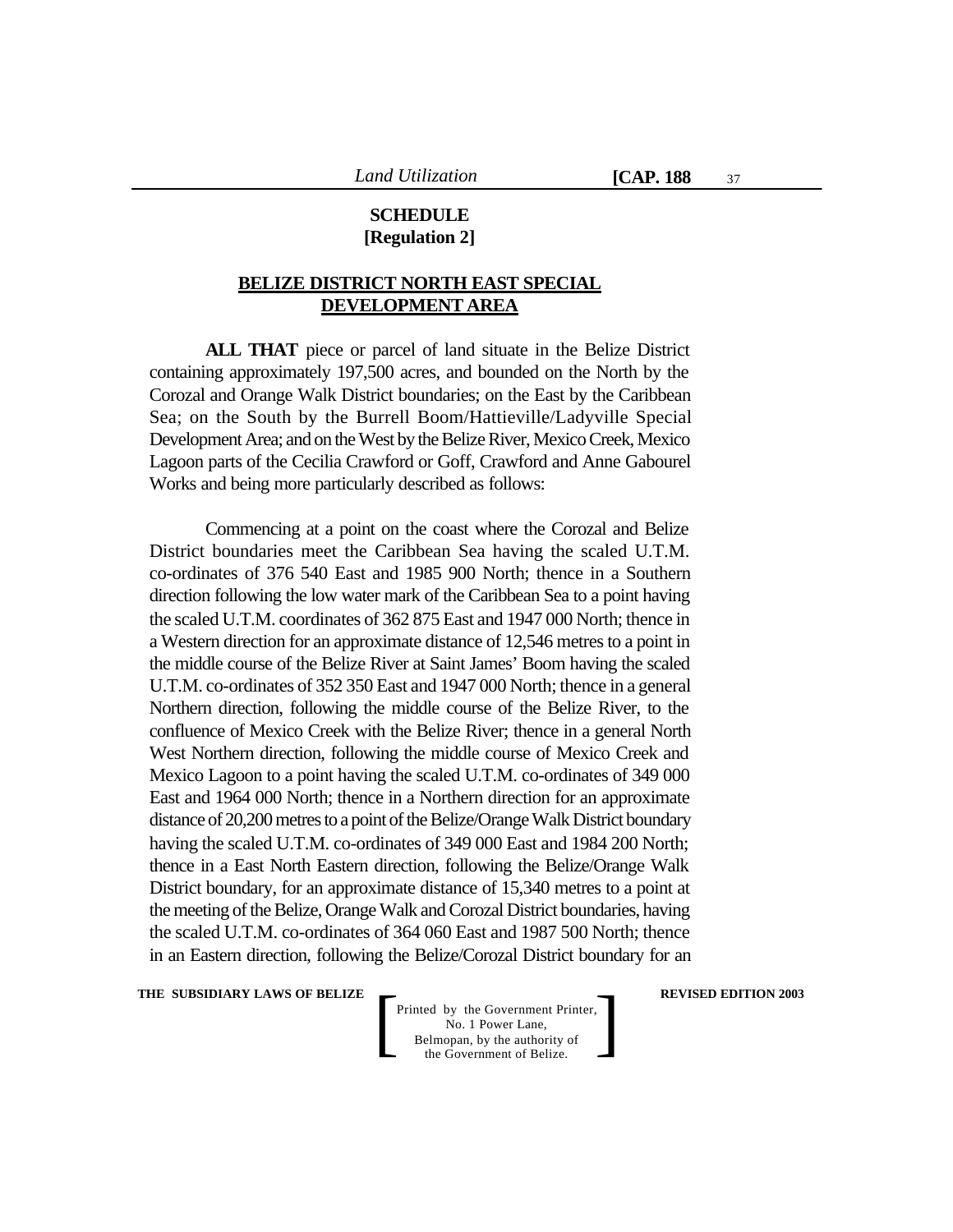\_\_\_\_\_\_\_\_

approximate distance of 14,994 metres to the point of commencement.

**THE SUBSIDIARY LAWS OF BELIZE REVISED EDITION 2003**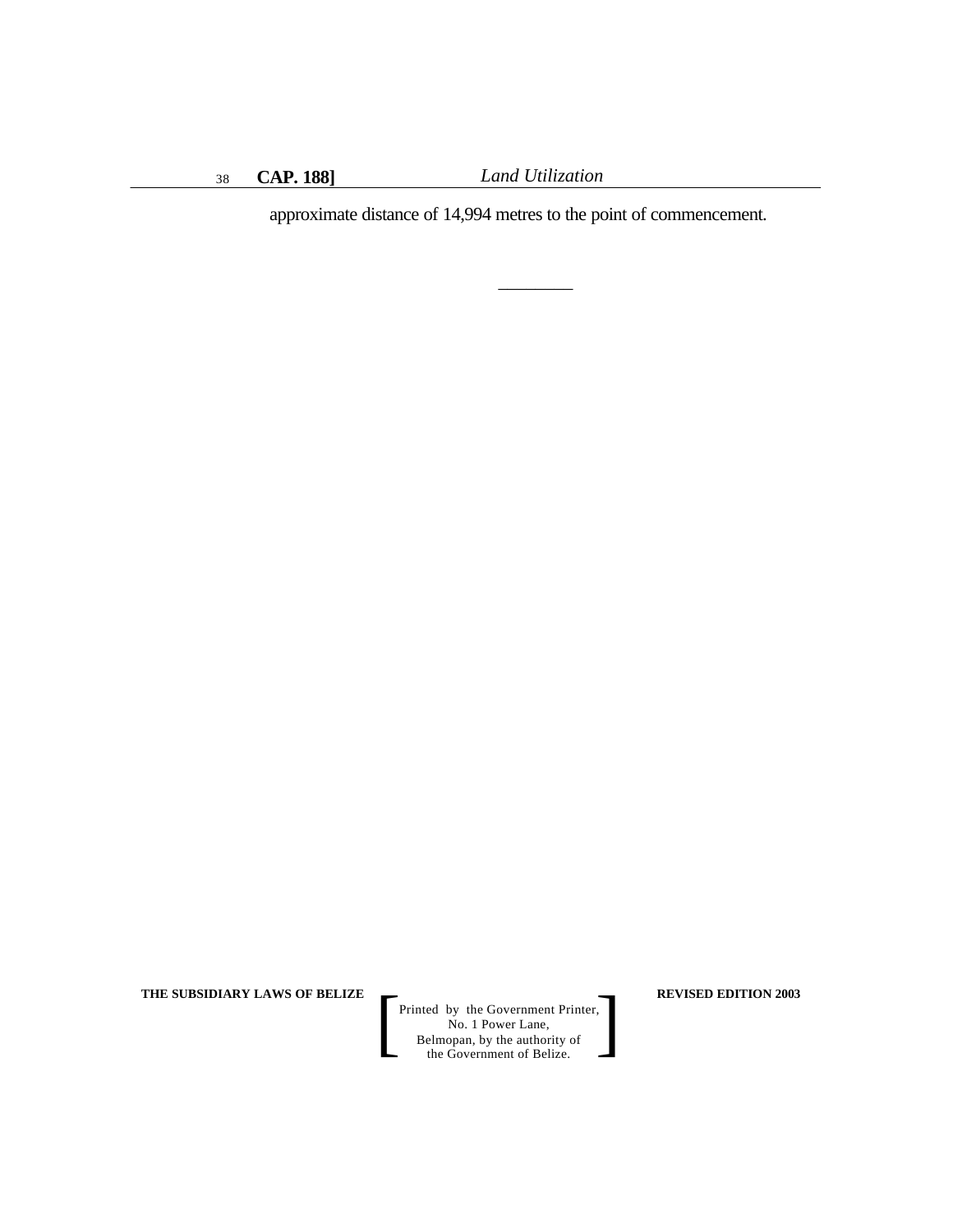# **CHAPTER 188**

# **LAND UTILIZATION (ORANGE WALK DISTRICT EAST SPECIAL DEVELOPMENT AREA) REGULATIONS**

# **ARRANGEMENT OF REGULATIONS**

- 1. Short title.
- 2. Declaration of Special Development Area.
- 3. Permitted development.
- 4. Development Plan and administration.
- 5. Offence and penalty.

SCHEDULE  $\overline{\phantom{a}}$ 

 $\overline{\phantom{a}}$ 

**THE SUBSIDIARY LAWS OF BELIZE**  $\qquad$  **REVISED EDITION 2003**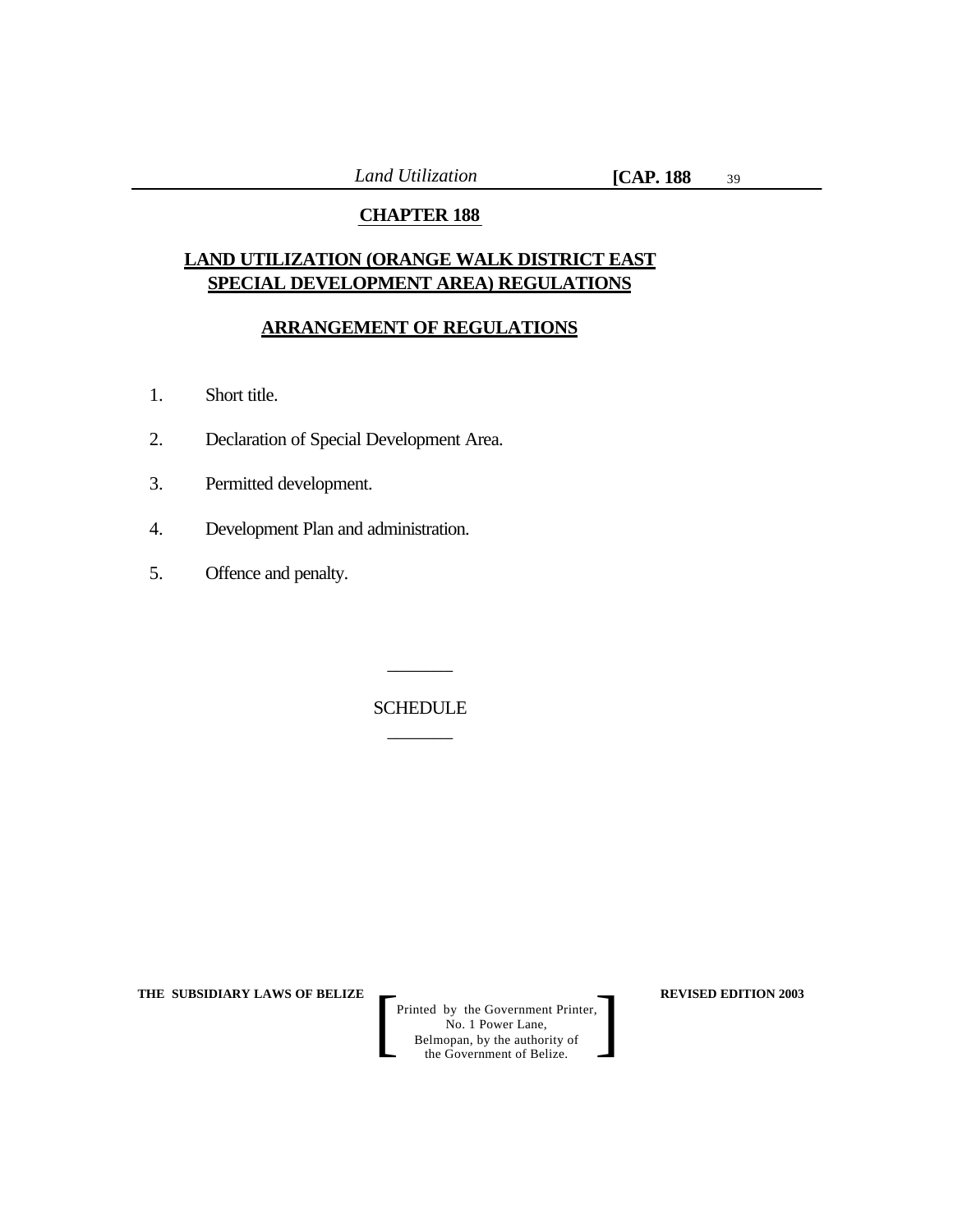40

2 of 1994. Act 16 of 1981.

Schedule.

**CAP. 188]** *Land Utilization*

#### **CHAPTER 188**

# **LAND UTILIZATION (ORANGE WALK DISTRICT EAST SPECIAL DEVELOPMENT AREA) REGULATIONS**

*(Section 19)*

*[8th January, 1994.]*

1. These Regulations may be cited as the Short title.

# **LAND UTILIZATION (ORANGE WALK DISTRICT EAST SPECIAL DEVELOPMENT AREA) REGULATIONS.**

2. The Orange Walk District East area, as more fully described in the Schedule hereto, is hereby declared to be a Special Development Area. Declaration of Special Development Area.

3. The type of development that will be permitted in the Special Development Area declared under Regulation 2 above shall be the following or any combination thereof: Permitted development.

- *(a)* agriculture;
- *(b)* residential;
- *(c)* commercial;
- *(d)* tourism;
- *(e)* forestry;
- *(f)* wildlife reserve; and
- *(g)* environmental protection.

**THE SUBSIDIARY LAWS OF BELIZE**  $\qquad$  **REVISED EDITION 2003**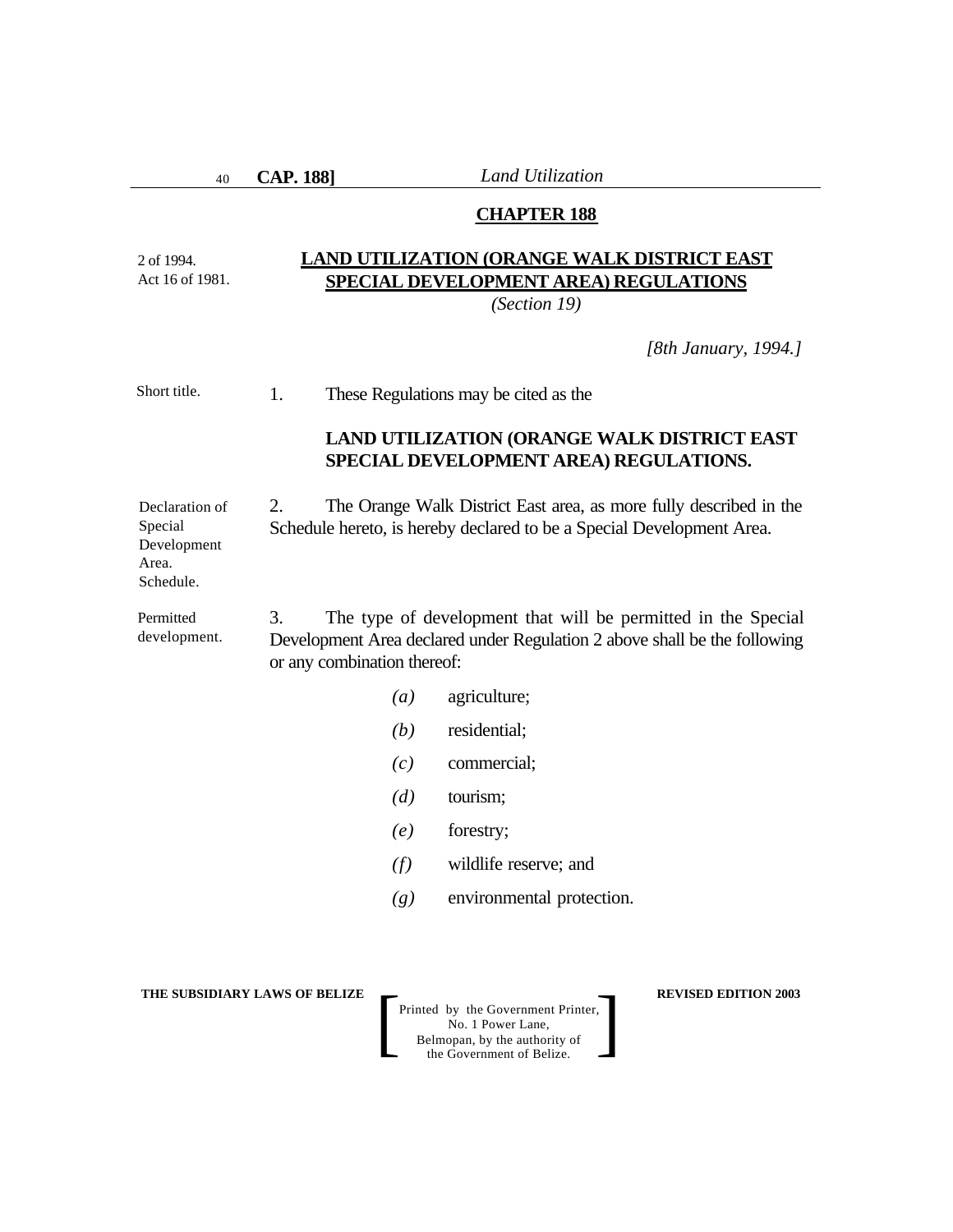4. (1) The Land Utilization Authority shall, after consultation with such local persons and institutions as it may think fit, draw up a Development Plan for the Special Development Area referred to in Regulation 2 above, to demarcate the zonation and density of the types of development as stipulated in Regulation 3 above.

(2) Every Development Plan prepared by the Land Utilization Authority under subregulation (1) above shall be subject to approval by the Minister.

(3) After approval by the Minister, the Development Plan shall be available for inspection at the Ministry of Natural Resources, Belmopan, as well as at the Lands and Survey Office in Orange Walk.

(4) Every Development Plan approved by the Minister under this Regulation shall be administered by the Land Utilization Authority either directly or through the agency of such local institutions as it may deem fit to appoint.

> Offence and penalty.

5. Any person who commences or carries out in the Special Development Area, declared byRegulation 2 above, any development other than the types of development stipulated in Regulation 3 above, or in contravention of the form of zonation and density drawn up in a Development Plan as stipulated in Regulation 4 above, commits an offence and shall be liable on summary conviction to a fine not exceeding five hundred dollars.

**MADE** by the Minister of Natural Resources this 28th day of December, 1993.

**(EDUARDO JUAN)**

*Minister of Natural Resources Minister responsible for Land*

*\_\_\_\_\_\_\_\_\_*

**THE SUBSIDIARY LAWS OF BELIZE**  $\qquad$  **REVISED EDITION 2003** 

Printed by the Government Printer, No. 1 Power Lane, Belmopan, by the authority of Printed by the Government Printer,<br>
No. 1 Power Lane,<br>
Belmopan, by the authority of<br>
the Government of Belize.

Development Plan and administration.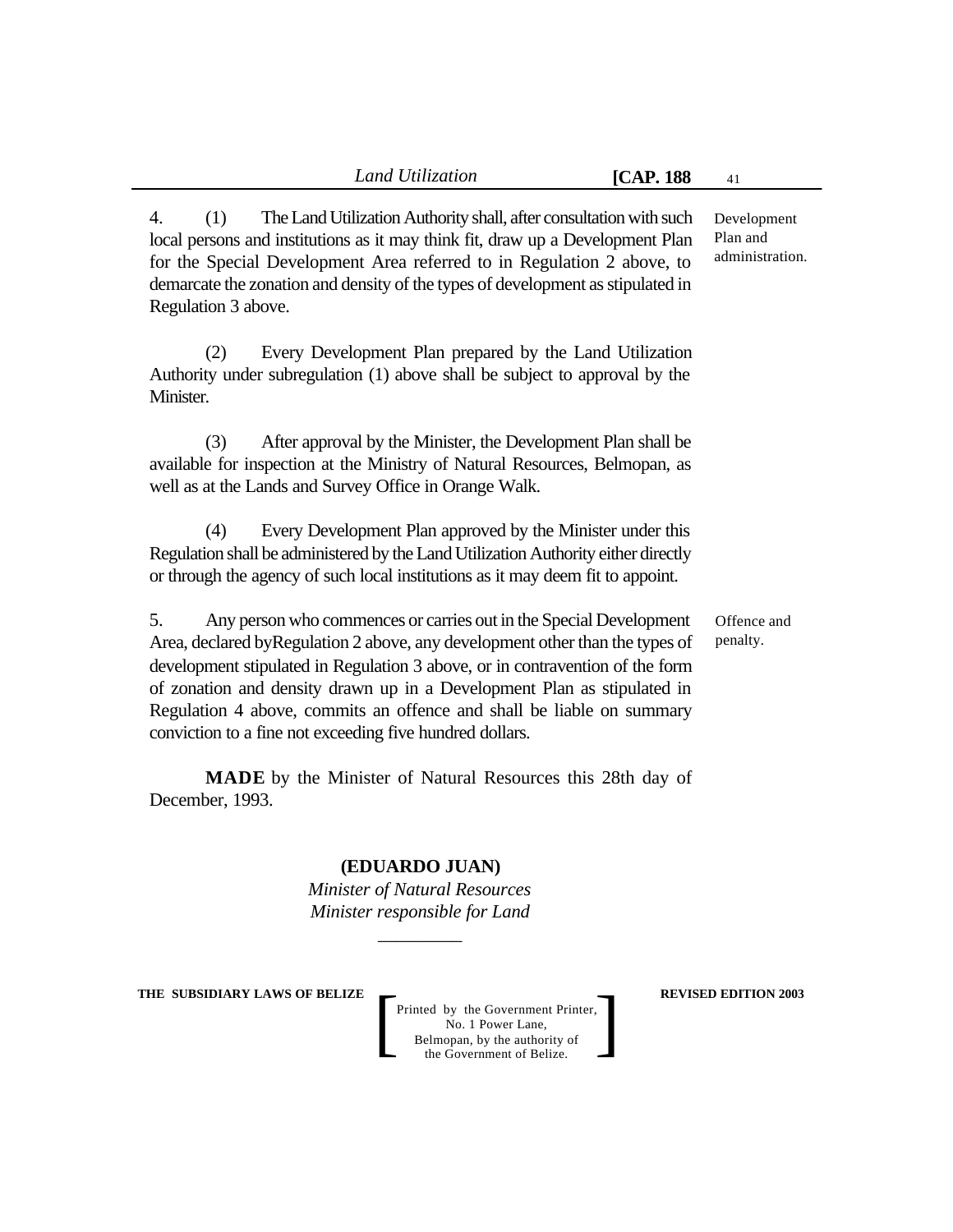# **SCHEDULE [Regulation 2]**

# **ORANGE WALK DISTRICT EAST SPECIAL DEVELOPMENT AREA**

**ALL THAT** piece or parcel of land situate in the Orange Walk District containing approximately 118,000 acres, and bounded on the North by the Orange Walk/Corozal District boundaries; on the East by the OrangeWalk/ Corozal District boundary; on the South by the Orange Walk/Belize District boundary and parts of Pine Ridge or Big Pond Works; and on the West by the New River and Narrows Branch and more particularly described as follows:

Commencing at a point where the Orange Walk, Corozal and Belize District boundaries meet having the scaled U.T.M. co-ordinates of 364 060 East and 1987 500 North; thence in a West South West direction for an approximate distance of 29,000 metres, following the Orange Walk/Belize District boundary to a point at Calabash Pond having the scaled U.T.M. co-ordinates of 335 525 East and 1981 250 North; thence in a West North West direction for an approximate distance of 5,530 metres to a point in the middle course of the New River and having the scaled U.T.M. co-ordinates of 330 250 East and 1983 000 North; thence in a general Northern direction, following the middle course of the New River and the Narrows Branch of the New River to a point, at the northern confluence of the Narrows Branch and the Swasey Branch of the New River, having the scaled U.T.M. co-ordinates of 342 455 East and 2012 550 North; thence in a South East South direction, following the Orange Walk/Corozal boundary, for an approximate distance of 10,660 metres to a point, at Cowpen having the scaled U.T.M. co-ordinates of 346 850 East and 2002 775 North; thence in a South East direction, following the Orange Walk/Corozal District boundary, for an approximate distance of 22,875 metres to the point of commencement.

\_\_\_\_\_\_\_\_

**THE SUBSIDIARY LAWS OF BELIZE**  $\qquad$  **REVISED EDITION 2003**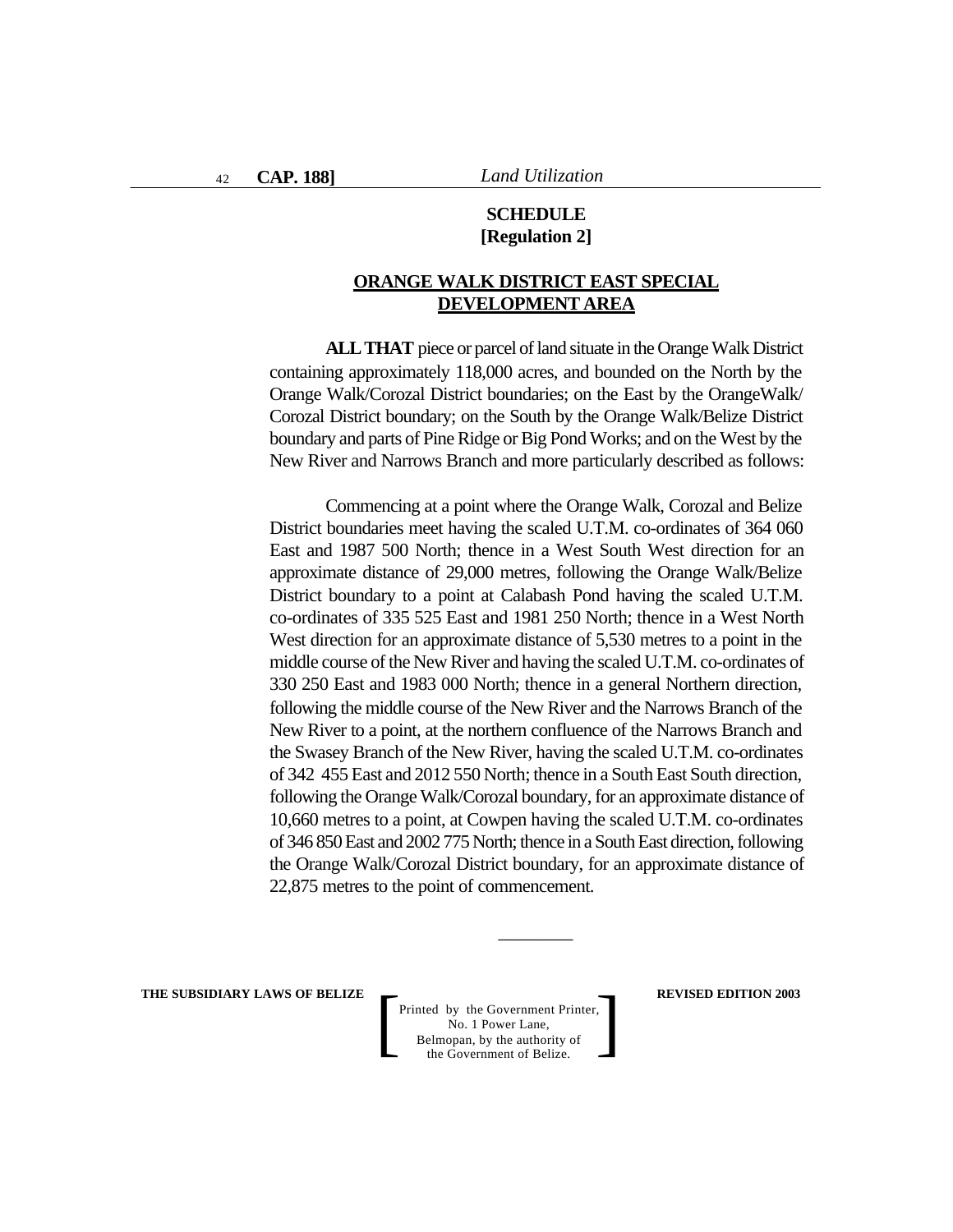# **CHAPTER 188**

# **LAND UTILIZATION (COROZAL DISTRICT NORTH SPECIAL DEVELOPMENT AREA) REGULATIONS**

# **ARRANGEMENT OF REGULATIONS**

- 1. Short title.
- 2. Declaration of Special Development Area.
- 3. Permitted development.
- 4. Development Plan and administration.
- 5. Offence and penalty.

SCHEDULE \_\_\_\_\_\_\_\_

\_\_\_\_\_\_\_\_

**THE SUBSIDIARY LAWS OF BELIZE**  $\qquad$  **REVISED EDITION 2003**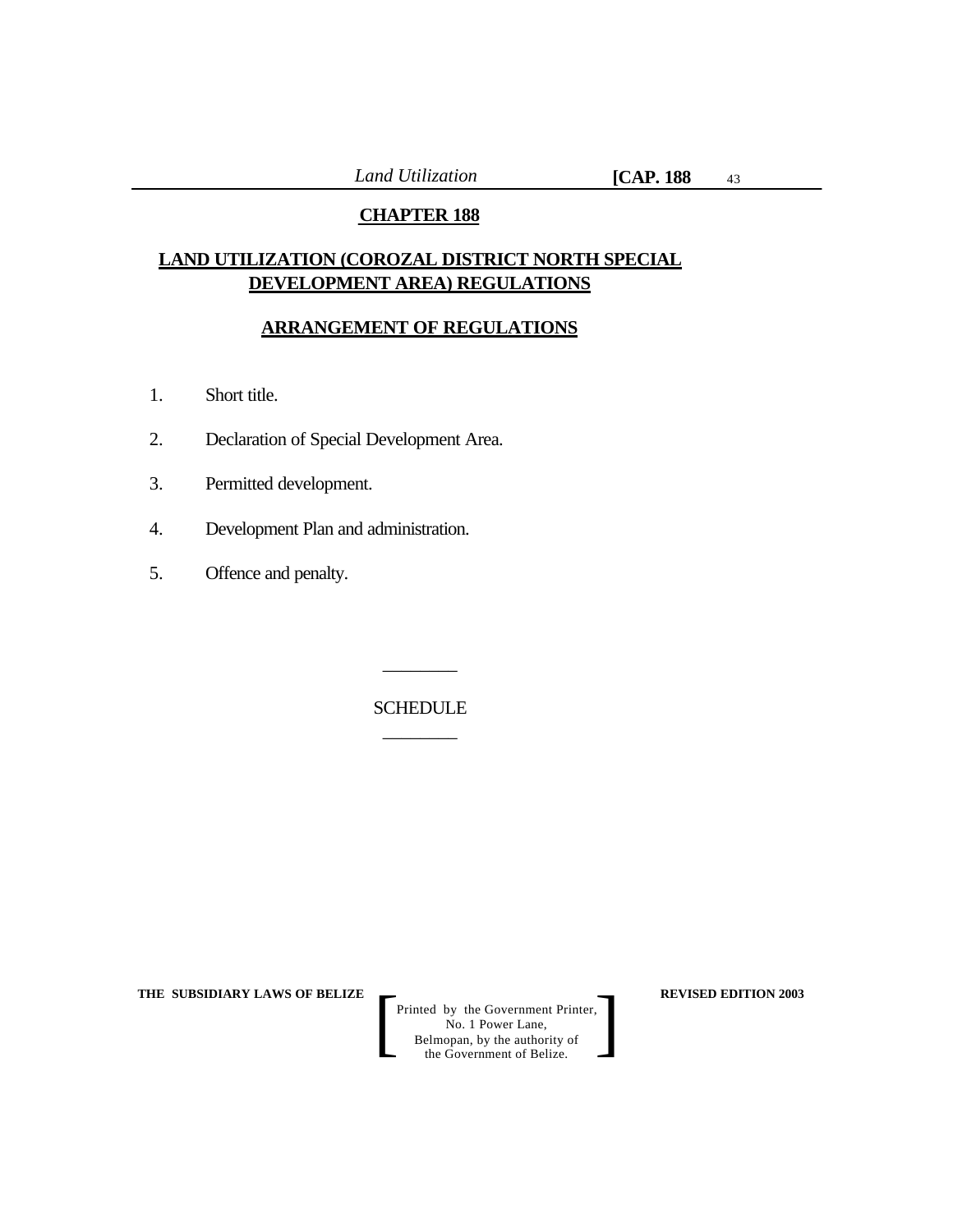44

3 of 1994.

Schedule.

**CAP. 188]** *Land Utilization*

#### **CHAPTER 188**

#### **LAND UTILIZATION (COROZAL DISTRICT NORTH SPECIAL DEVELOPMENT AREA) REGULATIONS** Act 16 of 1981.

*(Section 19)*

*[8th January, 1994.]*

1. These Regulations may be cited as the Short title.

# **LAND UTILIZATION (COROZAL DISTRICT NORTH SPECIAL DEVELOPMENT AREA) REGULATIONS.**

2. The Corozal District North area, as more fully described in the Schedule hereto, is hereby declared to be a Special Development Area. Declaration of Special Development Area.

3. The type of development that will be permitted in the Special Development Area declared under Regulation 2 above shall be the following or any combination thereof: Permitted development.

- *(a)* agriculture;
- *(b)* residential;
- *(c)* commercial;
- *(d)* tourism;
- *(e)* wildlife reserve; and
- *(f)* environmental protection.

**THE SUBSIDIARY LAWS OF BELIZE**  $\qquad$  **REVISED EDITION 2003**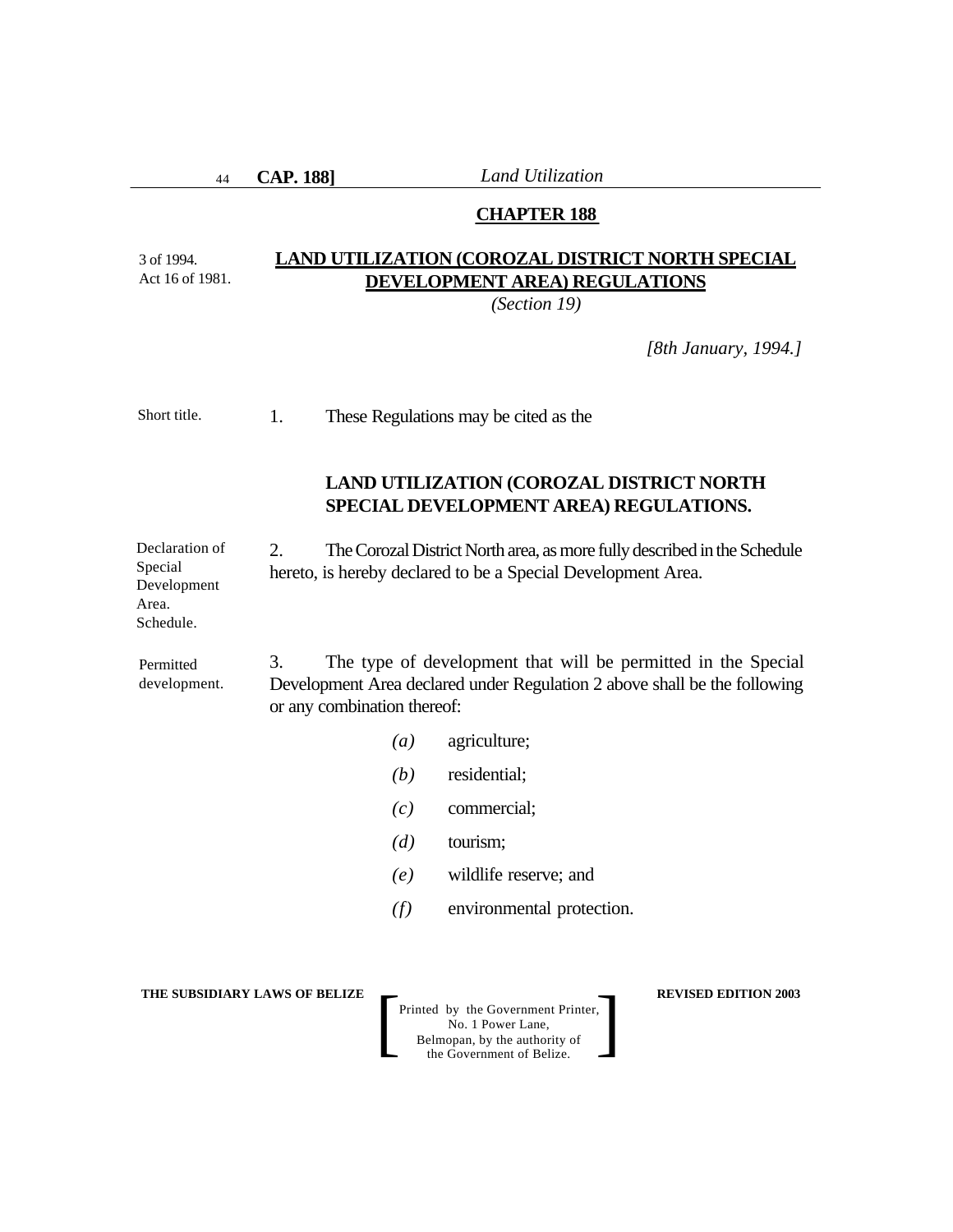4. (1) The Land Utilization Authority shall, after consultation with such local persons and institutions as it may think fit, draw up a Development Plan for the Special Development Area referred to in Regulation 2 above, to demarcate the zonation and density of the types of development as stipulated in Regulation 3 above.

(2) Every Development Plan prepared by the Land Utilization Authority under subregulation (1) above shall be subject to approval by the Minister.

(3) After approval by the Minister, the Development Plan shall be available for inspection at the Ministry of Natural Resources, Belmopan, as well as at the Lands and Survey Office in Corozal.

(4) Every Development Plan approved by the Minister under this Regulation shall be administered by the Land Utilization Authority either directly or through the agency of such local institutions as it may deem fit to appoint.

> Offence and penalty.

5. Any person who commences or carries out in the Special Development Area, declared by Regulation 2 above, any development other than the types of development stipulated in Regulation 3 above, or in contravention of the form of zonation and density drawn up in a Development Plan as stipulated in Regulation 4 above, commits an offence and shall be liable on summary conviction to a fine not exceeding five hundred dollars.

**MADE** by the Minister of Natural Resources this 28th day of December, 1993.

**(EDUARDO JUAN)**

*Minister of Natural Resources Minister responsible for Land*

*\_\_\_\_\_\_\_*

**THE SUBSIDIARY LAWS OF BELIZE**  $\qquad$  **REVISED EDITION 2003** 

Printed by the Government Printer, No. 1 Power Lane, Belmopan, by the authority of the Government of Belize. Printed by the Government Printer,<br>No. 1 Power Lane,<br>Belmopan, by the authority of<br>the Government of Belize.

Development Plan and administration.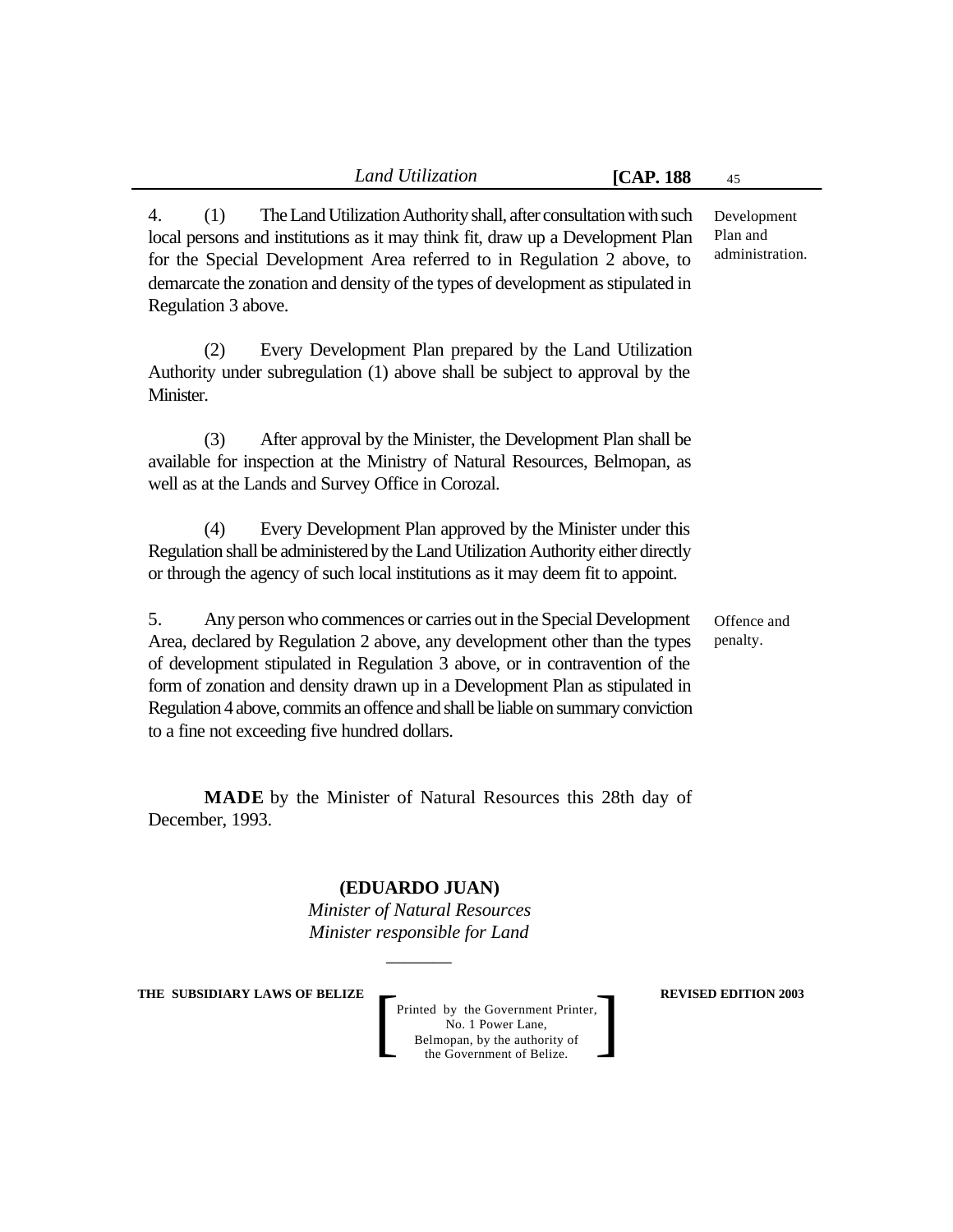# **SCHEDULE [Regulation 2]**

# **COROZAL DISTRICT NORTH SPECIAL DEVELOPMENT AREA**

**ALL THAT** piece or parcel of land situate in the Corozal District containing approximately 56,250 acres, and bounded on the North by the Rio Hondo and the Mexican Border; on the East by Bahia Chetumal and Corozal Bay; on the South by the New River, San Joaquin, parts of Pembroke Hall Works and the Ramonal Sapote Agricultural Reserve; and on the West by the Rio Hondo and the Mexican Border and being more particularly described as follows:

Commencing at a point on the Belize/Mexico border at the deepest channel of the Rio Hondo having the scaled U.T.M. co-ordinates of 338 850 East and 2039 385 North; thence in a South Eastern direction for an approximate distance of 5,620 metres to a point having the scaled U.T.M. co-ordinates 343 150 East and 2035 870 North; thence in a South West South direction for an approximate distance of 625 metres to a point on the Patchacan/Estero road having the scaled U.T.M. co-ordinates of 342 900 East and 2035 290 North; thence in a South Eastern direction, following the road, for an approximate distance of 580 metres to a point having the scaled U.T.M. co-ordinates of 343 345 East and 2034 975 North; thence in a Southern direction for an approximate distance of 875 metres to a point having the scaled U.T.M. co-ordinates of 343 255 East and 2034 125 North; thence in a South Western direction, following a road, for an approximate distance of 2 10 metres to a point having the scaled U.T.M. co-ordinates of 343 110 East and 2033 960 North; thence in a general South Eastern direction for an approximate distance of 500 metres to a point on the Patchacan branch of the Northern Highway having the scaled U.T.M. co-ordinates of 343 550 East and 2033 740 North; thence in a North Eastern direction, following the said branch of the Northern Highway, for an approximate distance of 200 metres

**THE SUBSIDIARY LAWS OF BELIZE**  $\qquad$  **REVISED EDITION 2003**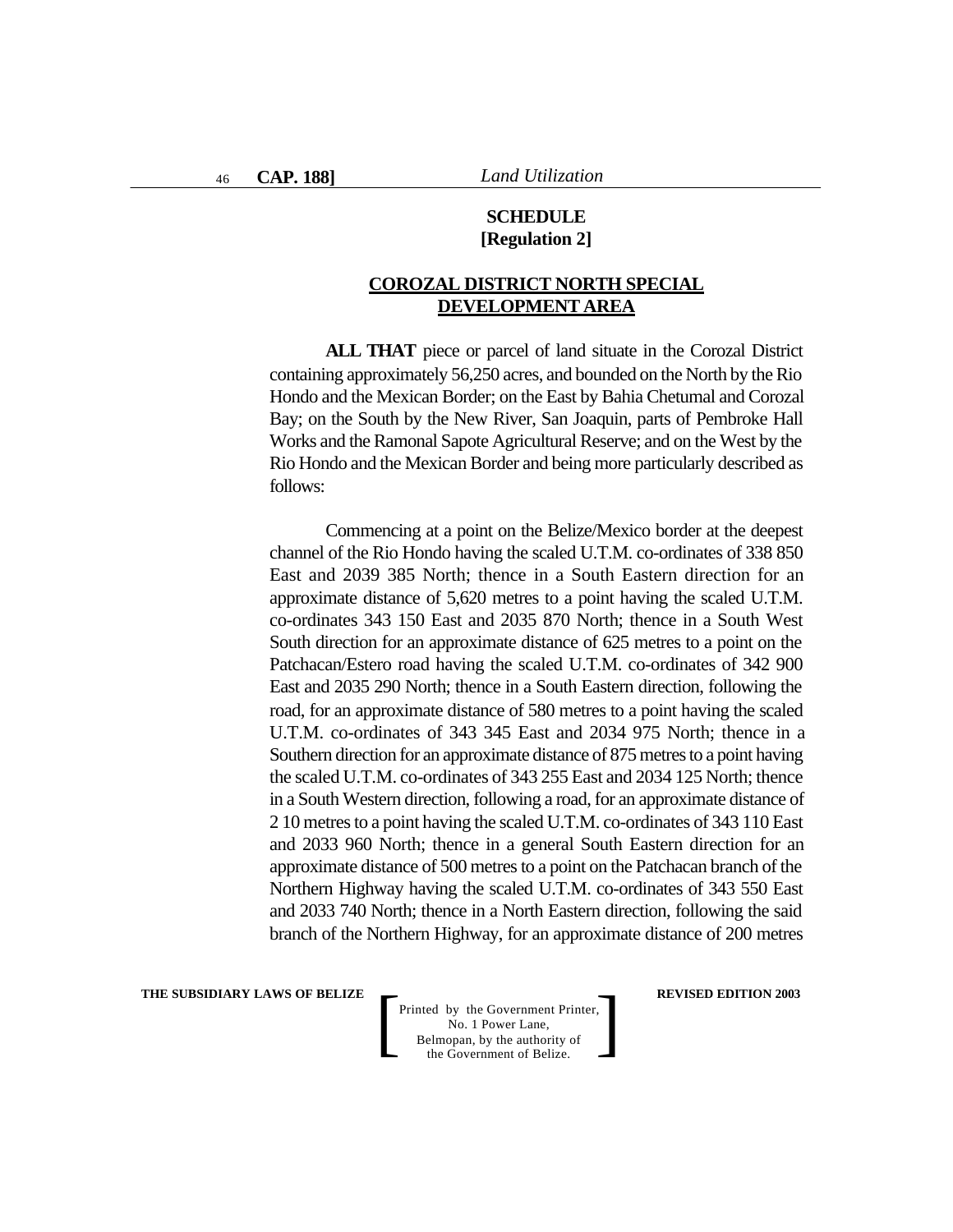47

to a point having the scaled U.T.M. co-ordinates of 343 650 East and 2033 915 North; thence in a South Eastern direction for an approximate distance of 1,575 metres to a point having the scaled U.T.M. co-ordinates of 345 030 East and 2033 148 North; thence in an Eastern direction for an approximate distance of 1,500metres to a point having the scaled U.T.M. co-ordinates 346 535 East and 2033 148 North; thence in a Southern direction, following the Xcanjuum/San Joaquin road, for an approximate distance of 1,050 metres to a point having the scaled U.T.M. co-ordinates of 346 535 East and 2032 075 North; thence in an Eastern direction for an approximate distance of 1,825 metres to a point having the scaled U.T.M. co-ordinates of 348 360 East and 2032 075 North; thence in a Southern direction for an approximate distance of 155 metres to a point having the scaled U.T.M. co-ordinates of 348 360 East and 2031 920 North; thence in an Eastern direction for an approximate distance of 475 metres to a point having the scaled U.T.M. co-ordinates of 348 790 East and 2031 900 North; thence in a North Eastern direction for an approximate distance of 260 metres to a point on the Xaibe/Carolina road having the scaled U.T.M. co-ordinates of 348 925 East and 2032 120 North; thence in a South Eastern direction, following the said road, for an approximate distance of 675 metres to a point on the Corozal branch of the Northern Highway having the scaled U.T.M. co-ordinates of 349 280 East and 2031 680 North; thence in a South Western direction, following the said Highway, for an approximate distance of 50 metres to a point having the scaled U.T.M. co-ordinates of 349 270 East and 2031 670 North; thence in a South Eastern direction for an approximate distance of 550 metres to a point on the Carolina/Four Mile Lagoon road having the scaled U.T.M. co-ordinates of 349 675 East and 2031 240 North; thence in a South Eastern direction, following the said road, to the West bank of the Four Mile Lagoon; thence in a generally Southern direction, following the west bank of the said lagoon to a creek flowing south from the said lagoon to the Pembroke Hall branch of the New River; thence in a Southern direction, following the west bank of the said creek to its confluence with the Pembroke Hall branch of the New River; thence in a general South Eastern direction, following the middle course of the said branch to its confluence with the New River; thence in a general North Eastern direction, following the middle course of the New River to its mouth; thence in a North Western, Northern, North Eastern and

**THE SUBSIDIARY LAWS OF BELIZE**  $\qquad$  **<b>REVISED EDITION 2003**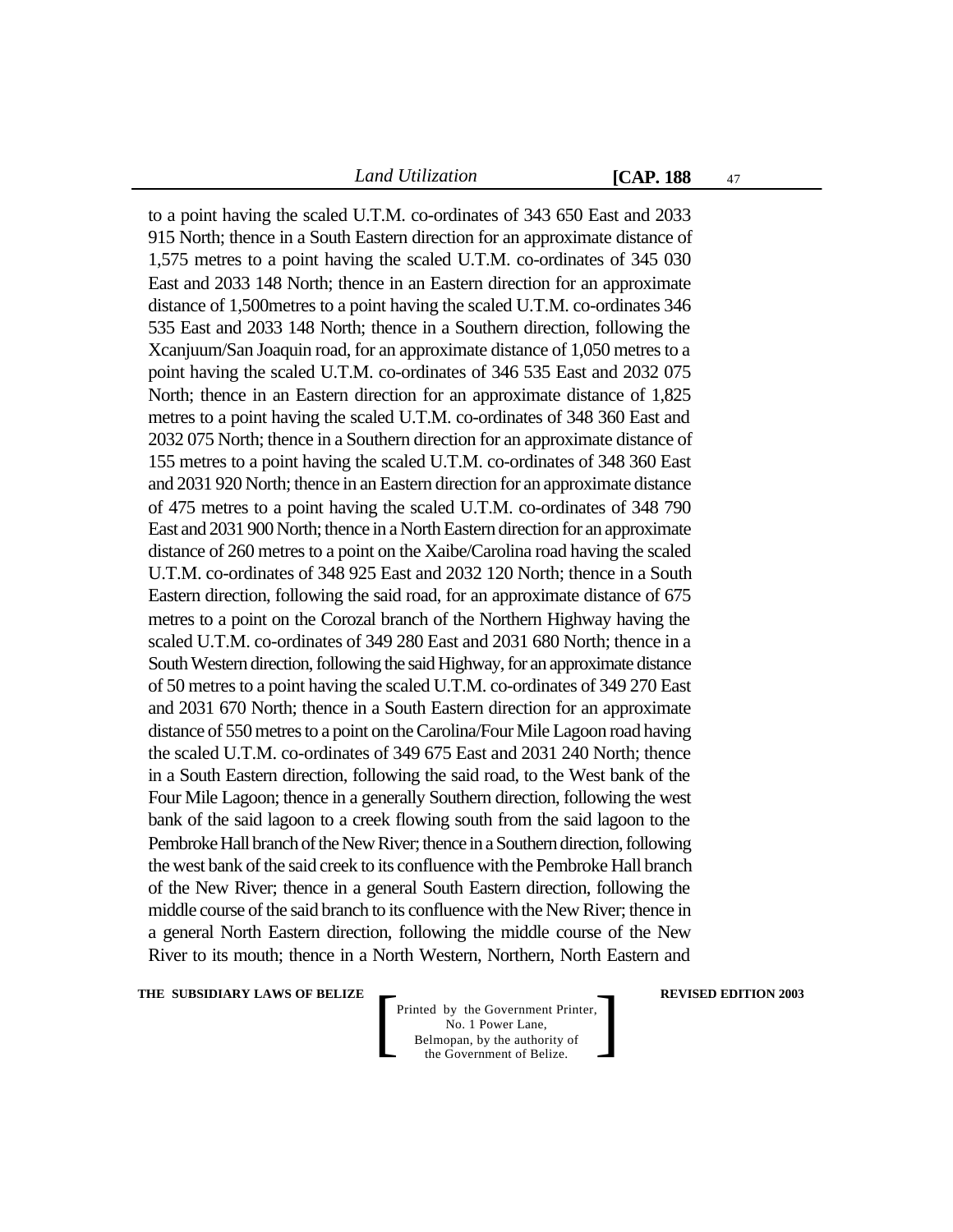then North Western direction, following the low watermark of Corozal Bay and Bahia Chetumal, to the mouth of the Rio Hondo; thence in a general Western and then South Western direction, following the deepest channel of the Rio Hondo to the point of commencement.

 $\overline{\phantom{a}}$ 

**THE SUBSIDIARY LAWS OF BELIZE REVISED EDITION 2003**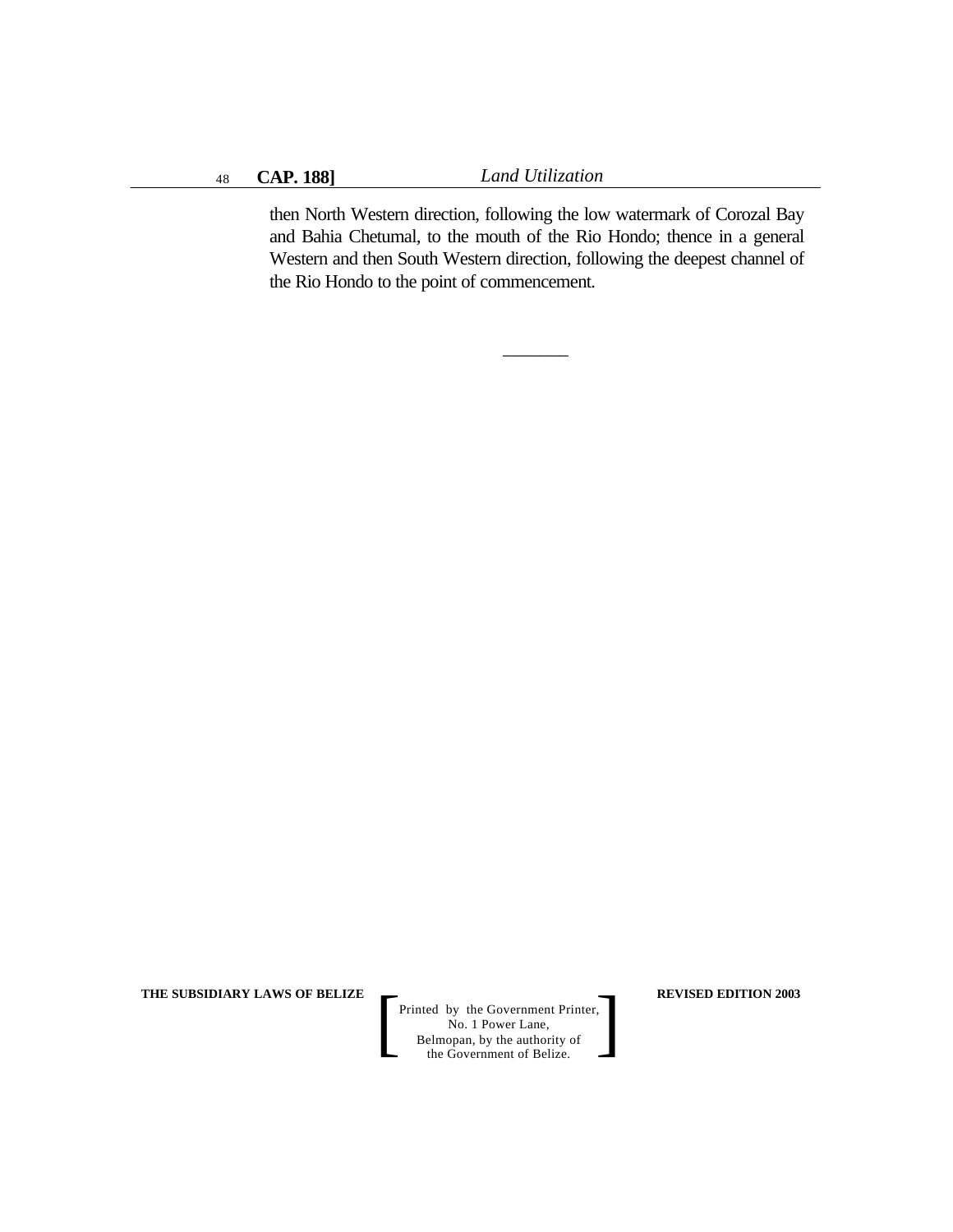# **CHAPTER 188**

# **LAND UTILIZATION (MANGO CREEK SPECIAL DEVELOPMENT AREA) REGULATIONS**

# **ARRANGEMENT OF REGULATIONS**

- 1. Short title.
- 2. Declaration of Special Development Area.
- 3. Permitted development.
- 4. Development Plan and administration.
- 5. Offence and penalty.

# SCHEDULE  $\overline{\phantom{a}}$

 $\overline{\phantom{a}}$ 

**THE SUBSIDIARY LAWS OF BELIZE**  $\qquad$  **REVISED EDITION 2003**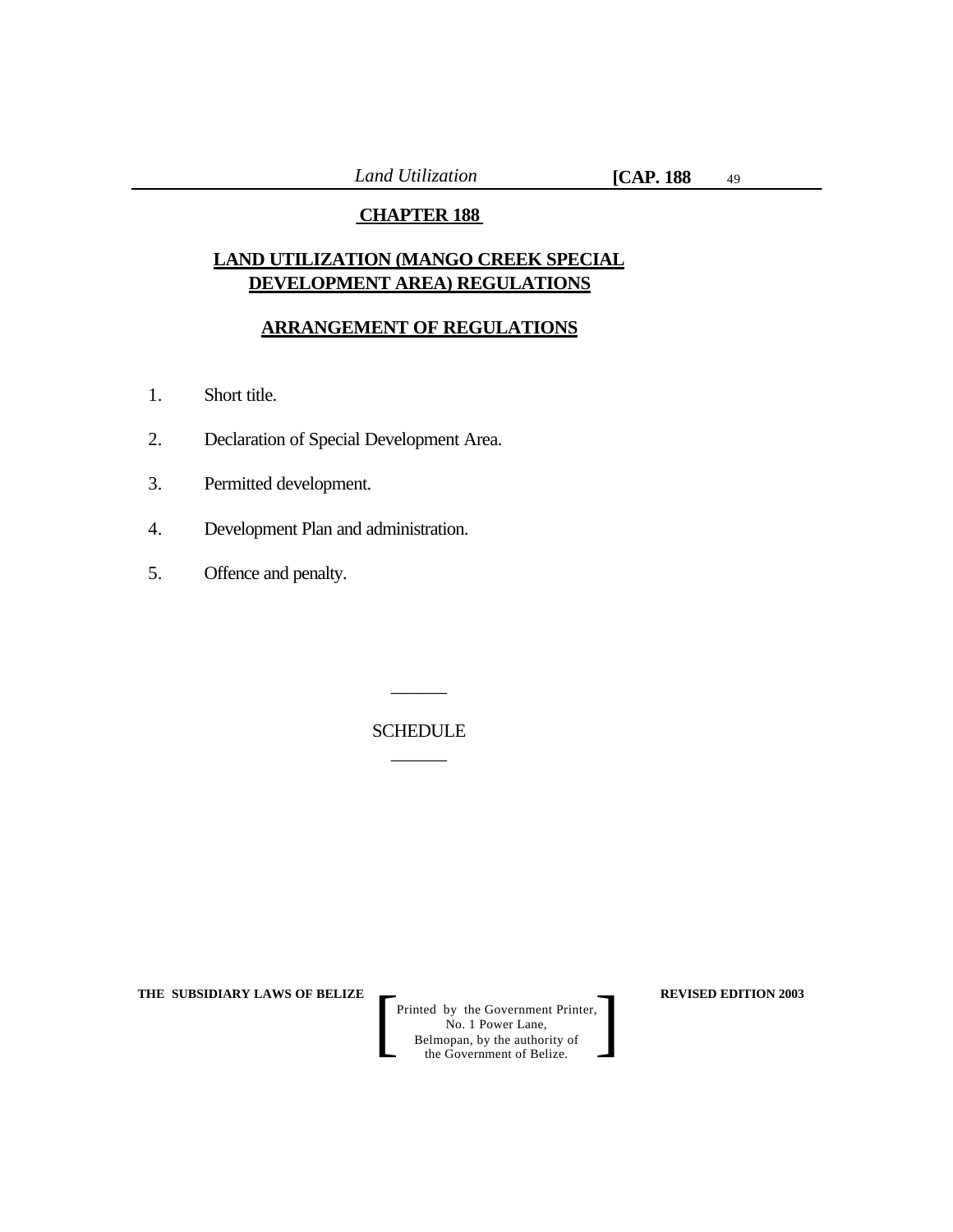50

4 of 1994. Act 16 of 1981. **CAP. 188]** *Land Utilization*

# **CHAPTER 188**

# **LAND UTILIZATION (MANGO CREEK SPECIAL DEVELOPMENT AREA) REGULATIONS**

*(Section 19)*

*[8th January, 1994.]*

| Short title.                                                   | 1.<br>These Regulations may be cited as the |                                                                                                                                                                           |                                                                                                                       |                             |  |
|----------------------------------------------------------------|---------------------------------------------|---------------------------------------------------------------------------------------------------------------------------------------------------------------------------|-----------------------------------------------------------------------------------------------------------------------|-----------------------------|--|
|                                                                |                                             | <b>LAND UTILIZATION (MANGO CREEK SPECIAL</b><br>DEVELOPMENT AREA) REGULATIONS.                                                                                            |                                                                                                                       |                             |  |
| Declaration of<br>Special<br>Development<br>Area.<br>Schedule. | 2.                                          | The Mango Creek area, as more fully described in the Schedule hereto,<br>is hereby declared to be a Special Development Area.                                             |                                                                                                                       |                             |  |
| Permitted<br>development.                                      | 3.                                          | The type of development that will be permitted in the Special<br>Development Area declared under Regulation 2 above shall be the following<br>or any combination thereof- |                                                                                                                       |                             |  |
|                                                                |                                             | agriculture;<br>(a)                                                                                                                                                       |                                                                                                                       |                             |  |
|                                                                |                                             | (b)                                                                                                                                                                       | residential;                                                                                                          |                             |  |
|                                                                |                                             | (c)                                                                                                                                                                       | commercial;                                                                                                           |                             |  |
|                                                                |                                             | (d)                                                                                                                                                                       | tourism;                                                                                                              |                             |  |
|                                                                |                                             | (e)                                                                                                                                                                       | forestry;                                                                                                             |                             |  |
|                                                                |                                             | (f)                                                                                                                                                                       | wildlife reserve; and                                                                                                 |                             |  |
|                                                                |                                             | (g)                                                                                                                                                                       | environmental protection.                                                                                             |                             |  |
| THE SUBSIDIARY LAWS OF BELIZE                                  |                                             |                                                                                                                                                                           | Printed by the Government Printer,<br>No. 1 Power Lane,<br>Belmopan, by the authority of<br>the Government of Belize. | <b>REVISED EDITION 2003</b> |  |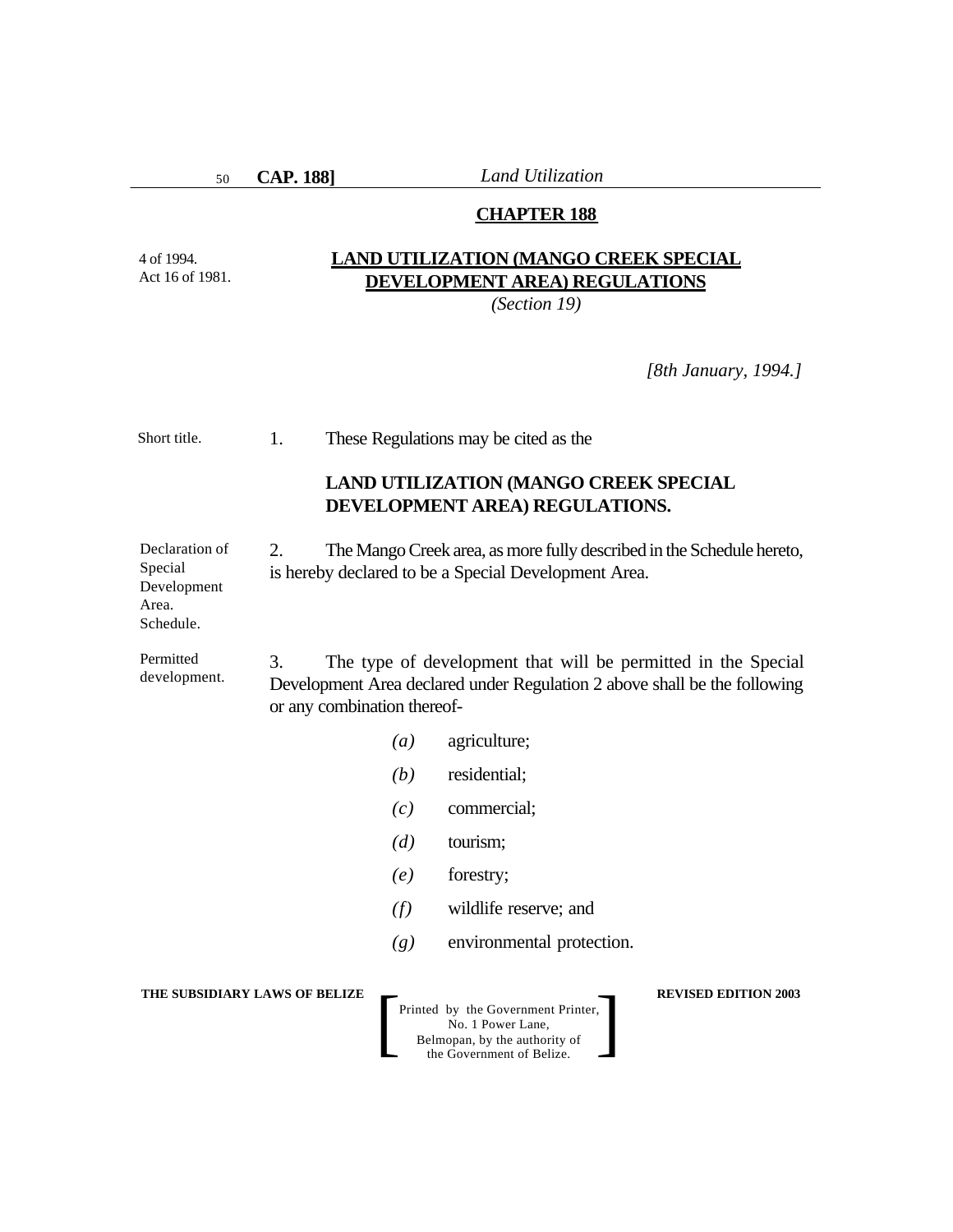4. (1) The Land Utilization Authority shall, after consultation with such local persons and institutions as it may think fit, draw up a Development Plan for the Special Development Area referred to in Regulation 2 above, to demarcate the zonation and density of the types of development as stipulated in Regulation 3 above.

(2) Every Development Plan prepared by the Land Utilization Authority under subregulation (1) above shall be subject to approval by the Minister.

(3) After approval by the Minister, the Development Plan shall be available for inspection at the Ministry of Natural Resources, Belmopan, as well as at the Lands and Survey Offices in Dangriga, Punta Gorda and Belize City.

(4) Every Development Plan approved by the Minister under this Regulation shall be administered by the Land Utilization Authority either directly or through the agency of such local institutions as it may deem fit to appoint.

5. Any person who commences or carries out in the Special Development Area, declared by Regulation 2 above, any development other than the types of development stipulated in Regulation 3 above, or in contravention of the form of zonation and density drawn up in a Development Plan as stipulated in Regulation 4 above, commits an offence and shall be liable on summary conviction to a fine not exceeding five hundred dollars.

**MADE** by the Minister of Natural Resources this 28th day of December, 1993.

# **(EDUARDO JUAN)**

*Minister of Natural Resources Minister responsible for Land*

*\_\_\_\_\_\_\_*

#### **THE SUBSIDIARY LAWS OF BELIZE**  $\qquad$  **REVISED EDITION 2003**

Printed by the Government Printer, No. 1 Power Lane, Belmopan, by the authority of Printed by the Government Printer,<br>
No. 1 Power Lane,<br>
Belmopan, by the authority of<br>
the Government of Belize.

administration.

Development Plan and

Offence and penalty.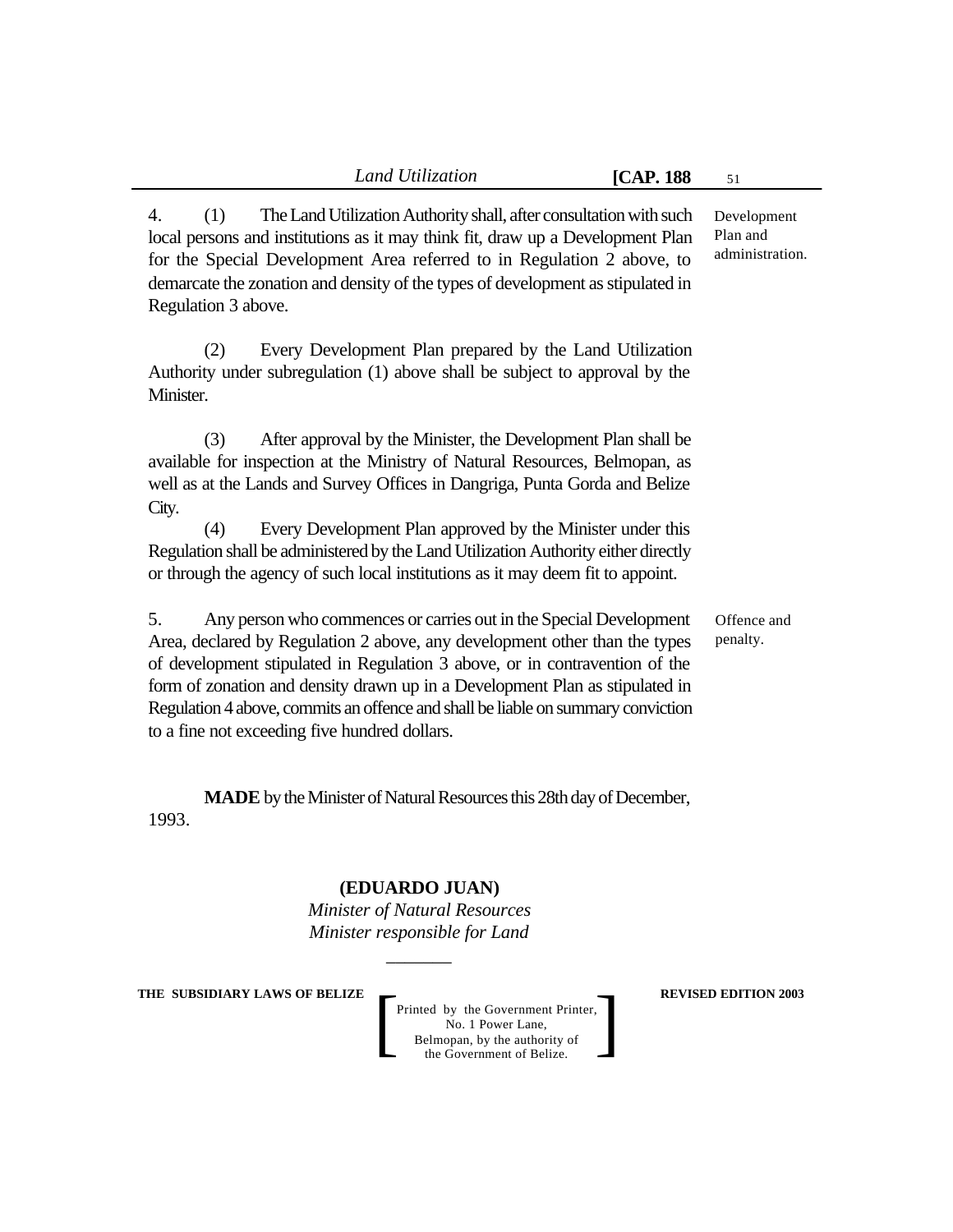# **SCHEDULE [Regulation 2]**

#### **MANGO CREEK SPECIAL DEVELOPMENT AREA**

**ALL THAT** piece or parcel of land situate in the Stann Creek and Toledo Districts, containing approximately 274,000 acres, and bounded on the North by the South Stann Creek, the Cockscomb Wildlife Reserve and the Maya Mountains Forest Reserve; on the East by the Caribbean Sea; on the South by the Monkey River Special Development Area; and on the West by the Bladen Branch, the Trio Branch and Governor Creek, and being more particularly described as follows:

Commencing at a point mid stream at the mouth of the South Stann Creek; thence in Western and North Western direction, following the middle course of the South Stann Creek, to a point at Long Fall having the scaled U.T.M. coordinates of 345 000 East and 1852 275 North; thence in an East South Eastern direction for an approximate distance of 15,200 metres to a point having the scaled U.T.M. co-ordinates of 330 000 East and 1850 000 North; thence in a South Eastern direction for an approximate distance of 5,850 metres to a point having the scaled U.T.M. co-ordinates of 325 000 East and 1847 000 North; thence in a Southern direction for a distance of 9,000 metres to a point in the mid course of Governor Creek having the scaled U.T.M. co-ordinates of 325 000 East and 1838 000 North; thence in a generally Southern direction, following the middle course of Governor Creek to its confluence with the Trio Branch; thence in a generally Southern direction, following the middle course of the Trio Branch to its confluence with the Bladen Branch; thence in a generally Southern direction, following the middle course of the Bladen Branch to a point having the scaled U.T.M. co-ordinates of 326 230 East and 1816 640 North; thence in an Eastern direction for the approximate distance of 4,700 metres to a point in the middle course of Black Creek having the scaled U.T.M. co-ordinates of 330 930 East and 1816 640 North; thence in a general Eastern direction, following the middle course of Black Creek to a point having the scaled U.T.M. coordinates of 331 900 East

**THE SUBSIDIARY LAWS OF BELIZE**  $\qquad$  **REVISED EDITION 2003**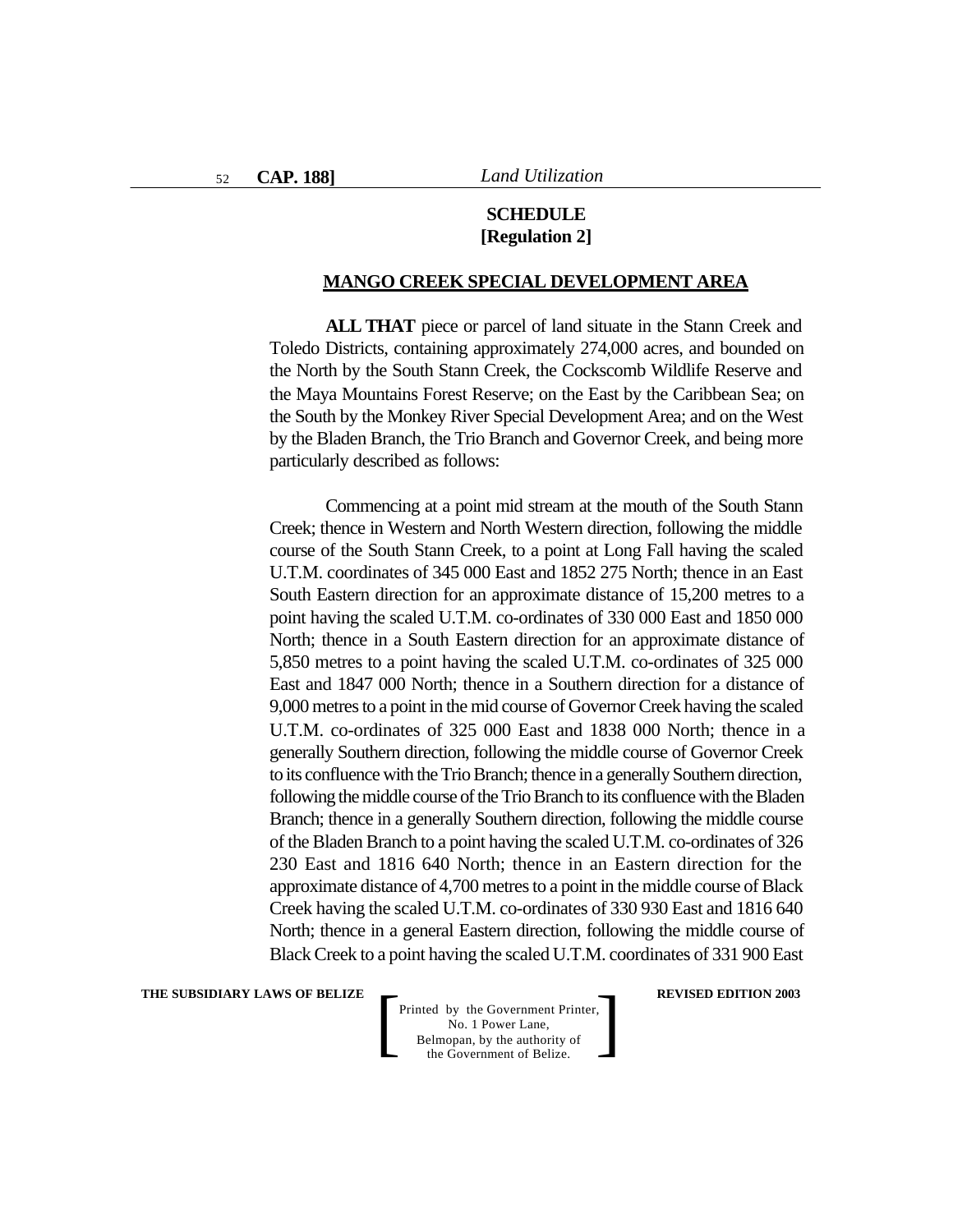53

and 1816 340 North; thence in a South Western direction for the approximate distance of 3,180 metres to a point on the Swasey Branch having the scaled U.T.M. co-ordinates of 334 100 East and 1814 190 North; thence in a South Western direction for an approximate distance of 5,900 metres to a point on the south bank of Pine Ridge Creek having the scaled U.T.M. co-ordinates of 339 900 East and 1812 450 North; thence in an Eastern direction, following the south bank of Pine Ridge Creek to its mouth; thence in an Eastern direction into the Caribbean Sea for an approximate distance of 3,750 metres to a point having the scaled U.T.M. co-ordinates of 346 000 East and 1812 720 North; thence in a North Eastern direction for an approximate distance of 15,750 metres to a point having the scaled U.T.M. co-ordinates of 356 000 East and 1825 000 North; thence in a North East Northern direction for an approximate distance of 23,650 metres a point having the scaled U.T.M. co-ordinates of 362 000 East and 1848 000 North; thence in a North Western direction for an approximate distance of 1,375 metres to the point of commencement.

 $\overline{\phantom{a}}$  , where  $\overline{\phantom{a}}$ 

**THE SUBSIDIARY LAWS OF BELIZE**  $\qquad$  **REVISED EDITION 2003**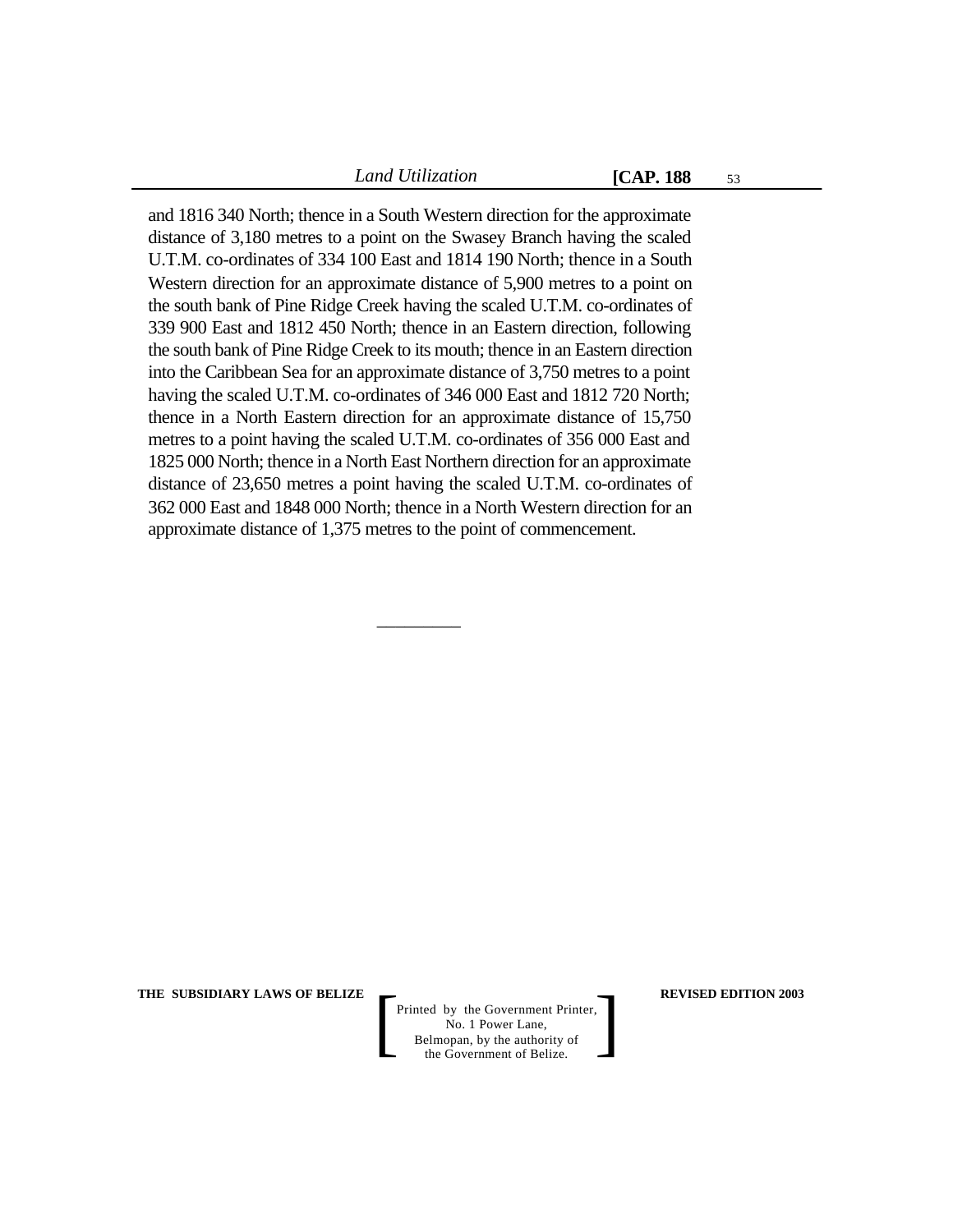## **CHAPTER 188**

# **LAND UTILIZATION (TWO MILE CORRIDOR SPECIAL DEVELOPMENT AREA) REGULATIONS**

#### **ARRANGEMENT OF REGULATIONS**

- 1. Short title.
- 2. Declaration of Special Development Area.
- 3. Permitted development.
- 4. Development Plan and administration.
- 5. Offence and penalty.

SCHEDULE \_\_\_\_\_\_\_\_

\_\_\_\_\_\_\_\_

**THE SUBSIDIARY LAWS OF BELIZE**  $\qquad$  $\qquad$  **REVISED EDITION 2003**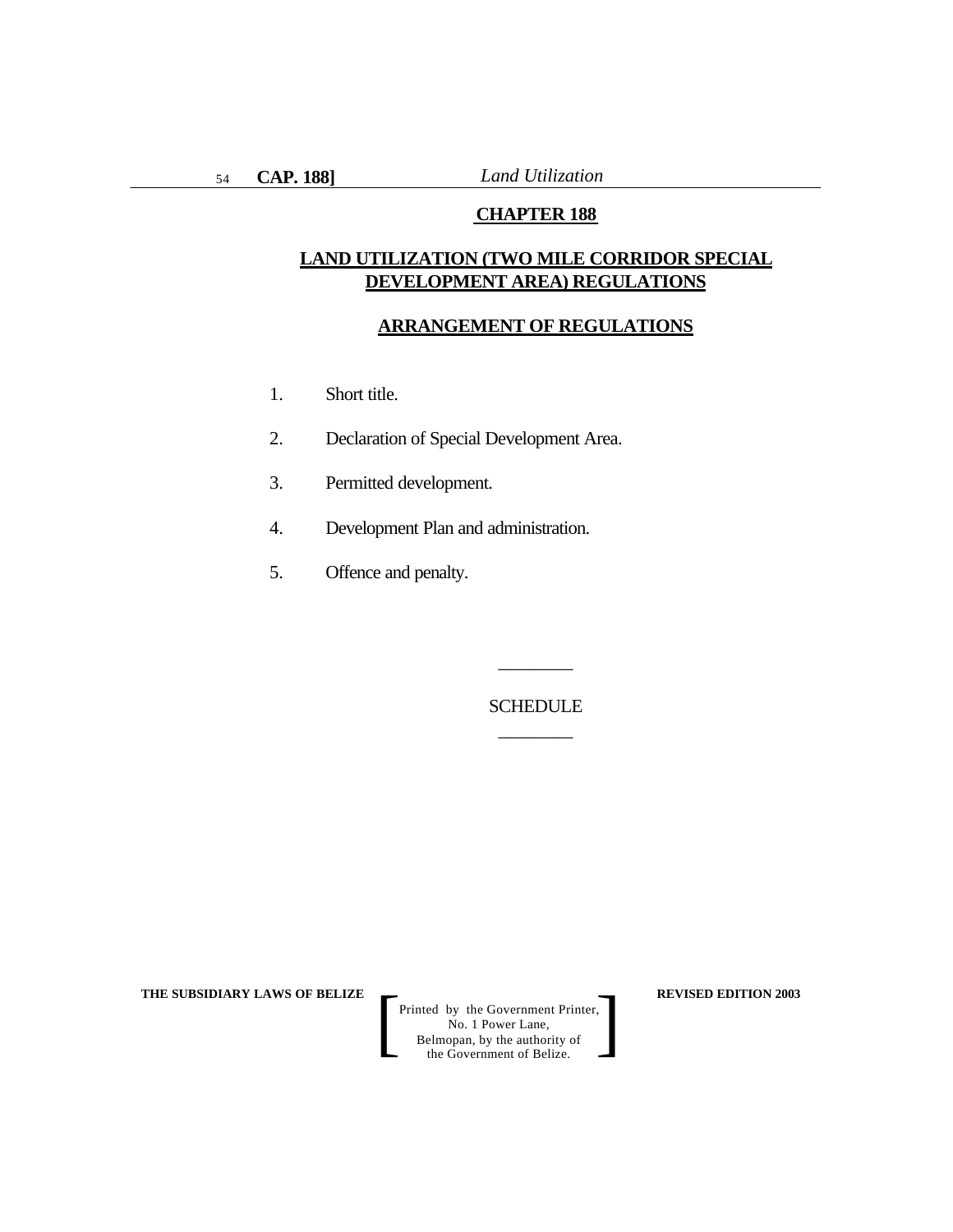55

# **CHAPTER 188**

# **LAND UTILIZATION (TWO MILE CORRIDOR SPECIAL DEVELOPMENT AREA) REGULATIONS**

*(Section 19)*

*[28th July, 2001.]*

1. These Regulations may be cited as the

# **LAND UTILIZATION (TWO MILE CORRIDOR SPECIAL DEVELOPMENT AREA) REGULATIONS.**

2. The Two Mile Corridor, as more fully described in the Schedule hereto, is hereby declared to be a Special Development Area.

3. The type of development that will be permitted in the Special Development Area declared under Regulation 2 above shall be the following or any combination thereof-

- *(a)* agriculture;
- *(b)* residential;
- *(c)* commercial;
- *(d)* tourism;
- (e) forestry;
- *(f)* wildlife reserve; and
- *(g)* environmental protection

**THE SUBSIDIARY LAWS OF BELIZE**  $\qquad$  **REVISED EDITION 2003** 

Printed by the Government Printer, No. 1 Power Lane, Belmopan, by the authority of Printed by the Government Printer,<br>
No. 1 Power Lane,<br>
Belmopan, by the authority of<br>
the Government of Belize.

Declaration of Special Development Area. Schedule.

Permitted Development.

Short title.

104 of 2001. Ch. 188.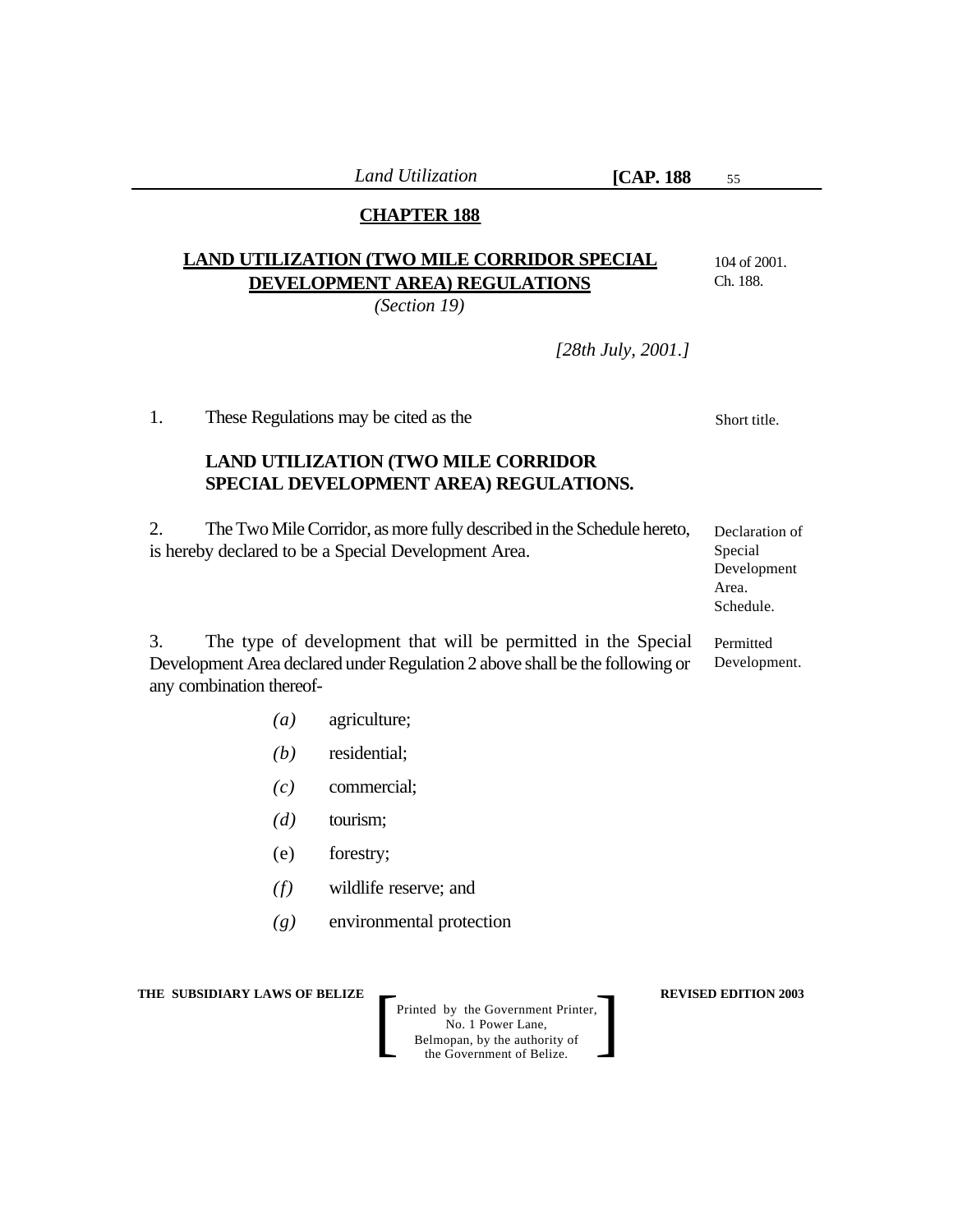4. (1) The Land Utilization Authority shall, after consultation with such local persons and institutions as it may think fit, draw up a Development Plan for the Special Development Area referred to in Regulation 2 above, to demarcate the zonation and density of the types of development as stipulated in Regulation 3 above. (2) Every Development Plan prepared by the Land Utilization Authority under subregulation (1) above shall be subject to approval by the Minister. (3) After approval from the Minister, the Development Plan shall be available for inspection at the Ministry of Natural Resources, Belmopan. (4) Every Development Plan approved by the Minister under this Regulation shall be administered by the Land Utilization Authority either directly or through the agency of such local institutions as it may deem fit to appoint. 5. Any person who commences or carries out in the Special Development Area declared by Regulation 2 above, any development other than the types of development stipulated in Regulation 3 above, or in contravention of the form of zonation and density drawn up in a Development Plan as provided in Regulation 4(l) above, commits an offence and shall be liable on summary conviction to a fine not exceeding five hundred dollars. Development Plan and administration. Offence and penalty.

> **MADE** by the Minister of Natural Resources, Environment and Industry this 13th day of July, 2001.

> > **(JOHN BRICEÑO)**

*Minister of Natural Resources The Environment and Industry*

*\_\_\_\_\_\_\_\_*

**THE SUBSIDIARY LAWS OF BELIZE**  $\qquad$  **REVISED EDITION 2003**